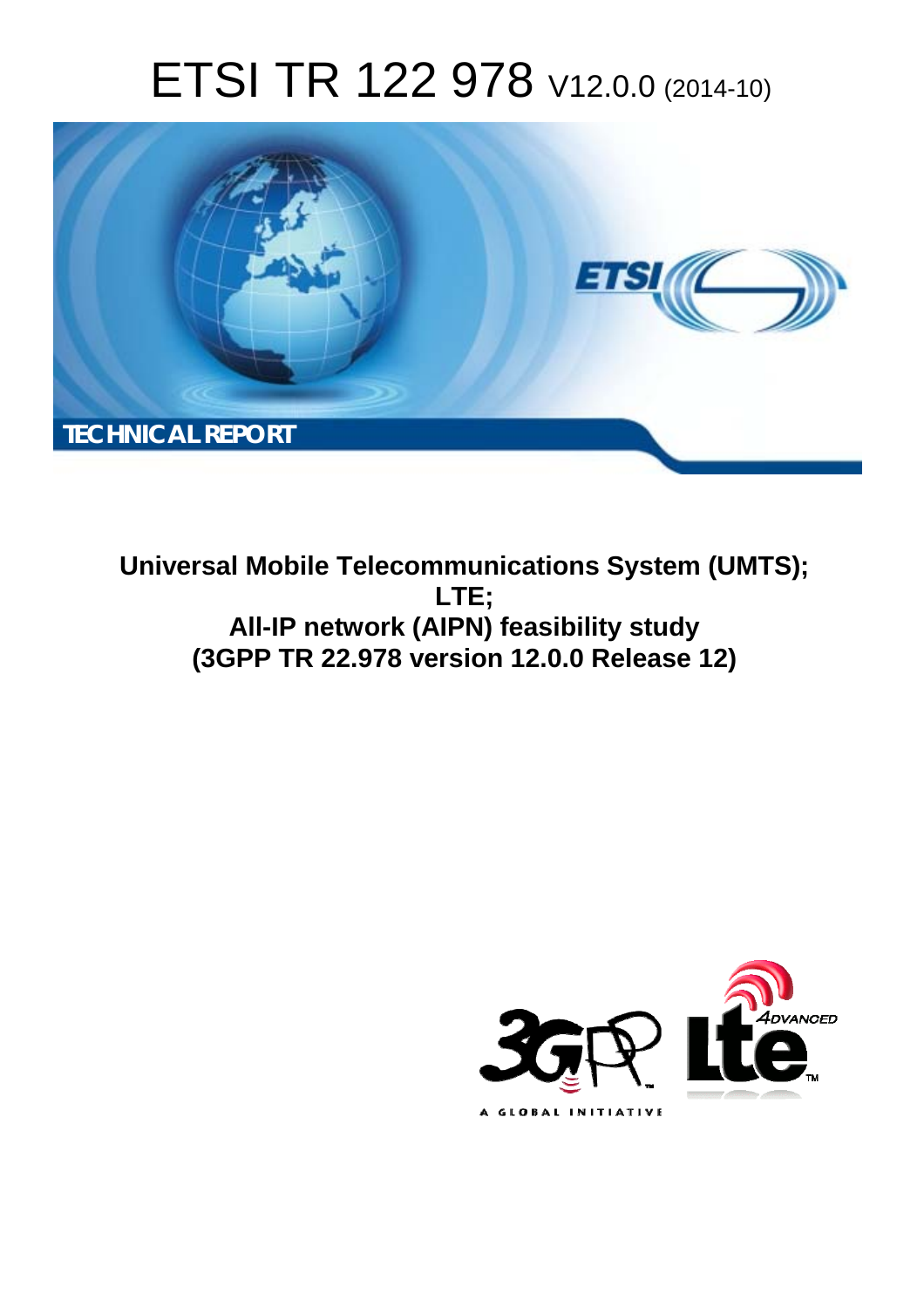Reference RTR/TSGS-0122978vc00

> Keywords LTE, UMTS

### *ETSI*

#### 650 Route des Lucioles F-06921 Sophia Antipolis Cedex - FRANCE

Tel.: +33 4 92 94 42 00 Fax: +33 4 93 65 47 16

Siret N° 348 623 562 00017 - NAF 742 C Association à but non lucratif enregistrée à la Sous-Préfecture de Grasse (06) N° 7803/88

#### *Important notice*

The present document can be downloaded from: [http://www.etsi.org](http://www.etsi.org/)

The present document may be made available in electronic versions and/or in print. The content of any electronic and/or print versions of the present document shall not be modified without the prior written authorization of ETSI. In case of any existing or perceived difference in contents between such versions and/or in print, the only prevailing document is the print of the Portable Document Format (PDF) version kept on a specific network drive within ETSI Secretariat.

Users of the present document should be aware that the document may be subject to revision or change of status. Information on the current status of this and other ETSI documents is available at <http://portal.etsi.org/tb/status/status.asp>

If you find errors in the present document, please send your comment to one of the following services: [http://portal.etsi.org/chaircor/ETSI\\_support.asp](http://portal.etsi.org/chaircor/ETSI_support.asp)

#### *Copyright Notification*

No part may be reproduced or utilized in any form or by any means, electronic or mechanical, including photocopying and microfilm except as authorized by written permission of ETSI.

The content of the PDF version shall not be modified without the written authorization of ETSI. The copyright and the foregoing restriction extend to reproduction in all media.

> © European Telecommunications Standards Institute 2014. All rights reserved.

**DECT**TM, **PLUGTESTS**TM, **UMTS**TM and the ETSI logo are Trade Marks of ETSI registered for the benefit of its Members. **3GPP**TM and **LTE**™ are Trade Marks of ETSI registered for the benefit of its Members and of the 3GPP Organizational Partners.

**GSM**® and the GSM logo are Trade Marks registered and owned by the GSM Association.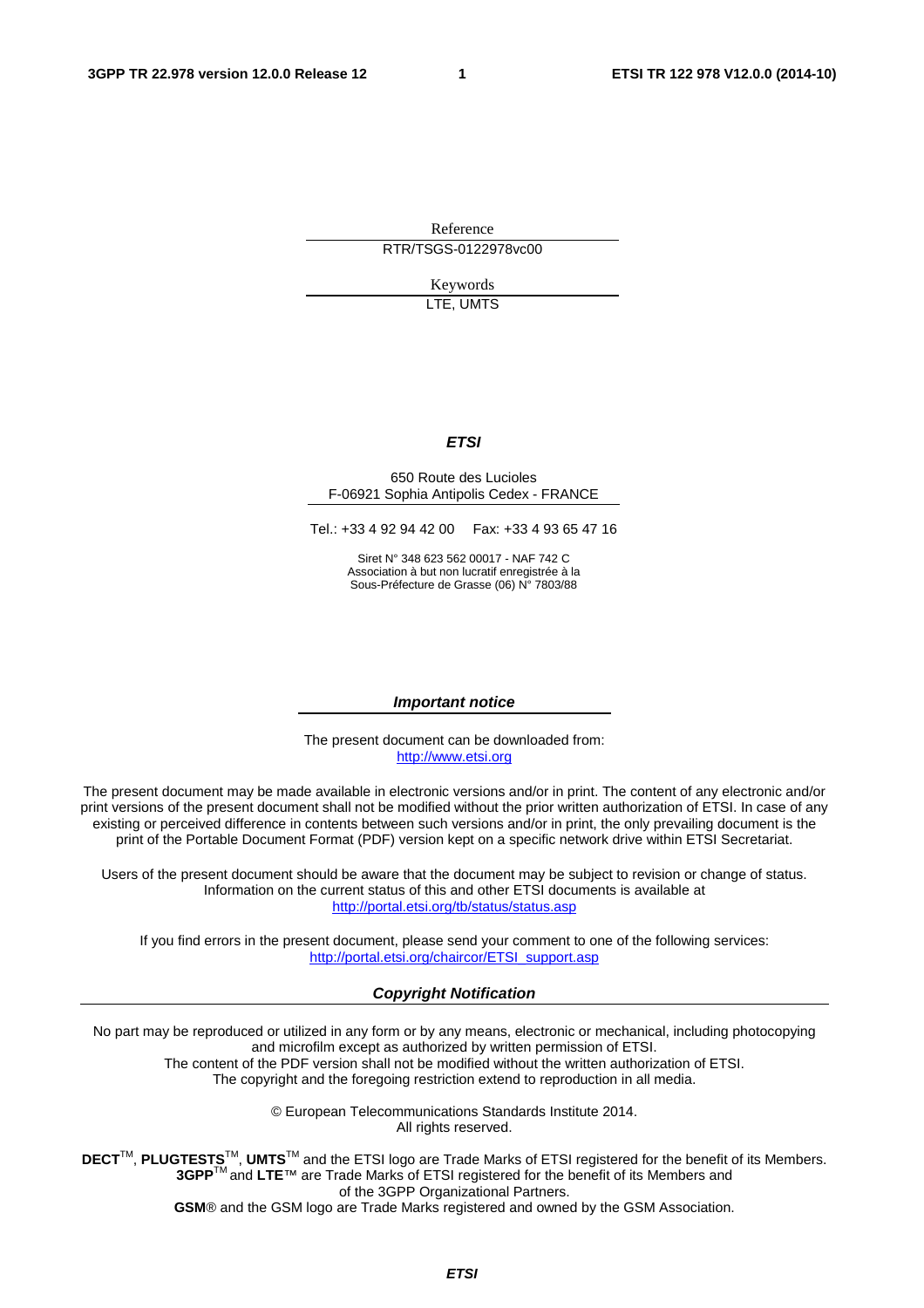## Intellectual Property Rights

IPRs essential or potentially essential to the present document may have been declared to ETSI. The information pertaining to these essential IPRs, if any, is publicly available for **ETSI members and non-members**, and can be found in ETSI SR 000 314: *"Intellectual Property Rights (IPRs); Essential, or potentially Essential, IPRs notified to ETSI in respect of ETSI standards"*, which is available from the ETSI Secretariat. Latest updates are available on the ETSI Web server [\(http://ipr.etsi.org](http://webapp.etsi.org/IPR/home.asp)).

Pursuant to the ETSI IPR Policy, no investigation, including IPR searches, has been carried out by ETSI. No guarantee can be given as to the existence of other IPRs not referenced in ETSI SR 000 314 (or the updates on the ETSI Web server) which are, or may be, or may become, essential to the present document.

## Foreword

This Technical Report (TR) has been produced by ETSI 3rd Generation Partnership Project (3GPP).

The present document may refer to technical specifications or reports using their 3GPP identities, UMTS identities or GSM identities. These should be interpreted as being references to the corresponding ETSI deliverables.

The cross reference between GSM, UMTS, 3GPP and ETSI identities can be found under [http://webapp.etsi.org/key/queryform.asp.](http://webapp.etsi.org/key/queryform.asp)

## Modal verbs terminology

In the present document "**shall**", "**shall not**", "**should**", "**should not**", "**may**", "**may not**", "**need**", "**need not**", "**will**", "**will not**", "**can**" and "**cannot**" are to be interpreted as described in clause 3.2 of the [ETSI Drafting Rules](http://portal.etsi.org/Help/editHelp!/Howtostart/ETSIDraftingRules.aspx) (Verbal forms for the expression of provisions).

"**must**" and "**must not**" are **NOT** allowed in ETSI deliverables except when used in direct citation.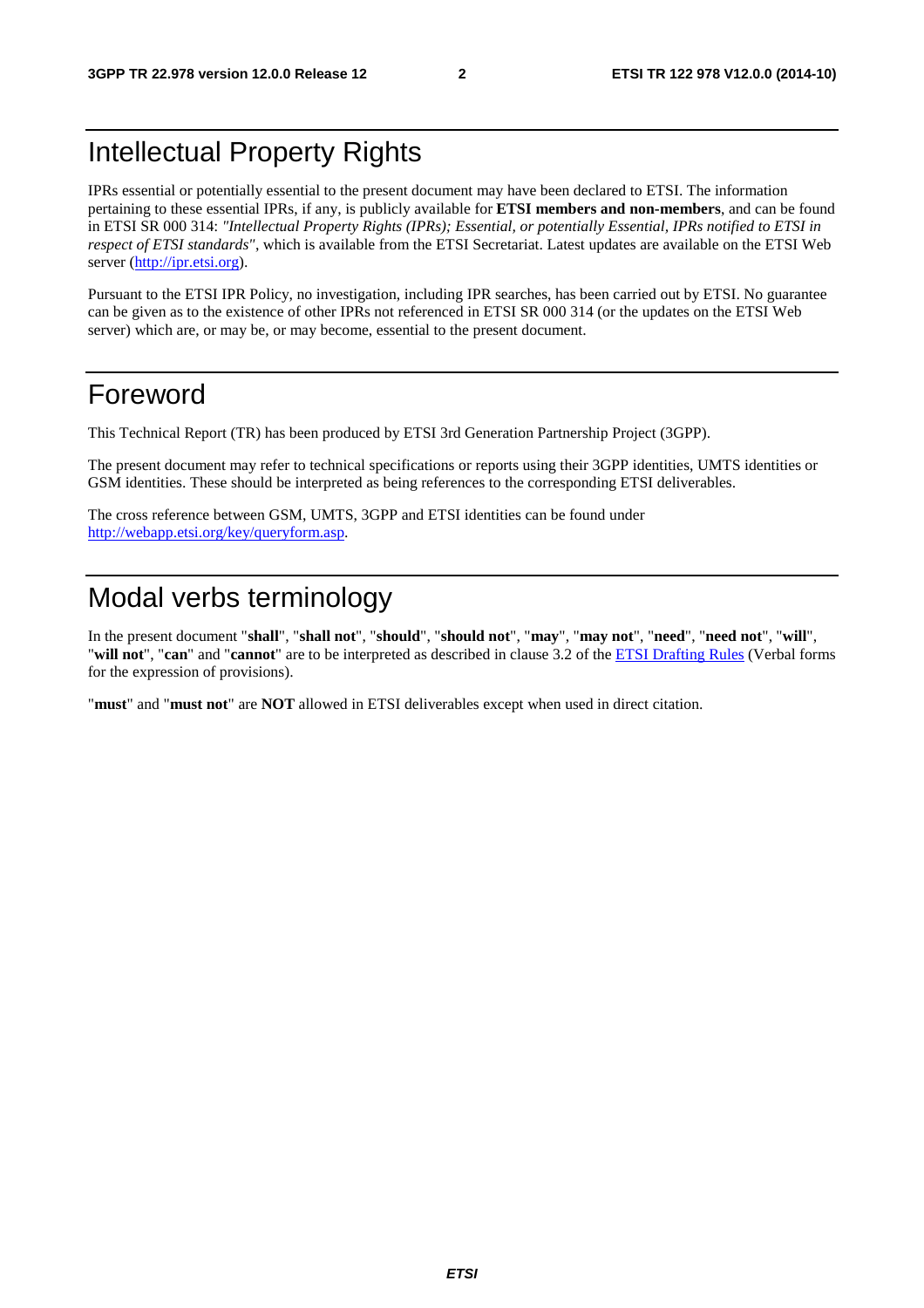$\mathbf{3}$ 

## Contents

| 1                  |                                                                                                |  |  |  |  |  |  |
|--------------------|------------------------------------------------------------------------------------------------|--|--|--|--|--|--|
| 2                  |                                                                                                |  |  |  |  |  |  |
| 3                  |                                                                                                |  |  |  |  |  |  |
| 3.1                |                                                                                                |  |  |  |  |  |  |
| 3.2                |                                                                                                |  |  |  |  |  |  |
| 4                  |                                                                                                |  |  |  |  |  |  |
| 4.1                |                                                                                                |  |  |  |  |  |  |
| 4.2                |                                                                                                |  |  |  |  |  |  |
| 4.2.1              |                                                                                                |  |  |  |  |  |  |
| 4.2.1.1            |                                                                                                |  |  |  |  |  |  |
| 4.2.1.2            |                                                                                                |  |  |  |  |  |  |
| 4.2.1.3            |                                                                                                |  |  |  |  |  |  |
| 4.2.1.4            |                                                                                                |  |  |  |  |  |  |
| 4.2.1.5            |                                                                                                |  |  |  |  |  |  |
| 4.2.2              |                                                                                                |  |  |  |  |  |  |
| 4.2.2.1            |                                                                                                |  |  |  |  |  |  |
| 4.2.2.2            | Desire of AIPN operators to encompass various access systems that are not specified by 3GPP13  |  |  |  |  |  |  |
| 4.2.2.3            |                                                                                                |  |  |  |  |  |  |
| 4.2.2.4            | Need for increased system efficiency leading to substantial cost reduction in terms of both    |  |  |  |  |  |  |
|                    |                                                                                                |  |  |  |  |  |  |
| 4.2.2.5            | Trend of the industry to align along the structure: access / transport / control / services15  |  |  |  |  |  |  |
| 4.2.2.6            |                                                                                                |  |  |  |  |  |  |
| 4.2.3              |                                                                                                |  |  |  |  |  |  |
| 4.2.3.1            |                                                                                                |  |  |  |  |  |  |
| 4.2.3.2            |                                                                                                |  |  |  |  |  |  |
| 4.2.3.3            |                                                                                                |  |  |  |  |  |  |
| 4.2.3.4            | Dawning of new, radio based services (e.g. Personal Networks, RFIDs, multi-hop access          |  |  |  |  |  |  |
|                    |                                                                                                |  |  |  |  |  |  |
| 4.2.3.5            |                                                                                                |  |  |  |  |  |  |
| 4.2.3.6            |                                                                                                |  |  |  |  |  |  |
| 4.2.3.7            |                                                                                                |  |  |  |  |  |  |
| 4.2.3.8            |                                                                                                |  |  |  |  |  |  |
| 4.3                |                                                                                                |  |  |  |  |  |  |
| 4.3.1              |                                                                                                |  |  |  |  |  |  |
| 4.3.2              |                                                                                                |  |  |  |  |  |  |
| 4.3.3              |                                                                                                |  |  |  |  |  |  |
| 5                  |                                                                                                |  |  |  |  |  |  |
| 5.1                |                                                                                                |  |  |  |  |  |  |
| 5.1.1              |                                                                                                |  |  |  |  |  |  |
|                    |                                                                                                |  |  |  |  |  |  |
| 5.1.1.1<br>5.1.1.2 |                                                                                                |  |  |  |  |  |  |
|                    |                                                                                                |  |  |  |  |  |  |
| 5.1.1.3            | Take advantage of convergence of telecommunications and IT industries towards IP technology 22 |  |  |  |  |  |  |
| 5.1.1.4<br>5.1.1.5 |                                                                                                |  |  |  |  |  |  |
|                    |                                                                                                |  |  |  |  |  |  |
| 5.1.1.6            |                                                                                                |  |  |  |  |  |  |
| 5.1.1.7            |                                                                                                |  |  |  |  |  |  |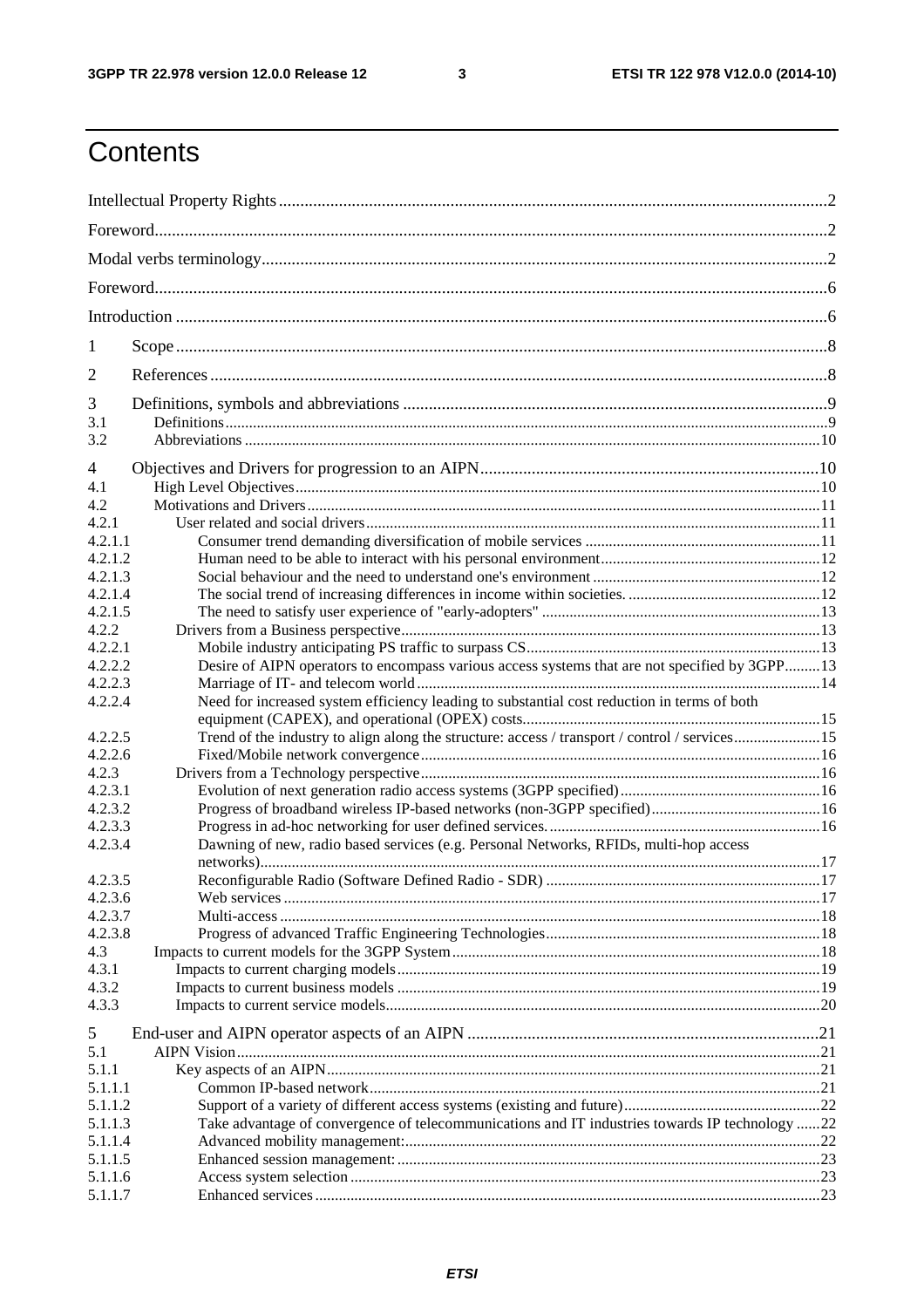| 5.1.1.8              |                                                                                                      |  |
|----------------------|------------------------------------------------------------------------------------------------------|--|
| 5.1.1.9              |                                                                                                      |  |
| 5.1.1.10             |                                                                                                      |  |
| 5.1.1.11             | Maintenance and improvement of the level of security and privacy functionality24                     |  |
| 5.1.1.12             |                                                                                                      |  |
| 5.1.1.13             |                                                                                                      |  |
| 5.1.1.14<br>5.1.1.15 |                                                                                                      |  |
| 5.1.2                |                                                                                                      |  |
| 5.1.2.1              |                                                                                                      |  |
| 5.1.2.2              |                                                                                                      |  |
| 5.1.2.3              |                                                                                                      |  |
| 5.2                  |                                                                                                      |  |
| 5.2.1                |                                                                                                      |  |
| 5.2.1.1              |                                                                                                      |  |
| 5.2.1.2              |                                                                                                      |  |
| 5.2.1.3              |                                                                                                      |  |
| 5.2.1.4              |                                                                                                      |  |
| 5.2.1.5              |                                                                                                      |  |
| 5.2.1.6              |                                                                                                      |  |
| 5.2.2                |                                                                                                      |  |
| 5.2.2.1              |                                                                                                      |  |
| 5.2.2.2              |                                                                                                      |  |
| 5.3                  |                                                                                                      |  |
| 5.4                  |                                                                                                      |  |
| 5.4.1                |                                                                                                      |  |
| 5.4.1.1              |                                                                                                      |  |
| 5.4.1.2              |                                                                                                      |  |
| 5.4.2                |                                                                                                      |  |
| 6                    |                                                                                                      |  |
| 6.1                  |                                                                                                      |  |
| 6.2                  |                                                                                                      |  |
| 6.2.1                |                                                                                                      |  |
| 6.2.1.1              |                                                                                                      |  |
| 6.2.2                |                                                                                                      |  |
| 6.2.2.1              |                                                                                                      |  |
| 6.2.3                |                                                                                                      |  |
| 6.2.3.1              |                                                                                                      |  |
| 6.2.3.2              |                                                                                                      |  |
| 6.2.3.3              |                                                                                                      |  |
| 6.2.4                |                                                                                                      |  |
| 6.2.5                |                                                                                                      |  |
| 6.2.5.1<br>6.2.5.2   |                                                                                                      |  |
| 6.2.6                |                                                                                                      |  |
| 6.2.7                | Personal Network, Personal Area Network (PAN), Ad-hoc Network and Moving Network Support 37          |  |
|                      |                                                                                                      |  |
| $\tau$               |                                                                                                      |  |
| 7.1                  |                                                                                                      |  |
| 7.1.1                |                                                                                                      |  |
| 7.1.2                |                                                                                                      |  |
| 7.2                  |                                                                                                      |  |
| Annex A:             |                                                                                                      |  |
| <b>Annex B:</b>      |                                                                                                      |  |
| B.1                  |                                                                                                      |  |
| B.2                  |                                                                                                      |  |
| B.3                  | Facilitate integration of networks with different administrative domains (e.g. handle negotiation of |  |
|                      |                                                                                                      |  |
|                      |                                                                                                      |  |
| Annex C:             |                                                                                                      |  |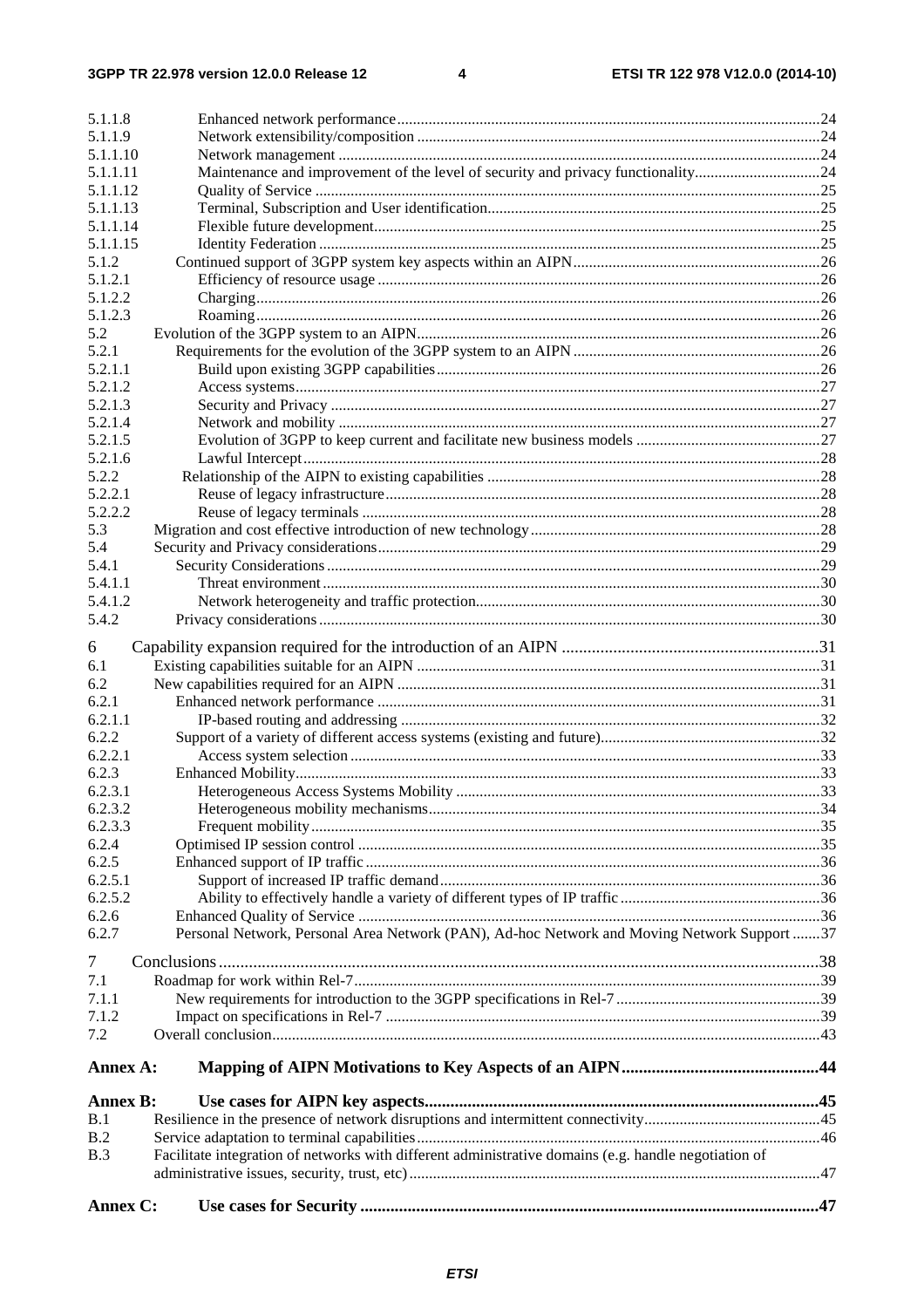| C.1             |                                                                                                                                                                                                          |  |  |  |  |  |  |  |
|-----------------|----------------------------------------------------------------------------------------------------------------------------------------------------------------------------------------------------------|--|--|--|--|--|--|--|
| C.1.1           | Ensure privacy and authenticity so that the user can trust the information he is receiving. This should<br>cover private user to private user communications as well as private user to service provider |  |  |  |  |  |  |  |
| C.1.2           | Multiple user identities: Users should be able to have multiple identities from different providers,                                                                                                     |  |  |  |  |  |  |  |
|                 | with the relationship between identities hidden to particular providers (thus supporting privacy)48                                                                                                      |  |  |  |  |  |  |  |
| C.2             |                                                                                                                                                                                                          |  |  |  |  |  |  |  |
| C.2.1           |                                                                                                                                                                                                          |  |  |  |  |  |  |  |
| <b>Annex D:</b> |                                                                                                                                                                                                          |  |  |  |  |  |  |  |
| D.1             |                                                                                                                                                                                                          |  |  |  |  |  |  |  |
| D.2             |                                                                                                                                                                                                          |  |  |  |  |  |  |  |
| D.3             |                                                                                                                                                                                                          |  |  |  |  |  |  |  |
| D.4             |                                                                                                                                                                                                          |  |  |  |  |  |  |  |
| <b>Annex E:</b> | Use cases for Personal Network (PN), Personal Area Network (PAN), Ad-hoc                                                                                                                                 |  |  |  |  |  |  |  |
|                 |                                                                                                                                                                                                          |  |  |  |  |  |  |  |
| E.1             |                                                                                                                                                                                                          |  |  |  |  |  |  |  |
| E.1.1           |                                                                                                                                                                                                          |  |  |  |  |  |  |  |
| E.2             |                                                                                                                                                                                                          |  |  |  |  |  |  |  |
| E.2.1           |                                                                                                                                                                                                          |  |  |  |  |  |  |  |
| E.2.1.1         |                                                                                                                                                                                                          |  |  |  |  |  |  |  |
| E.2.1.2         | Use case 2b: Relationship between Personal Network and Personal Area Network56                                                                                                                           |  |  |  |  |  |  |  |
| E.2.3           |                                                                                                                                                                                                          |  |  |  |  |  |  |  |
| E.3             |                                                                                                                                                                                                          |  |  |  |  |  |  |  |
| E.3.1           |                                                                                                                                                                                                          |  |  |  |  |  |  |  |
| E.3.2           |                                                                                                                                                                                                          |  |  |  |  |  |  |  |
| E.3.3           |                                                                                                                                                                                                          |  |  |  |  |  |  |  |
| E.3.4           |                                                                                                                                                                                                          |  |  |  |  |  |  |  |
| E.4             |                                                                                                                                                                                                          |  |  |  |  |  |  |  |
| E.4.1           |                                                                                                                                                                                                          |  |  |  |  |  |  |  |
| E.4.2           |                                                                                                                                                                                                          |  |  |  |  |  |  |  |
| E.4.3           |                                                                                                                                                                                                          |  |  |  |  |  |  |  |
| E.4.4           |                                                                                                                                                                                                          |  |  |  |  |  |  |  |
|                 | <b>Annex F (Informative):</b>                                                                                                                                                                            |  |  |  |  |  |  |  |
| F.1             |                                                                                                                                                                                                          |  |  |  |  |  |  |  |
| F <sub>12</sub> |                                                                                                                                                                                                          |  |  |  |  |  |  |  |
| <b>Annex G:</b> |                                                                                                                                                                                                          |  |  |  |  |  |  |  |
|                 |                                                                                                                                                                                                          |  |  |  |  |  |  |  |
|                 |                                                                                                                                                                                                          |  |  |  |  |  |  |  |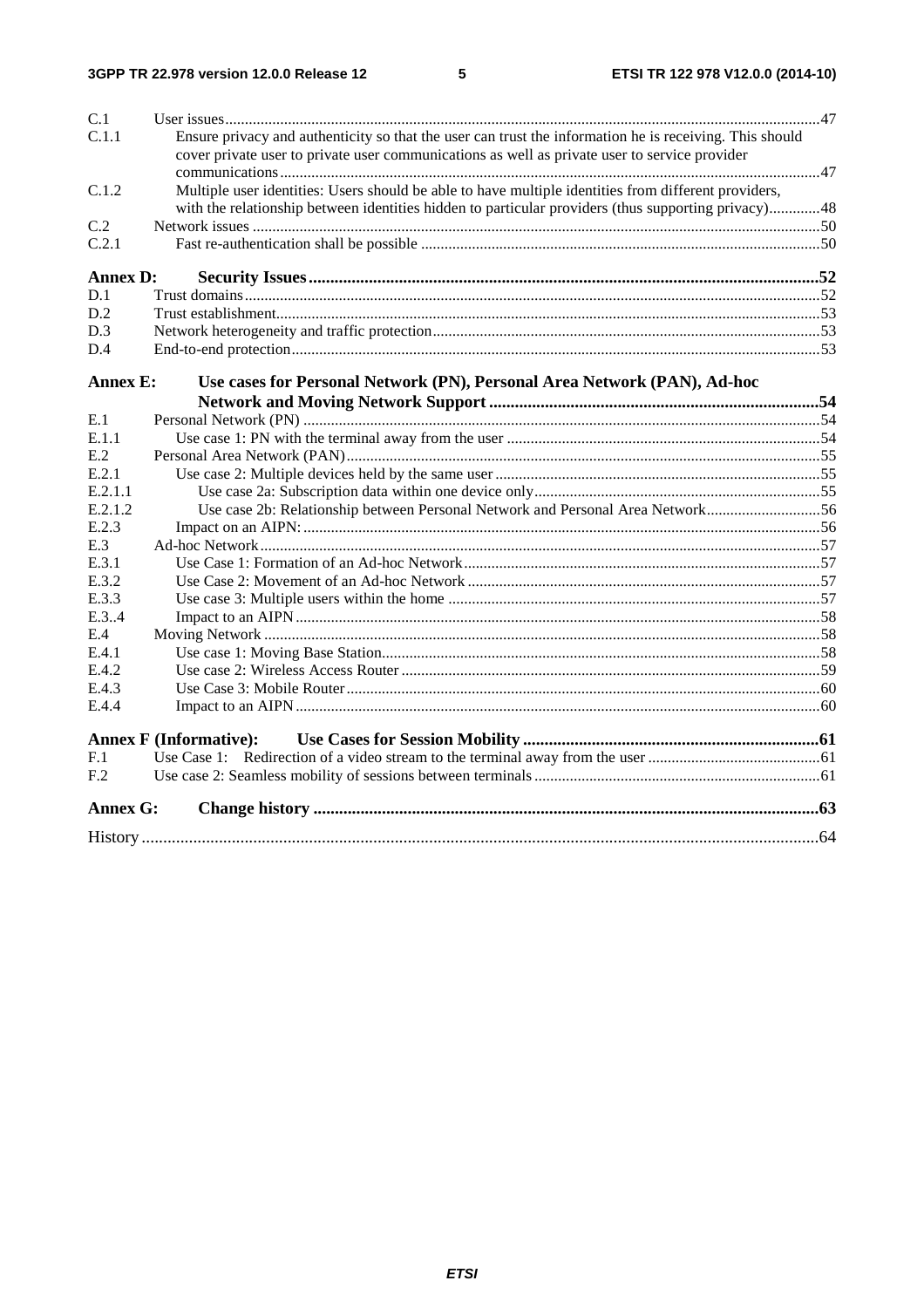## Foreword

This Technical Report has been produced by the  $3<sup>rd</sup>$  Generation Partnership Project (3GPP).

The contents of the present document are subject to continuing work within the TSG and may change following formal TSG approval. Should the TSG modify the contents of the present document, it will be re-released by the TSG with an identifying change of release date and an increase in version number as follows:

Version x.y.z

where:

- x the first digit:
	- 1 presented to TSG for information;
	- 2 presented to TSG for approval;
	- 3 or greater indicates TSG approved document under change control.
- y the second digit is incremented for all changes of substance, i.e. technical enhancements, corrections, updates, etc.
- z the third digit is incremented when editorial only changes have been incorporated in the document.

## Introduction

The 3GPP system currently supports GERAN and UTRAN based Access Networks in conjunction with Circuit-Switched and Packet-Switched Core Network domains and IP Multimedia CN subsystem. The All-IP concept was initially introduced within 3GPP in Rel-4 with the standardisation of the MSC Server - MGW split core network architecture for the CS domain and extended from Rel-5 by the standardisation of the IP Multimedia CN sub-system. WLAN as an alternative access system to access services of the mobile core network is recognized from Rel-6 onwards.

In order for the 3GPP system to cope with the rapid growth in IP data traffic, the packet-switched technology utilised within 3G mobile networks requires further enhancement. A continued evolution and optimisation of the system concept is also necessary in order to maintain a competitive edge in terms of both performance and cost. It is anticipated that the progression towards an All-IP Network (AIPN) may enable leverage of information technology (IT) hardware and software with general-purpose, and mobile network specific software that should provide cost reduction (CAPEX and OPEX) for infrastructure equipment and applications of 3GPP based mobile networks. Moreover, it is important to ensure compliance with Internet protocols within future developments of the 3GPP system.

Additionally, the following aspects identified within TR 21.902 'Evolution of 3GPP System' [2] are considered relevant to the long-term evolution of the 3GPP system:

- *A seamless integrated network comprising a variety of networking access systems connected to a common IP based network supported by a centralised mobility manager*
- *A similarity of services and applications across the different systems is beneficial to users*
- *3GPP should focus on the inter-working between 3GPP Mobile Networks and other Networks considering mobility, high security, charging and QoS management*

Taking the above into consideration it is necessary to further define the All-IP Network (AIPN) concept, explore user, business and technological drivers and evaluate the feasibility of evolving the 3GPP system towards an All-IP Network (AIPN). Furthermore, aspects of the 3GPP system requiring enhancement need to be identified and developed in accordance with this common vision.

This report discusses the concept of an "All-IP" network. In the context of this report the term "All-IP" does not just refer to the transport protocol used within the 3GPP network. 3GPP Release 5 and Release 6 network can already be implemented just using IP transport and could in that sense be said to be "All-IP". In this report the term "All-IP" refers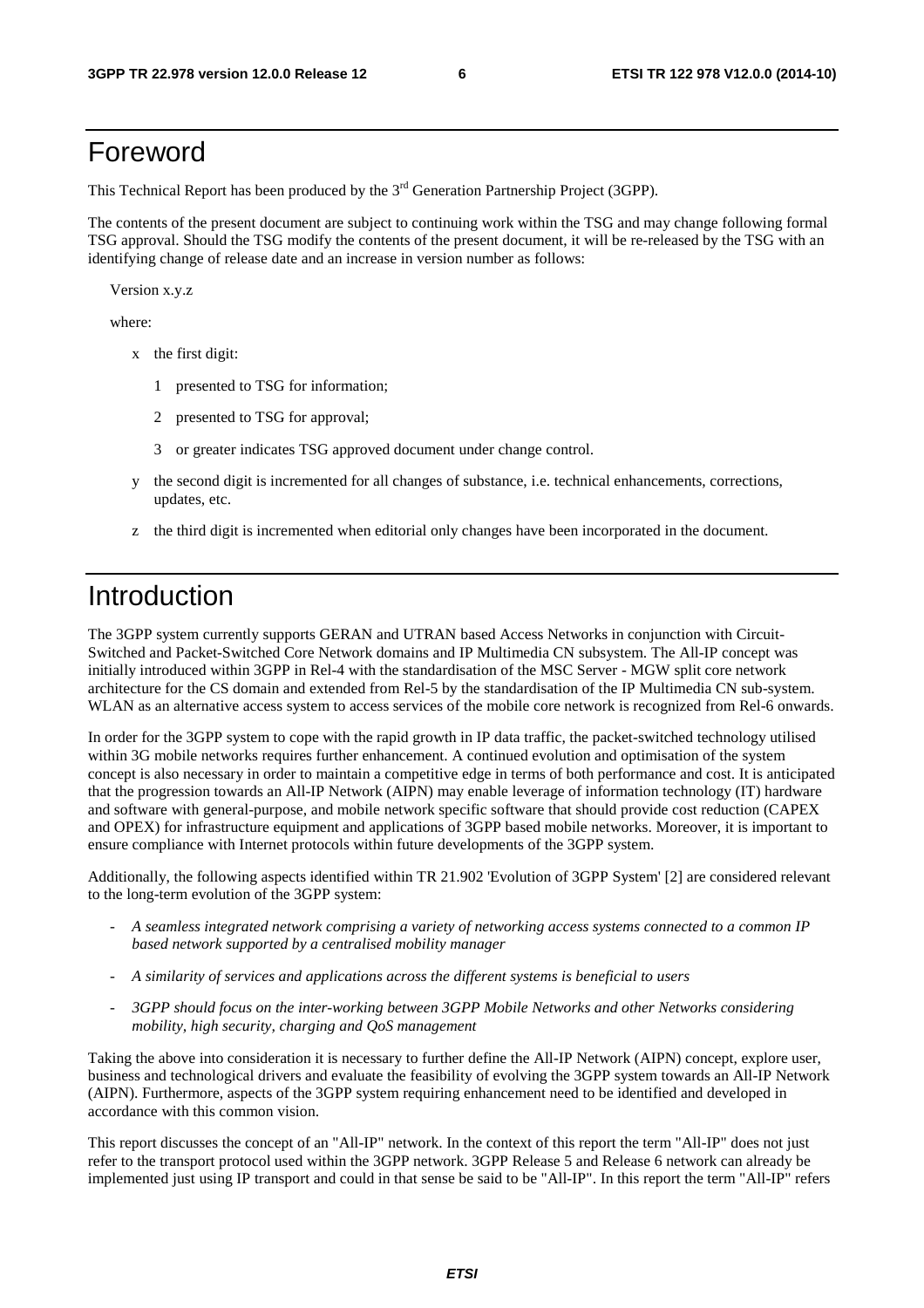to the general concept of a network based on IP and associated technologies which provide an enhanced, integrated service set independent as far as possible to the access system used.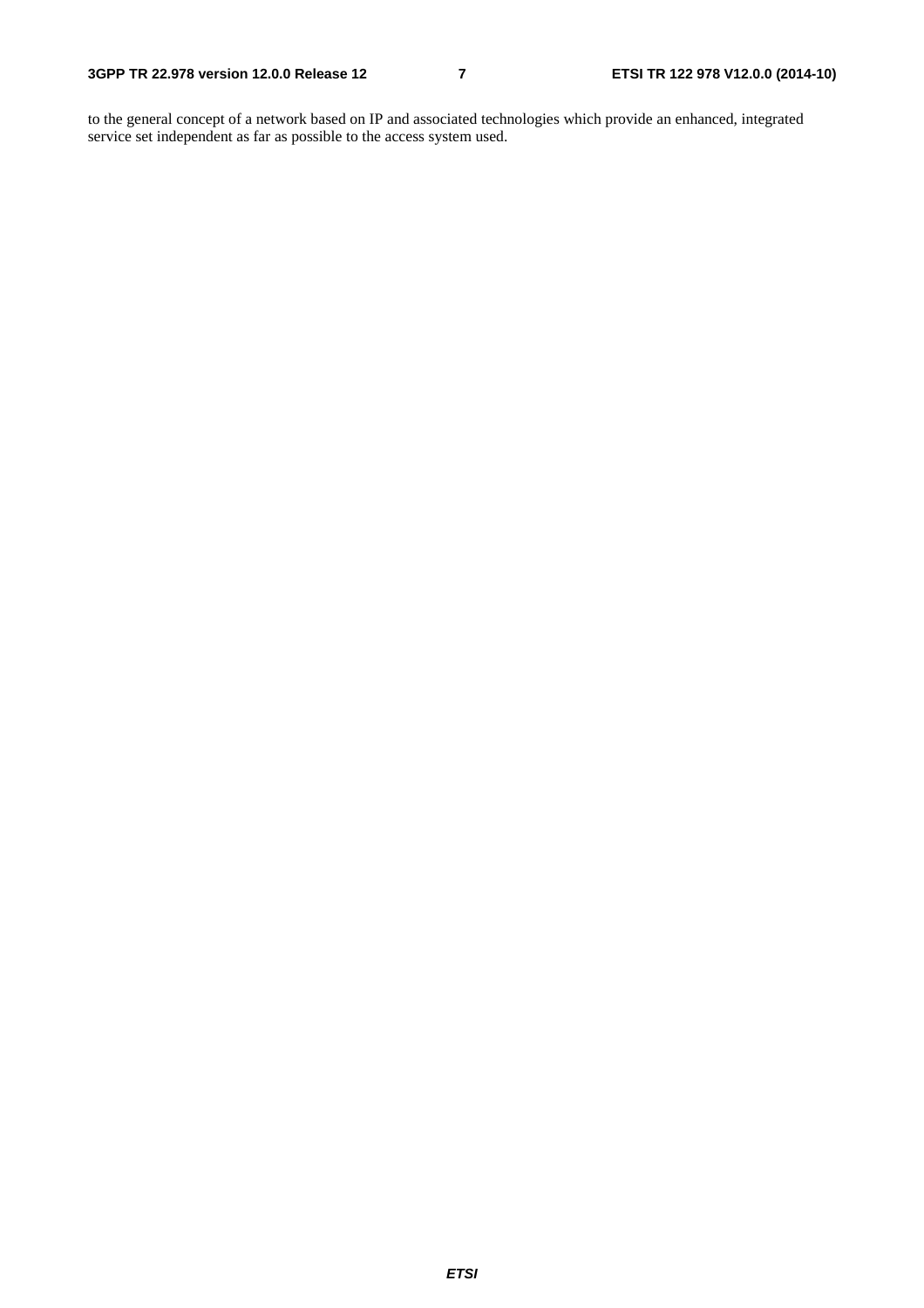## 1 Scope

The present document studies the feasibility of the progression of the 3GPP system to an AIPN. More specifically, this document:

a) Identifies and describes the objectives and user, business and technological drivers for progression of the 3GPP system to an AIPN:

- i) Investigates the High Level Objectives
- ii) Investigates Motivations and Drivers
- iii) Investigates impacts upon current models (e.g. business/charging/service models)
- b) Defines and develops the end-user and AIPN operator aspects of an AIPN:
	- i) Produces an AIPN vision, taking into account the special requirements for the mobile community e.g. carrier grade, optimisation for the radio environment, recognizing support of multiple access system scenarios.
	- ii) Investigates needs and requirements associated with the evolution of the 3GPP System to an AIPN.
	- iii) Investigates requirements associated with the reuse of legacy infrastructure and support of legacy terminals
	- iv) Investigates migration and cost effective introduction of new technology.
- c) Identifies the capability expansion required to introduce the AIPN concept into the 3GPP system (migration and co-existence)
- d) Evaluates whether an AIPN should be standardised within 3GPP, and in the case of a positive conclusion identifies the subsequent steps to be taken to achieve this by defining the scope, target, and roadmap for work to be undertaken within Rel-7 and future 3GPP releases.

## 2 References

The following documents contain provisions which, through reference in this text, constitute provisions of the present document.

- References are either specific (identified by date of publication, edition number, version number, etc.) or non-specific.
- For a specific reference, subsequent revisions do not apply.
- For a non-specific reference, the latest version applies. In the case of a reference to a 3GPP document (including a GSM document), a non-specific reference implicitly refers to the latest version of that document *in the same Release as the present document*.
- [1] 3GPP TR 21.905: "Vocabulary for 3GPP Specifications".
- [2] 3GPP TR 21.902: "Evolution of 3GPP system".
- [3] 3GPP TS 22.234: "Requirements on 3GPP system to Wireless Local Area Network (WLAN) interworking".
- [4] 3GPP TS 22.101: "Service aspects; Service principles".
- [5] 3GPP TS 22.105: "Services and service capabilities".
- [6] 3GPP TS 22.228: "Service requirements for the Internet Protocol (IP) multimedia core network subsystem; Stage 1".
- [7] 3GPP TS 23.125: 'Overall high level functionality and architecture impacts of flow based charging'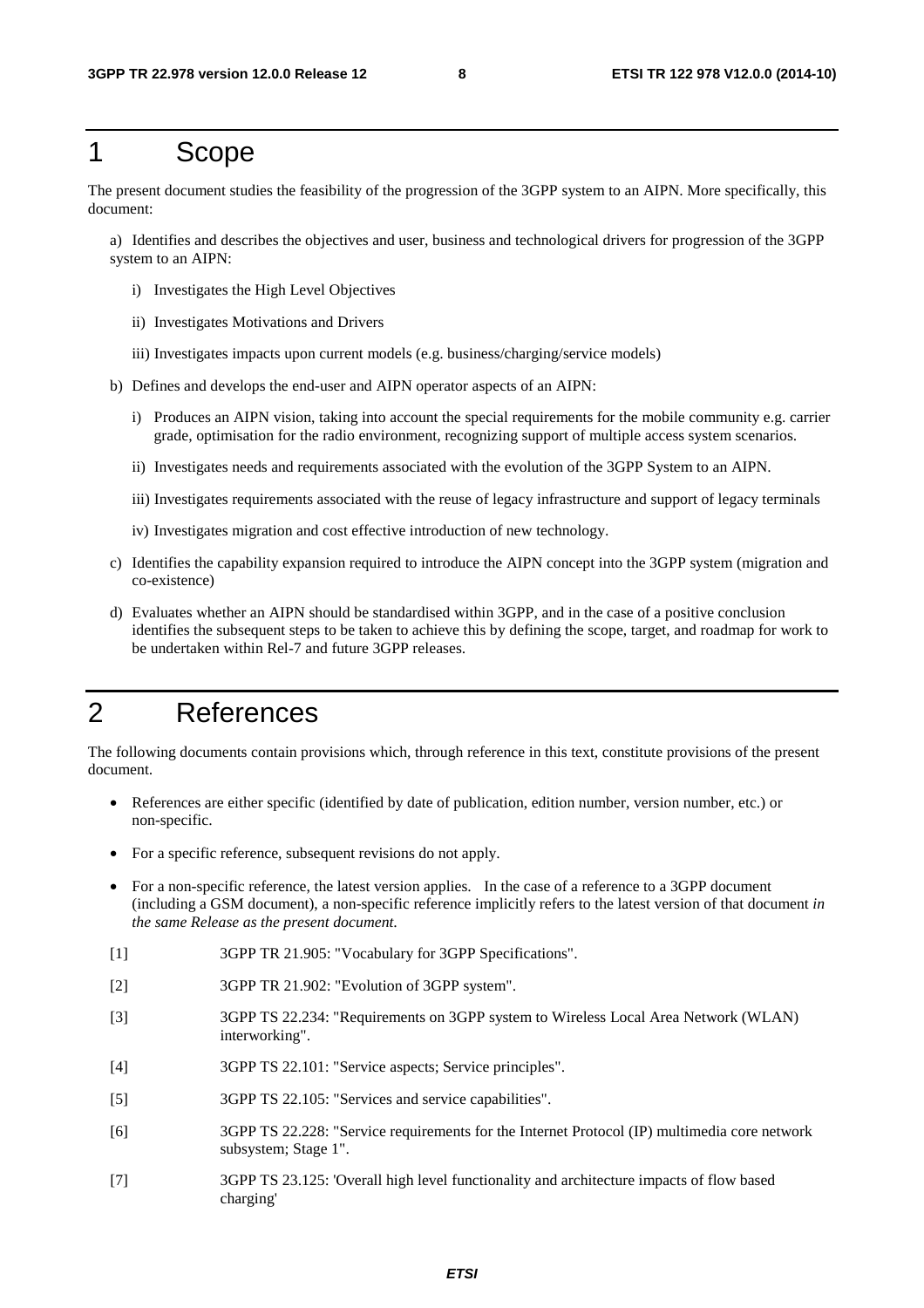## 3 Definitions, symbols and abbreviations

## 3.1 Definitions

For the purposes of the present document, the following terms and definitions apply.

**All-IP Network** (**AIPN):** A collection of entities that provide a set of capabilities for the provision of IP services to users based on IP technology where various access systems can be connected. The AIPN provides a set of common capabilities (including mobility, security, service provisioning, charging and QoS) which enable the provision of services to users and connectivity to other external networks. An AIPN requires one or more connected access systems to allow users to access the AIPN.

**Access system:** An entity or collection of entities that provides the user the capability to connect to the AIPN.

**AIPN operator:** An operator of an AIPN. It is assumed that the AIPN operator will also be a network/PLMN operator as defined within [1].

**Integrated Service:** A service, which is perceived by user as a single service, composed by a combination of different independent services.

**IP service:** A service using an IP bearer provided by an IP service provider. For IP services data traffic is routed according to the IP addresses of the sender and receiver(s).

**IP service provider:** A service provider that provides IP services. This may or may not be a network operator e.g. the operator of an IMS would be an IP service provider according to this definition.

**IP service subscriber:** A subscriber to an IP service provider that uses IP services.

**Seamless:** A user experience that is unaffected by changes in the mechanisms used to provide services to a user.

Note: The determination of whether something satisfies the requirement for being seamless or not is dependent on the user's (e.g., human end-user, protocol, application, etc.) perception of the service being received and not necessarily the technology used to provide the service.

**Seamless service:** Services provided across access systems and terminal capabilities. Provisioning of this service is continued between and within access systems and between terminals with minimal degradation in the service as seen by the user.

**Seamless session:** A session that is maintained during a change in access system, with no perceivable interruption from a user perspective, while adapting to the capabilities of each access system.

**End-user mobility:** The ability for the subscriber to communicate using the device or devices of his/her choice

**Terminal mobility:** The ability for the same UE to communicate whilst changing its point of attachment to the network. This includes both handovers within the same access system, and handover from one access system to another.

**Session mobility:** The ability for a communication session to be moved from one device to another under the control of the user.

**Ad-hoc Network:** A dynamically organized network of mobile terminals that are able to communicate with each other via some means (e.g. using IEEE 802.15 or WLAN in ad-hoc mode). An Ad-hoc Network may contain terminals that are capable of connection to a variety of access systems. In the context of AIPN, it is assumed that every terminal in the Ad-hoc Network is under the control of a separate user, each able to independently access the AIPN. The Ad-hoc Network routes their consolidated traffic towards the AIPN, to an access system through one or more terminals in the Ad-hoc Network. The Ad-hoc Network may change the terminal carrying the consolidated traffic dynamically according to rules set up by the users. The Ad-hoc Network may move throughout the geographic coverage area. (For further details see use cases in Annex E)

**Moving Network:** A group of user devices (terminals) that move together, e.g. as part of a vehicular network. The user devices (terminals) are interconnected in a way that their consolidated traffic towards the AIPN is routed through a well-defined system (gateway). The elements of the consolidated traffic may originate from PAN and Ad-hoc Networks within a Moving Network. (For further details see use cases in Annex E)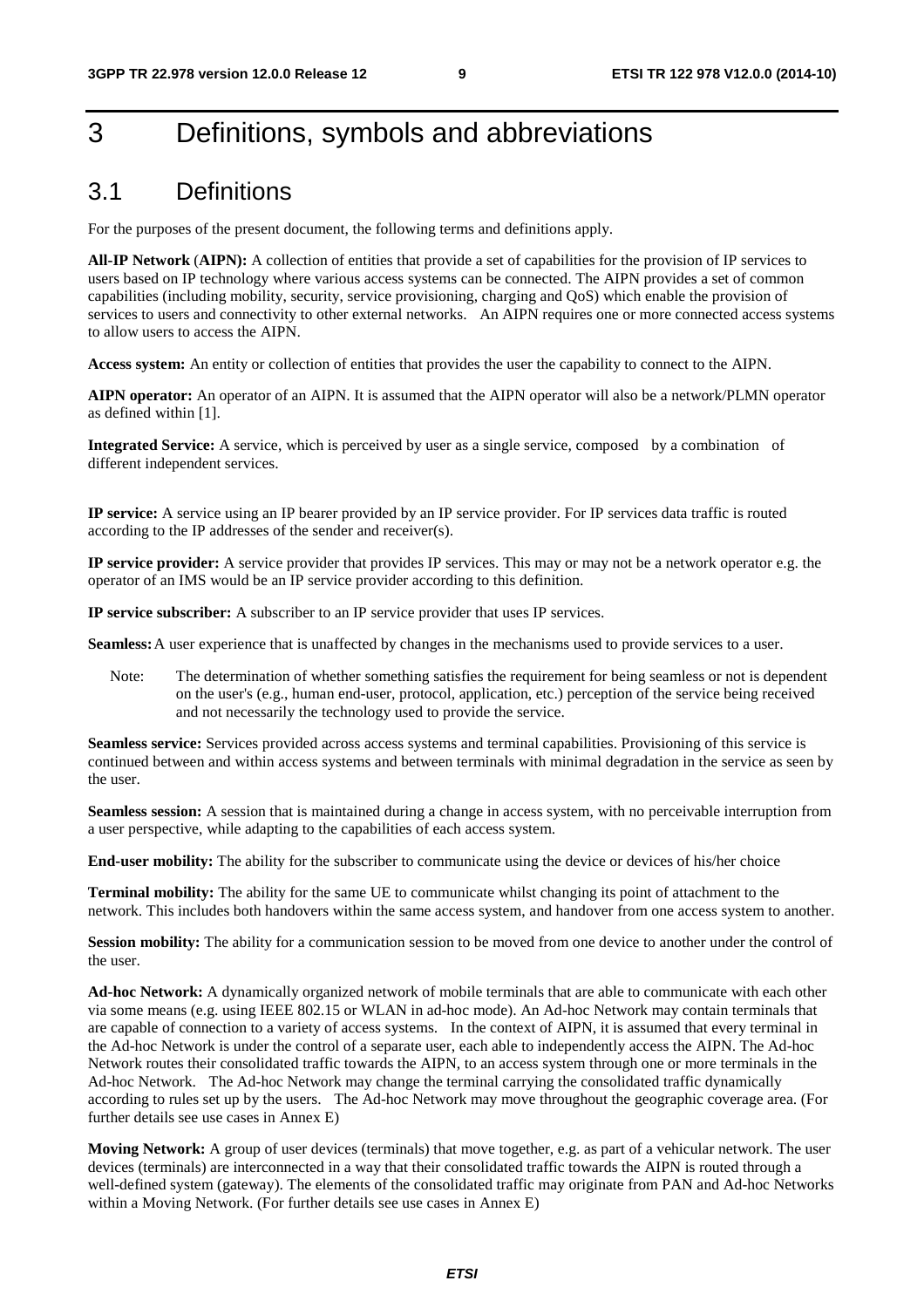**Personal Network:** In the context of an AIPN, a Personal Network (PN) consists of more than one device (terminal or server provided by the AIPN operator) under the control of one user providing access to the AIPN. These devices are interconnected by the AIPN such that the user perceives a continuous secure connection regardless of their relative locations. The user controls the PN using facilities provided by the AIPN. (For further details see use cases in Annex E)

**Personal Area Network:** In the context of an AIPN, a Personal Area Network (PAN) consists of more than one device (terminal) controlled by, and physically close to, the same user (person). All the devices within a PAN use the same USIM. These devices are connected together using internal PAN means. The user obtains services from the AIPN using his multiple devices which all access the users USIM through the PAN to gain access to the AIPN. The user controls the PAN directly. (For further details see use cases in Annex E)

For further definitions see [1].

## 3.2 Abbreviations

For the purposes of the present document, the following abbreviations apply:

| AAA          | Authentication, Authorisation and Accounting |
|--------------|----------------------------------------------|
| <b>AIPN</b>  | All-IP Network                               |
| <b>CAPEX</b> | CAPital EXpenditure                          |
| <b>OPEX</b>  | <b>OPerational Expenditures</b>              |
| <b>SSO</b>   | Single Sign-On                               |
| <b>HSDPA</b> | <b>High Speed Downlink Packet Access</b>     |
| <b>HSUPA</b> | <b>High Speed Uplink Packet Access</b>       |
| GAA          | General Authentication Architecture          |
| <b>GBA</b>   | General Bootstrapping Architecture           |
| <b>MR</b>    | Mobile Router                                |
| <b>PAN</b>   | Personal Area Network                        |
| <b>PN</b>    | Personal Network                             |
| <b>SC</b>    | <b>Session Control</b>                       |
|              |                                              |

For further abbreviations see [1].

## 4 Objectives and Drivers for progression to an AIPN

The high level objectives of the move to an AIPN and the drivers that are forcing this change are elaborated in the following sub-clauses.

## 4.1 High Level Objectives

The following are the high level objectives that the introduction of an AIPN should fulfil:

- **Universal seamless access** an AIPN should allow users to connect to services from a variety of device-types and access systems. This should come about through the use of common protocols, addressing schemes and mobility management mechanisms. The users may not need to know the access system used. Access systems may be selected and changed according to service needs and availability.
- **Improved User Experience**  an AIPN should provide users with better quality. This should include rapid network selection, rapid call or session set-up times, low voice-call delay and fast data transmission.
- **Reduction of cost** an AIPN should deliver a cost reduction in both the CAPEX and the OPEX for AIPN operators in relation to the cost of existing networks.
- **Flexibility of deployment** AIPN operators should be able to build and dimension their network according to the needs of their users. The AIPN design should be scaleable and should not preclude the option to use and inter-work with 3GPP defined Circuit Switched domains and legacy handsets as appropriate. Also, the AIPN design should provide an evolution path from previous releases of the 3GPP system. This will ensure that AIPN operators can introduce an AIPN and continue to make best use of existing network elements.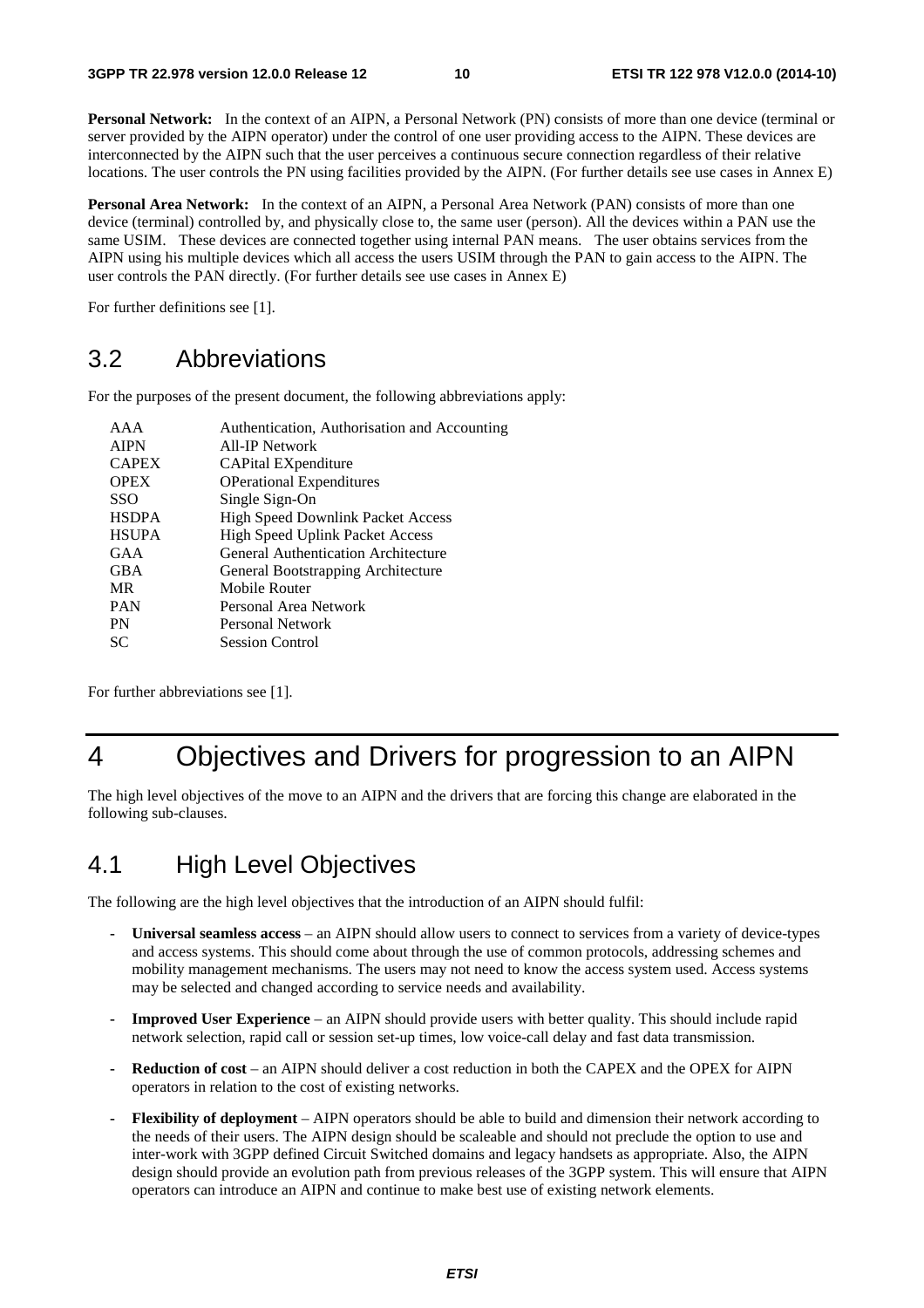## 4.2 Motivations and Drivers

The current feasibility study aims at clarifying the notion of an "All-IP Network" (AIPN) within the context of 3GPP and to define requirements for an AIPN within 3GPP. There seems to be a common understanding in the mobile communications industry that the technical and commercial evolution of this industry sector points towards an AIPN. The term "All-IP Network"(AIPN), however, is not (yet) clearly defined and – depending on one"s view of the future – can mean many different aspects of anticipated communication systems that are based on IP.

It should be noted that the 3GPP system standardised up to and including Rel-6 already provides the basis for introduction of an AIPN in 3GPP. Building on the foundations provided in previous 3GPP releases it is possible to leverage and build upon existing capabilities to evolve the 3GPP system towards an AIPN.

In order to justify the development and evolution of the 3GPP system it is essential to have an understanding of the motivations for evolving the 3GPP system in a particular direction.

In doing so it seems worthwhile to collect and list trends and drivers of the mobile telecommunications industry that now or in the future can be expected to have significant impact on the industry. This is provided in the following subclauses. An assessment of these trends and drivers with respect to the evolution of IP-based network and access systems, terminals and service provisioning will make it easier to create a vision of what an AIPN will look like.

## 4.2.1 User related and social drivers

### 4.2.1.1 Consumer trend demanding diversification of mobile services

#### **Diversification as service specialisation:**

As the market for mobile services grows there is an increased need to be able to offer diversified and flexible services to satisfy the varied needs of users. As the service market becomes more diversified services will become more specialised in order to satisfy the specific needs of users. With this there is a need for AIPN operators to be able to offer flexible services quickly without a large amount of capital expenditure.

#### **Diversification in terms of usage patterns:**

In addition to the current pattern of mainly server-to-person services there will be a diversification of mobile services to include person-to-person, person-to-server, server-to-server service scenarios with a variety of different subdivisions and combinations. Users will also desire the ability to be able to integrate the various services to which they subscribe. In the future mobile networks will need to be able to provide these varied and integrated service environments and enable this to be achieved in a flexible and efficient manner.

#### **Diversification in terms of service quality:**

Different services will have different user expectations placed upon them e.g. in terms of service quality. The demands for the same service may also differ according to specific user of that service at a given time.

#### **Diversification regarding access to services:**

With the increase in the diversity of the access systems available, as well as the increase in the number of terminals that a single user possesses it will be desirable to have the ability to use services seamlessly across different access systems and different terminals. Users will also desire the ability to use services `anywhere` at `anytime`. This leads to the conclusion that the provision of `seamless` and `ubiquitous` services will gain great prominence within future mobile services.

#### **Deductions**

- An AIPN would provide the ability to offer enhanced and flexible mobile services, quickly and cost effectively. An AIPN can also support the diversification of mobile network services, support service integration and would enable the provision of seamless and ubiquitous services across a variety of different access systems and terminals.
- IP technology that enables advanced service control (e.g. QoS/session control) is already used within 3GPP and elsewhere and could be further utilised and enhanced within and between mobile networks in order to enhance service provision.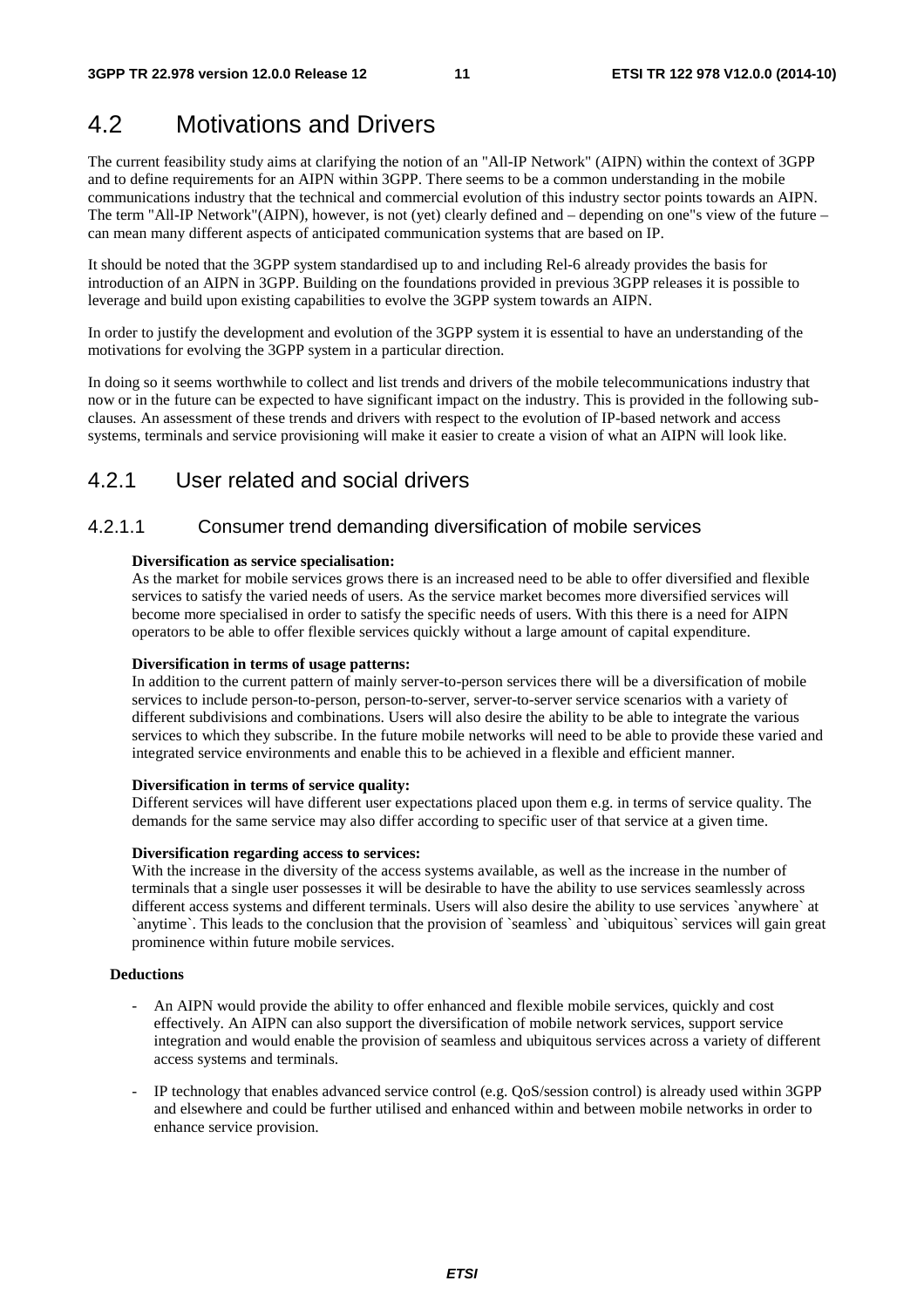### 4.2.1.2 Human need to be able to interact with his personal environment

The mobile subscriber base has grown from a small number of high-end users to the mainstream in which the number of mobile phone subscribers exceeds 70% of the population in some countries. However, in the future mobile subscribers will not be limited to just human beings and the association with mobile devices will spread to other living things, such as pets, as well as machinery and household electronics. It can be foreseen that in the future there will be a ubiquitous mobile communication environment in which very many objects within a particular area may be associated with a mobile terminal and hence require the ability to connect to a mobile network. This will result in a substantial increase in the number of users and terminals that need to be accommodated by mobile networks. However, in this scenario a large number of terminals will be data-only and hence not require the ability for traditional speech communication from person-to-person. Due to the limited amount of available MSISDN numbering capacity it would be desirable to be able to accommodate new users and terminals without the need to associate an MSISDN with each terminal.

#### **Deductions**

An AIPN would enable the accommodation of a vast number of users and terminals.

### 4.2.1.3 Social behaviour and the need to understand one's environment

Futurologists have identified some basic human behaviour patterns that have become increasingly important in modern societies. Two of them have been named "cocooning" and "clanning". "Cocooning" describes a behaviour in which an individual tries to isolate itself for a while from the surrounding society. It essentially expresses the wish for privacy with respect to permanent over-stimulation. "Clanning" describes the opposite phenomenon. It is the need of an individual to become integrated into a "clan", a group of similar minded people. This is mainly observed with young people and is a well known finding in group dynamics.

A third social factor that becomes strongly apparent is the need for the individual to better understand their environment. While an ever growing data stream permanently pours over the individual it becomes increasingly difficult to filter out the relevant information content. This results in disorientation, the difficulty of self-organisation and the feeling of uneasiness about one's environment. Also, the capability to quickly filter out important information from that which is unimportant is a competitive advantage of the individual.

A fourth social factor is that individuals spend their days and nights in many different roles (e.g. family person (me@personal.net), worker (me@company.com), sports club official (official@sportsclub.com)). Depending on their roles, time of day, and location, they may wish to be reachable via these different publicly known user IDs on certain specific systems or devices. By arrangement with the AIPN operator for terminating calls to the Public ID, the recipient of calls directed towards a Public Identity may change on a temporary basis (e.g. a sports club official is temporarily unavailable and wishes calls to that Public Identity to be answered by an alternate individual).

#### **Deductions**

- An AIPN will need to provide means that respect and ensure a user's need for privacy.
- The basic human wish to become integrated within social groups could be a good basis for services in an AIPN. Good examples are chat-rooms and the like.
- An All-IP system that offers services which allow an individual to gain a better orientation within their environment (geographic, social, business) will provide significant added value to its users.
- An AIPN system should offer the users the ability to be reachable by several different publicly known IDs in a flexible manner.

### 4.2.1.4 The social trend of increasing differences in income within societies.

As a result of economic liberalism and globalisation societies in the western world undergo slow but significant changes. An important aspect of these changes is that differences in individual income increase. Any industry needs to take this kind of social trend into account when formulating their business strategies.

This implies that the market split into an (expensive) high end market and an (inexpensive) low end market will become even more pronounced than today.

#### **Deductions**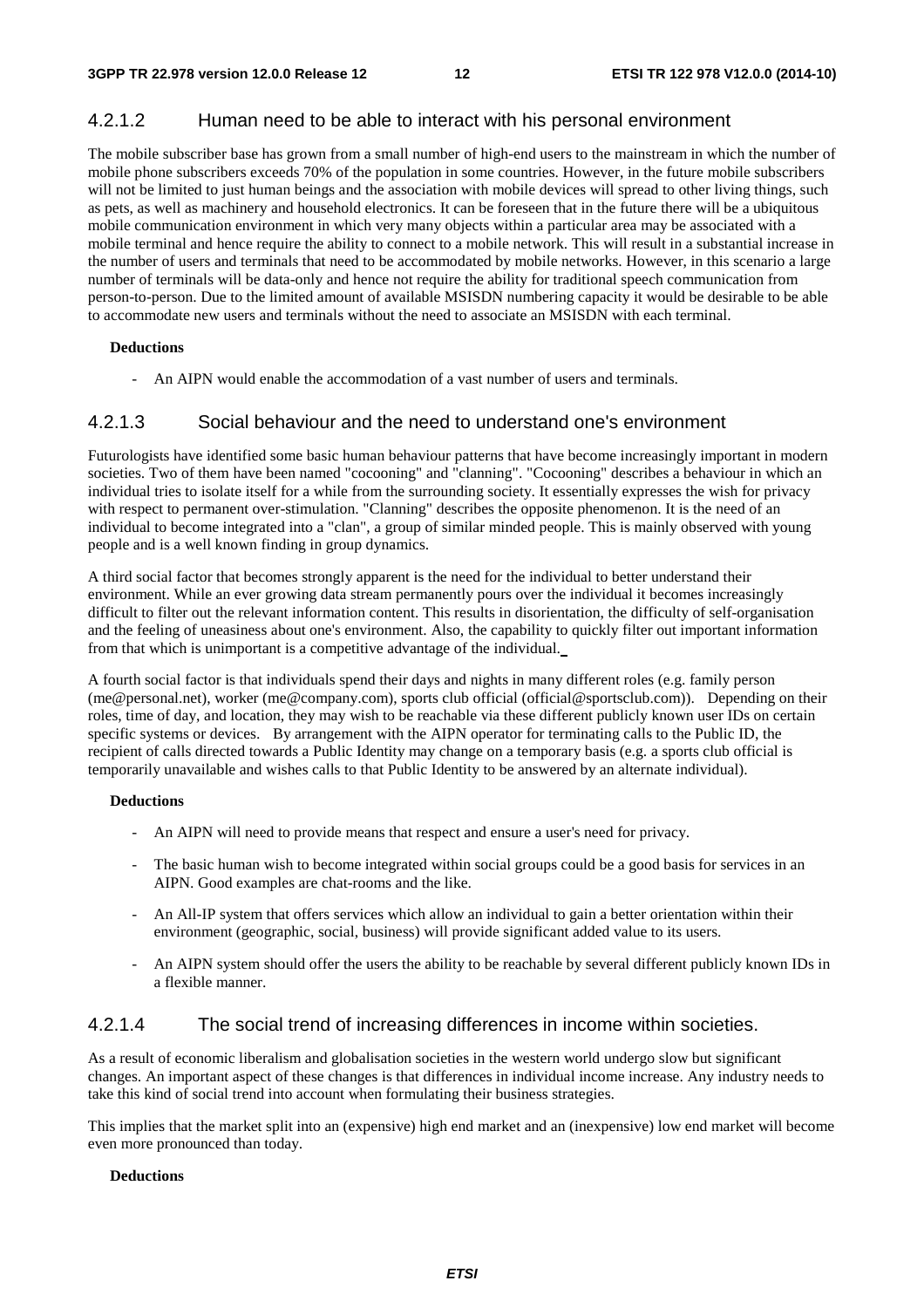- An AIPN will need to provide at the same time very cheap low-end services and high priced high-end services for different customer types. For the same kind of service (e.g. voice) the respective QoS may be the differentiating criterion.
- Quality of Service needs to be regarded as a chargeable feature.

### 4.2.1.5 The need to satisfy user experience of "early-adopters"

The adoption of new technology is heavily dependent upon the experience of this technology, through the services that are delivered over it, by its users as well as the general public that comprise the potential market for this new technology. Therefore, it is important that new technologies clearly demonstrate advantages over those that are already prevalent. The perception of users toward a new technology at its early phase of introduction is mainly determined by the experience of initial users, sometimes termed "early-adopters", when using this new technology. In terms of mobile telecommunications, in addition to the general ability to utilise more advanced functionalities and feature-rich services using a mobile phone, factors such as perceived communication delay, communication quality, connection set-up time and data transmission speed are highly visible to users experiencing new technology. Hence, factors that demonstrate the basic performance of the new system play an important role in demonstrating the benefits of new technology compared to those already available. Consideration of these factors clearly indicates that it is essential for future developments of the 3GPP system to clearly demonstrate to users the benefits of the enhanced capabilities compared to those already available.

#### **Deductions**

- An AIPN shall not degrade user experience. Additionally, it would be desirable for an AIPN to demonstrate to users improvements in basic system performance compared to the pre-existent capabilities of the 3GPP system.
- Factors such as perceived communication delay, communication quality and connection set-up time are important considerations for users when experiencing an AIPN as a new technology.

## 4.2.2 Drivers from a Business perspective

### 4.2.2.1 Mobile industry anticipating PS traffic to surpass CS

In the future it is thought that the amount of non-voice traffic, i.e. IP traffic within the PS domain, carried by mobile networks will equal and then surpass that of traditional CS voice traffic. Therefore, in the future mobile networks will need to be able to handle substantially increased volumes of IP traffic in a cost effective manner.

Additionally, in the future it is very likely that the there will be a variety of different traffic patterns for IP traffic including user-to-user and user-to-multicast, that needs to be optimally routed within mobile networks.

#### **Deductions**

- An AIPN will need to handle substantially increased volumes of IP traffic in a cost effective manner,.
- An AIPN will need to support optimised transport for user-to-user and user-to-multicast traffic.

### 4.2.2.2 Desire of AIPN operators to encompass various access systems that are not specified by 3GPP

Although 3GPP is primarily concerned with the UTRAN and GERAN-based access systems other access systems can be utilised by the 3GPP system and used to provide mobile services. This has been recognised from 3GPP Rel-6 with the standardisation of 3GPP-WLAN Inter-working [3]. In the future network operators will desire the ability to provide services to their subscribers optimised to the user"s environment using a variety of diversified access systems. Although the access system utilised at a particular time within this environment may vary, it is likely that the services provided will have significant commonalities. Hence, in order to realise a multiple access system environment in an efficient and cost effective manner it is desirable that the replication of network functionality be minimised. This clearly indicates that there is a need for a common network to be able to accommodate a variety of access systems.

When accommodating various access systems it is desirable that this is achieved with a minimum impact upon the access systems themselves. It is assumed that most new access systems that are developed will incorporate IP technology and be optimised to carry IP traffic. Hence, in order to maintain a high level of compatibility it is necessary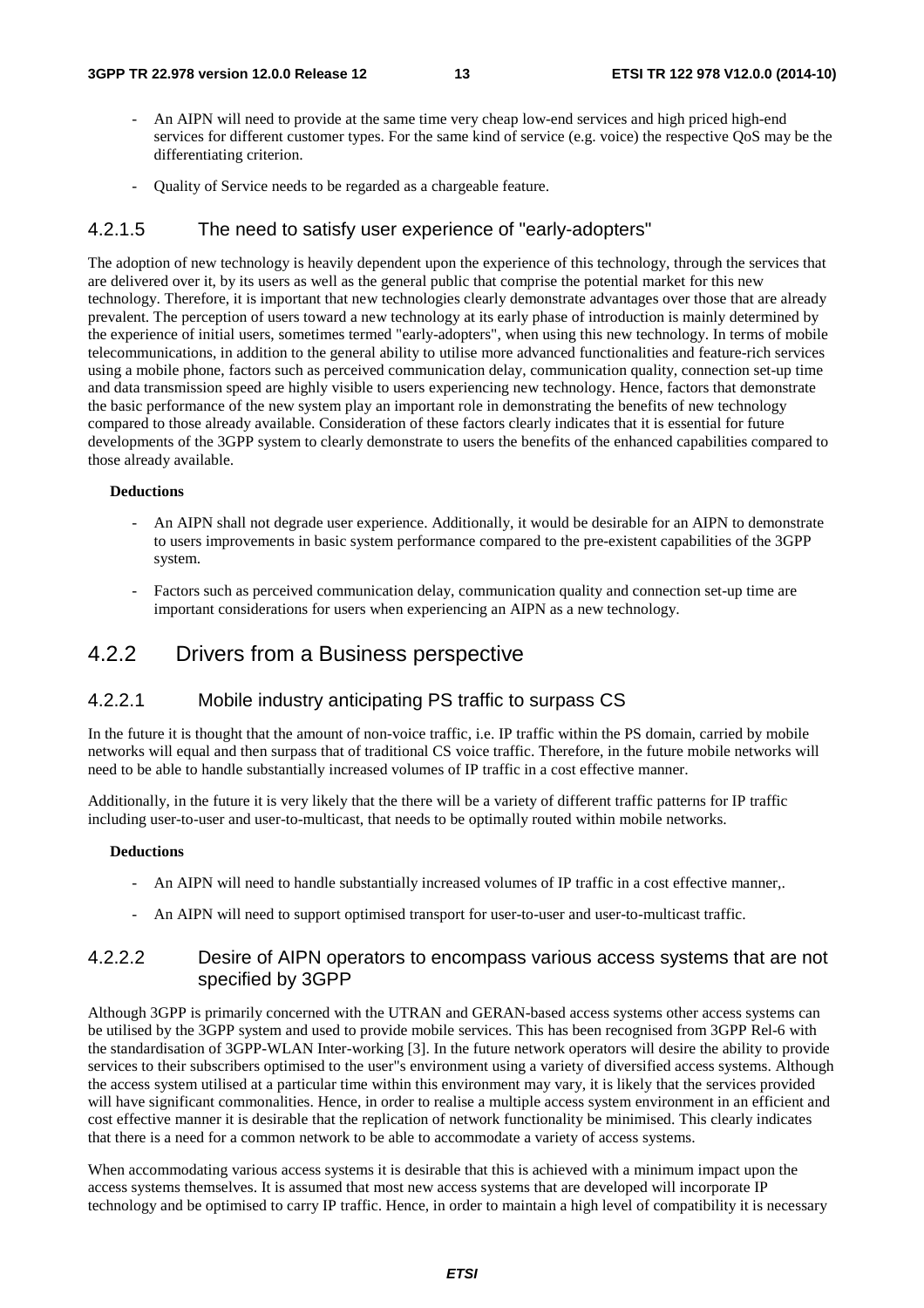for the network accommodating these access systems to also be based upon IP technology and be optimised to carry IP traffic.

Based on the reasoning presented above it can be concluded that in order to design a future proof system that is able to efficiently accommodate a variety of different access systems it is necessary that the 3GPP system be designed as a common network that is based upon IP technology and optimised to carry IP traffic.

Furthermore, the development of new access systems will not necessarily be in line with the development of the network, therefore there is a need to be able to develop different areas of the network independently, e.g. develop the network independently to the development of the access systems.

In addition, it is desirable that a common IP network supports a centralised and common network control to enable the AIPN operator to control how the AIPN is accessed and how the resources of the AIPN are used whilst accommodating these access systems. This will enable the AIPN operator to be the focus for the provision of mobile services and ensure that the user"s expectations regarding the quality of the services provided by the AIPN are fulfilled. Additionally, the provision of control over the usage of the AIPN at a common point within the AIPN will enable the AIPN operator to protect and leverage their investment in AIPN infrastructure as much as possible.

#### **Deductions**

- An AIPN would provide the ability to incorporate a variety of different access systems with a minimum impact upon the non 3GPP specified access systems to be accommodated.
- Using IP as the basis for a common network enables prevalent and low cost IP technology to be utilised. This allows the network to be deployed cost-effectively with the ability to provide common services using a common IP bearer throughout all the diversified access system environments.
- An AIPN should support a centralised and common network control to enable the AIPN operator to control how the AIPN is accessed and how the resources of the AIPN are used whilst accommodating a variety of different access systems.

### 4.2.2.3 Marriage of IT- and telecom world

#### The influence of broadband Internet

With the emergence of broadband internet services there has been a rapid increase in the number of subscribers to IP services in recent years. Most notable is the growth in the number of subscribers to IP telephony services. This is expected to grow further and at an increasing pace as the broadband internet services of ISPs become more prevalent. This presents 2 points of major interest.

Competition with broadband Internet

The first is the need for network operators deploying the 3GPP system to offer competing services and so match this emerging trend.

Inter-working with broadband Internet

The second is that as the number of IP service providers and hence IP service subscribers become more prevalent the need to interwork with these IP service providers will emerge in order to offer services between 3GPP subscribers and IP service subscribers of other networks. This must include easy mechanisms for roaming and settlement operations, so end-users can leverage the benefits of each network without incurring the high overhead of setting up separate subscriptions with each service provider.

#### Service creation with the support of the IT industry

While in 2G systems the IT world played only a minor role - everything was standardised by GSM. 3GPP - and even more so OMA - allowed more diversity by defining service enablers (e.g. "Presence") instead of standardized services, enabling the IT world to create services that can rely on these capabilities.

The main reason to do so was speed of service introduction. The IT industry is capable to provide IP-based services based on defacto standards in a much shorter time than it can be done by standardisation. Also, the mechanisms of the market - adopting these services according to market need and user acceptance - are more effective.

#### **Deductions**

- An AIPN would enable AIPN operators to offer IP-based services and provide appropriate inter-working methods with IP service providers.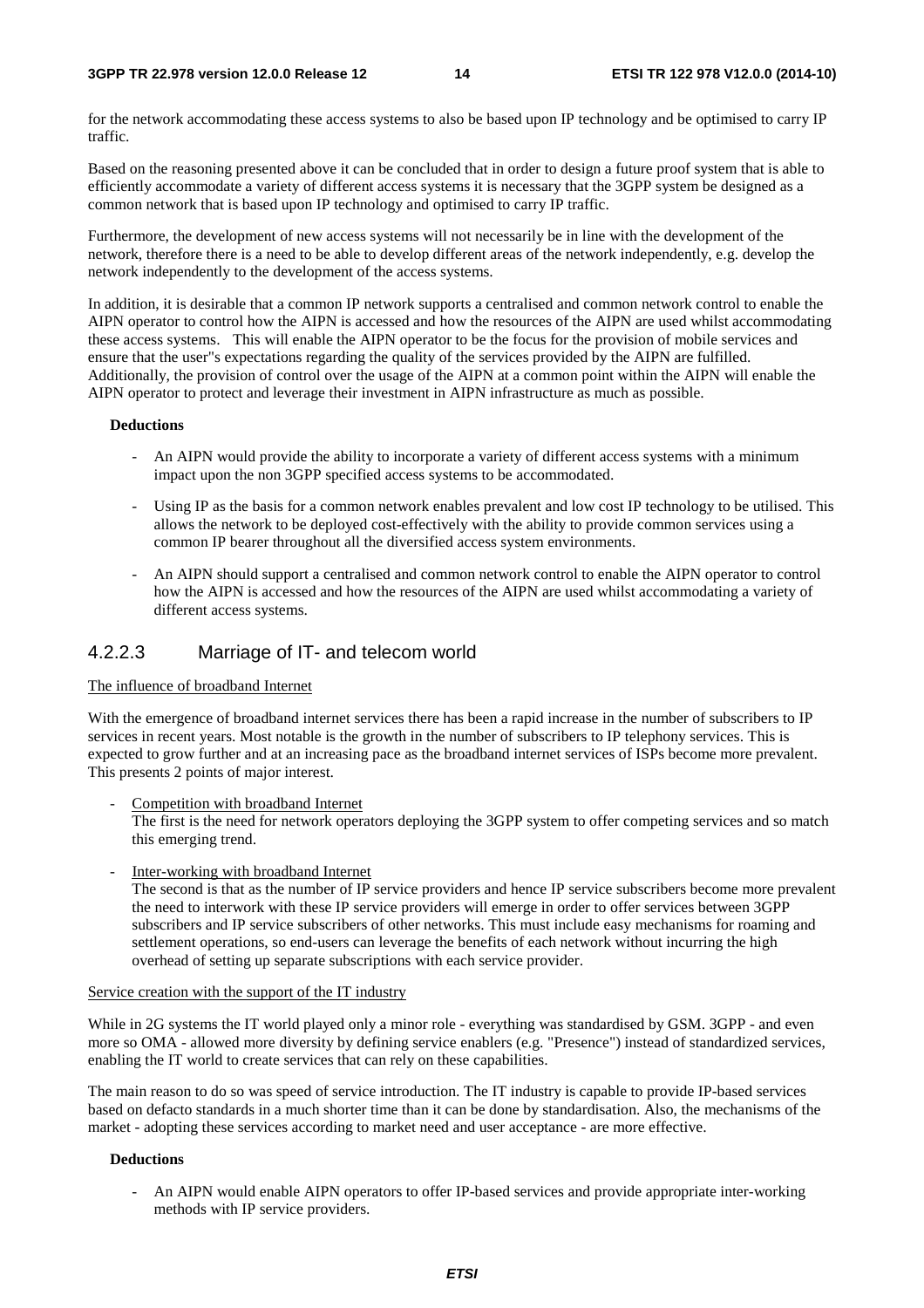- The AIPN should be able to support applications designed based on the capabilities of the AIPN without the need for explicit standardisation of the applications themselves.
- Note: The standardisation of AIPN capabilities should allow non-standardised applications to be created whilst maintaining interoperability. However, care should be taken within the standardisation of AIPN capabilities to ensure that interoperability is maintained.

### 4.2.2.4 Need for increased system efficiency leading to substantial cost reduction in terms of both equipment (CAPEX), and operational (OPEX) costs.

In the future it is foreseen that there will be increasing pressure to decrease the investment costs for mobile network equipment and the cost per bit for traffic carried by mobile networks. The reasons for this are twofold. Firstly, the increase in IP traffic carried by mobile networks will lead to a general need to further decrease the cost of handling this traffic both in terms of equipment and transmission costs. Secondly, in the future there will be increased competition for AIPN operators not only from mobile network operators using different radio access systems, but also from IP service providers providing broadband IP services using access and transmission technologies other than those of traditional mobile network operators, e.g. ISPs providing services using xDSL, Cable and/or WLAN without 3GPP inter-working. The business and charging models, e.g. flat-rate charging, deployed by these IP service providers are not those common to traditional network operators implementing the 3GPP system and will probably not be applied by AIPN operators. However, they do encourage heavy usage of IP services and as such AIPN operators need to be able to deploy a cost effective network for IP services in order to compete in the wider market place.

The cost of general-purpose equipment targeted for a wide-ranging general market is in general much less than that of specialised technology whose market is limited by specific criteria. An AIPN would enable the use of general-purpose IP technology with some modifications to tailor functionalities to the needs of network operators to provide mobile services. The ability to undertake large-scale deployment of general-purpose IP technology provided by an AIPN is foreseen to enable significant improvements in system efficiency and overall reduction in the equipment (CAPEX) and operational (OPEX) costs for future mobile networks designed to handle a large amount of IP traffic.

#### **CAPEX point of view:**

- The adoption of a common network system enables capital investment to be made independent to the number of access systems supported. Also, when a new access is added, the equipment costs are suppressed to a necessary minimum.
- Over capacity can be avoided by sharing the system, and the equipment costs are reduced (including redundant equipment costs).
- The development and the equipment costs of mass produced general-purpose devices are generally lower compared to dedicated devices.

#### **OPEX point of view**

- The variety of maintained devices can be reduced by introducing a common system, hence maintenance costs are reduced.
	- The training costs of maintenance engineers are reduced.
	- Due to the availability of general purpose platforms the cost of replacement hardware can be suppressed.

#### **Deductions**

The AIPN should be designed to enable AIPN operators to take advantage of the increased efficiency and OPEX/CAPEX reductions offered by IP technology.

### 4.2.2.5 Trend of the industry to align along the structure: access / transport / control / services

There seems to be a tendency in the industry for mobile telecommunication to adopt a horizontal structure into business units, which are mainly concerned with access, transport, control and services. This reflects the view of parts of the industry that these areas can be viewed as - more or less - economically independent fields. This view applies to AIPN operators as well as to manufacturers.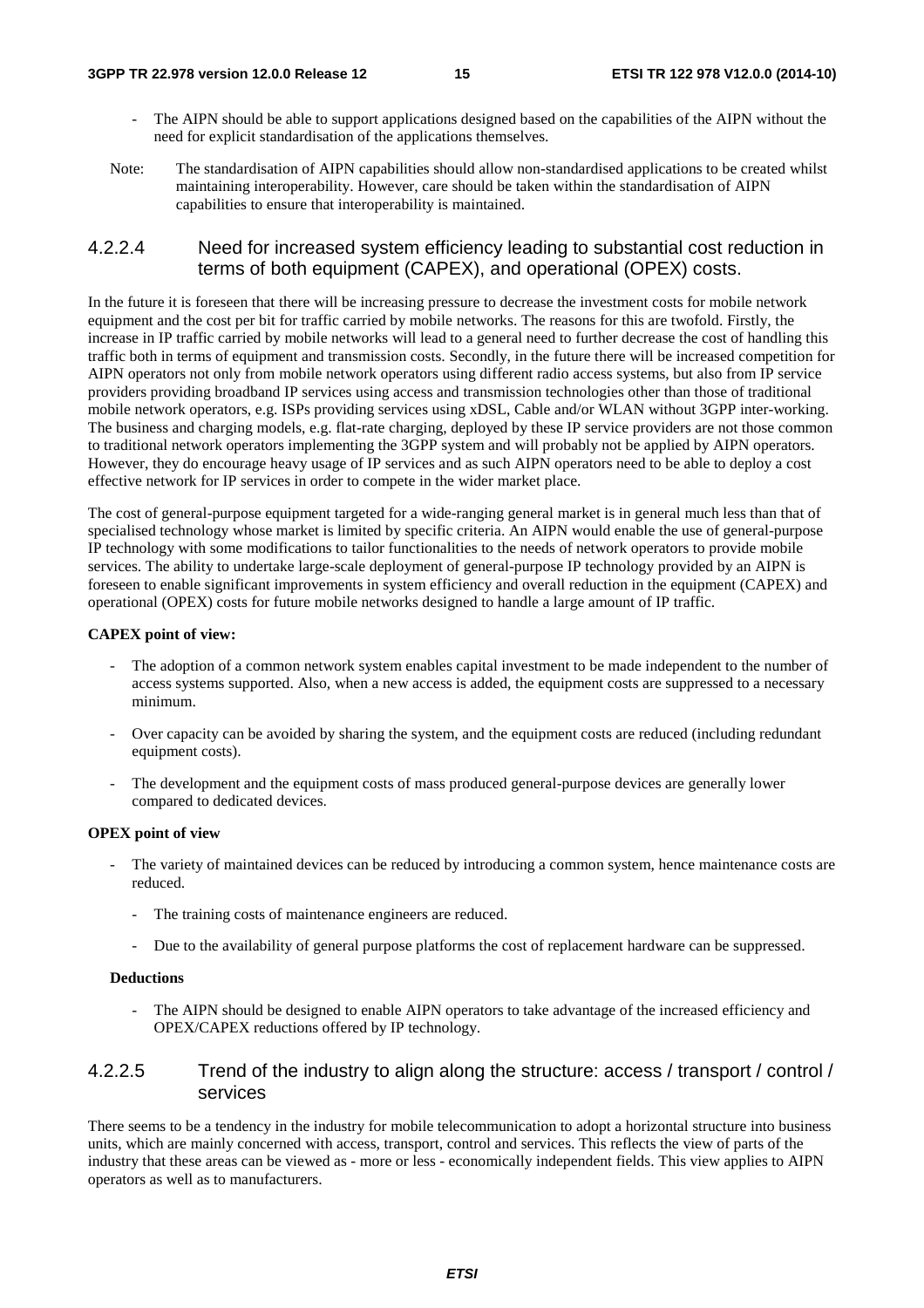#### **Deductions**

- An AIPN should provide an architectural structure that allows a decomposition of the added value according to access, transport, control and services. In particular charging capabilities will need to take this into account.

### 4.2.2.6 Fixed/Mobile network convergence

Some service providers are enabling fixed/mobile converged services for their subscribers. This is being driven by a number of factors, including (but not limited to) company mergers/demergers, the maturity of available VoIP solutions and the proliferation of service bundling (e.g. mixture of voice, video, data and mobility services) by service providers to reduce churn and increase ARPU. An AIPN should ensure that AIPN operators wanting to provide fixed/mobile converged services can do so within the IMS framework.

#### **Deductions:**

- An AIPN needs to take into account Fixed/Mobile network convergence issues.
- An AIPN should ensure that new/enhanced services follow the IMS framework, so the service will be applicable to fixed/mobile converged networks.

## 4.2.3 Drivers from a Technology perspective

### 4.2.3.1 Evolution of next generation radio access systems (3GPP specified)

Similar to the transition from 2G (GSM) to 3G (UMTS) it is expected that future radio access systems will allow for a significant higher data rate of user traffic than today. However, there is a trade-off between data rate and user mobility. In other words, a user, who is moving at a high speed, cannot expect the same high data rate as a user that is standing still. In addition it may be envisaged that radio access systems can be optimised to particular user requirements (e.g. in terms of data rate, mobility, QoS) such that multiple different radio access systems could be used by the same network operator simultaneously, even within the same geographical area.

#### **Deductions**

- An AIPN shall take into account the capability of next generation radio access systems to provide significantly higher data rates to the user
- An AIPN shall allow for multiple radio access systems, optimised to particular user requirements.

### 4.2.3.2 Progress of broadband wireless IP-based networks (non-3GPP specified)

Recently IP-based wireless technology has received a strong technological and economical boost. This has been fostered by industry alliances as well as standards development organizations (e.g. Bluetooth, IEEE 802.11x, 802.16x, 802.20x). Partially these technologies have already found their use in commercially available off-the-shelf products (WLAN cards, access points), which provide relatively high data rates at low prices. These technologies are currently evolving towards higher – broadband – data rates and/or support of continuous mobility in wide service areas. Currently there are competing standards at different stages of their hype cycles in this field. These systems generally provide only part of the functionality of full-blown mobile networks (e.g. they do not allow sophisticated charging models). However, the need to provide 3GPP inter-working with these technologies / networks has been shown already for 3GPP Rel-6 with the work item for 3GPP - WLAN inter-working.

#### **Deductions**

- An AIPN shall be able to provide means to ease inter-working with a multitude of broadband wireless IPbased networks.

### 4.2.3.3 Progress in ad-hoc networking for user defined services.

Ad-hoc Networks denote particular kinds of networks that may establish themselves automatically - "ad-hoc" - (i.e. without explicit administration) between mobile terminals. From today's perspective, generally all the activity concerning development in the field of Ad-hoc Networks (radio spectra, terminal communication and mechanisms to create Ad-hoc Networks) is happening outside 3GPP. However, AIPN operators may benefit from letting Ad-hoc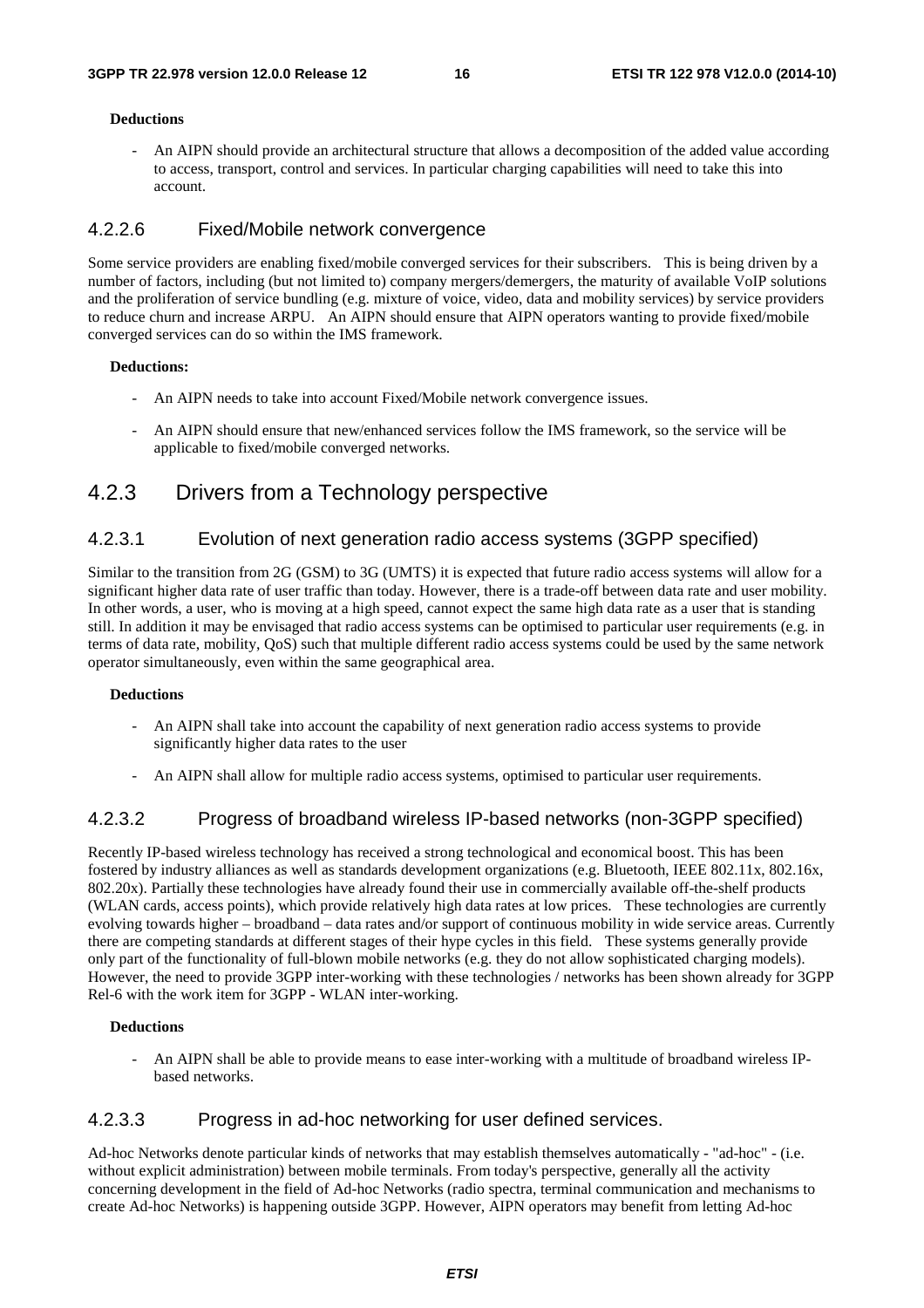Networks interact with the AIPN, thereby creating traffic in the AIPN; e.g. there could be Ad-hoc Network access to public networks via AIPN by at least one of the Ad-hoc Network members serving as a kind of wireless connectivity gateway.

Examples for such Ad-hoc Networks could be Personal Networks, as described later in the present document, or CBtype radio communications amongst listeners to a pop concert. In the case of Personal Networks an AIPN may provide connectivity to a server in an AIPN operator"s network, in the pop concert example an AIPN may provide the capability for remote listeners to join.

Technically, an Ad-hoc Network is defined as a self-organizing and self-managing network of autonomous mobile terminals *without any infrastructure support*. In fact, it is this property which essentially characterizes Ad-hoc Networks, and as a consequence, no centralized radio resource management for ad-hoc networking necessarily exist.

Important aspects of Ad-hoc Networks which may impact an AIPN are:

- Identification, addressing and routing: If an Ad-hoc Network interacts with the AIPN, the AIPN may need to know about identities of individual members of the Ad-hoc Network (not only the "connectivity gateway"), be able to address them and route traffic to them.
- Authentication, security: in an Ad-hoc Network neither SIM resp. USIM/ISIM based identification and authentication nor ciphering on the air interface derived from authentication parameters can be assumed. In the case of at least one Ad-hoc Network member serving as a wireless connectivity gateway to the AIPN it should be ensured that this node can not compromise AIPN security.

#### **Deductions**

- Appropriate mechanisms for identification, authentication, addressing, ciphering and charging of members of an Ad-hoc Network inter-working with an AIPN have to be established.

### 4.2.3.4 Dawning of new, radio based services (e.g. Personal Networks, RFIDs, multihop access networks)

Currently there is a lot of activity (research projects) on new services that are utilizing different kinds of IP-based radio networks. Examples of such services could be:

- Personal (portable) Networks, that allow inter-working of different personal sensors/terminals
- RFIDs, that allow goods, to which a RFID is attached, to broadcast information about themselves,
- Multi-hop access networks, that allows a user's terminal to act as a radio relay station for another user

Many of these new services are capable to create revenue for an AIPN operator if they can easily inter-work with (or be integrated into) an AIPN

#### **Deductions**

- An AIPN would benefit from a capability to facilitate inter-working with (or integration of) these new radio based services.

### 4.2.3.5 Reconfigurable Radio (Software Defined Radio - SDR)

Reconfigurable radio interfaces allow terminals to adapt/optimise its radio properties to the currently available radio network. This could allow an increase of spectrum efficiency. However, the network would need to support such a functionality of the terminal.

#### **Deductions**

- An AIPN would benefit from a support of reconfigurable radio interfaces in the terminal.

### 4.2.3.6 Web services

While not being specific to mobile networks Web Services are becoming increasingly important as a standardised interface to provide IP-based services. There is a general trend towards Web services within the industry. For example, in OMA a working group is dedicated to the evolution of web services in mobile networks and in many respects they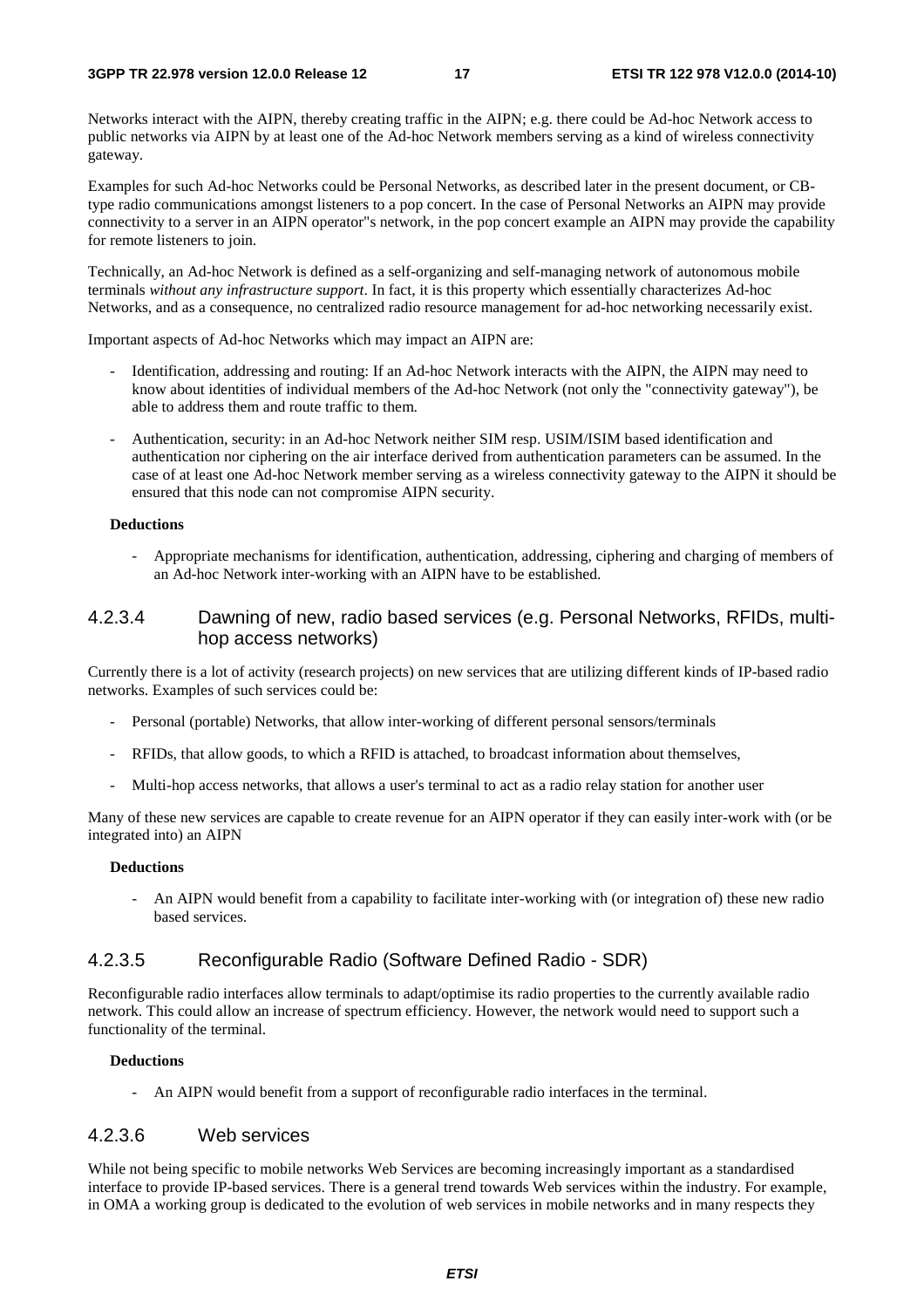are seen as a replacement (rather than an addition) of traditional service enabler interfaces such as CAMEL and the CORBA version of OSA/PARLAY.

#### **Deductions**

- An AIPN will need to support Web Service interfaces for service provisioning.

### 4.2.3.7 Multi-access

The introduction of multiple access systems within the same coverage area raises new AIPN operator and user requirements; the user may wish to influence the selection of the access system for use based on such aspects as supported QoS, mobility, pricing, coverage, etc. and the AIPN operator may wish to influence the access system selection by setting policies. Optionally, a user may even wish to use simultaneous multi-access as well.

Note that the selection of the access system must be easy for the end-user, e.g. it could be based on some preferences and the actual process can be partly or completely hidden.

It is expected that users using multiple access systems will require an appropriate service continuity experience as they switch from one access system to another. This means that their sessions remain in operation, with minimal interruption. In addition, the services provided should be made access aware (e.g. choose video quality based on the available bandwidth).

#### **Deductions**

- An AIPN shall make use of the multiple access systems by providing support for appropriate handover between access systems, reachability over multiple access systems, access system-aware services, and optionally simultaneous multi-access.
- An AIPN shall provide support for access system selection based on combinations of AIPN operator policies, user preferences and access system conditions.

### 4.2.3.8 Progress of advanced Traffic Engineering Technologies

As the number of users accessing multimedia and data services from 3G networks will continue to increase, huge amounts of IP traffic are expected to be handled by AIPN operators. Due to the increase of the IP traffic, network bottlenecks may also appear in an AIPN operator"s IP backbone, therefore, new challenges will be faced by the AIPN to provide guaranteed QoS to end-users for different types of services (real-time, non real-time) and also ensure that the transport network resource is used efficiently. This would enable e.g. over-provisioning in IP transport network to be avoided in order to save CAPEX for AIPN operators.

Traffic engineering technologies, e.g. MPLS, advanced QoS routing algorithms, and dynamical load balancing among network entities are potential solutions to achieve this within an AIPN.

#### **Deductions**

- An AIPN will need to be able to guarantee QoS for different types of services (real-time, non real-time) and ensure efficient use of network resources. Traffic engineering technologies within the IP transport network may provide appropriate methods to achieve this within an AIPN.

## 4.3 Impacts to current models for the 3GPP System

The introduction of an AIPN will impact the current models upon which the design of the 3GPP system has been based. However, there is a legacy of success within the models that have been utilised up to now. Therefore, it is necessary that some consistency is maintained between the past and future aspects of the 3GPP system with the addition of the ability to adapt to the future environment in which system enhancements will be introduced.

Whilst there is a need to maintain current models, future enhancements in the 3GPP system, specifically the introduction of an AIPN should also enable introduction of new models and the creation of new opportunities for development of new functionalities and the provision of new services.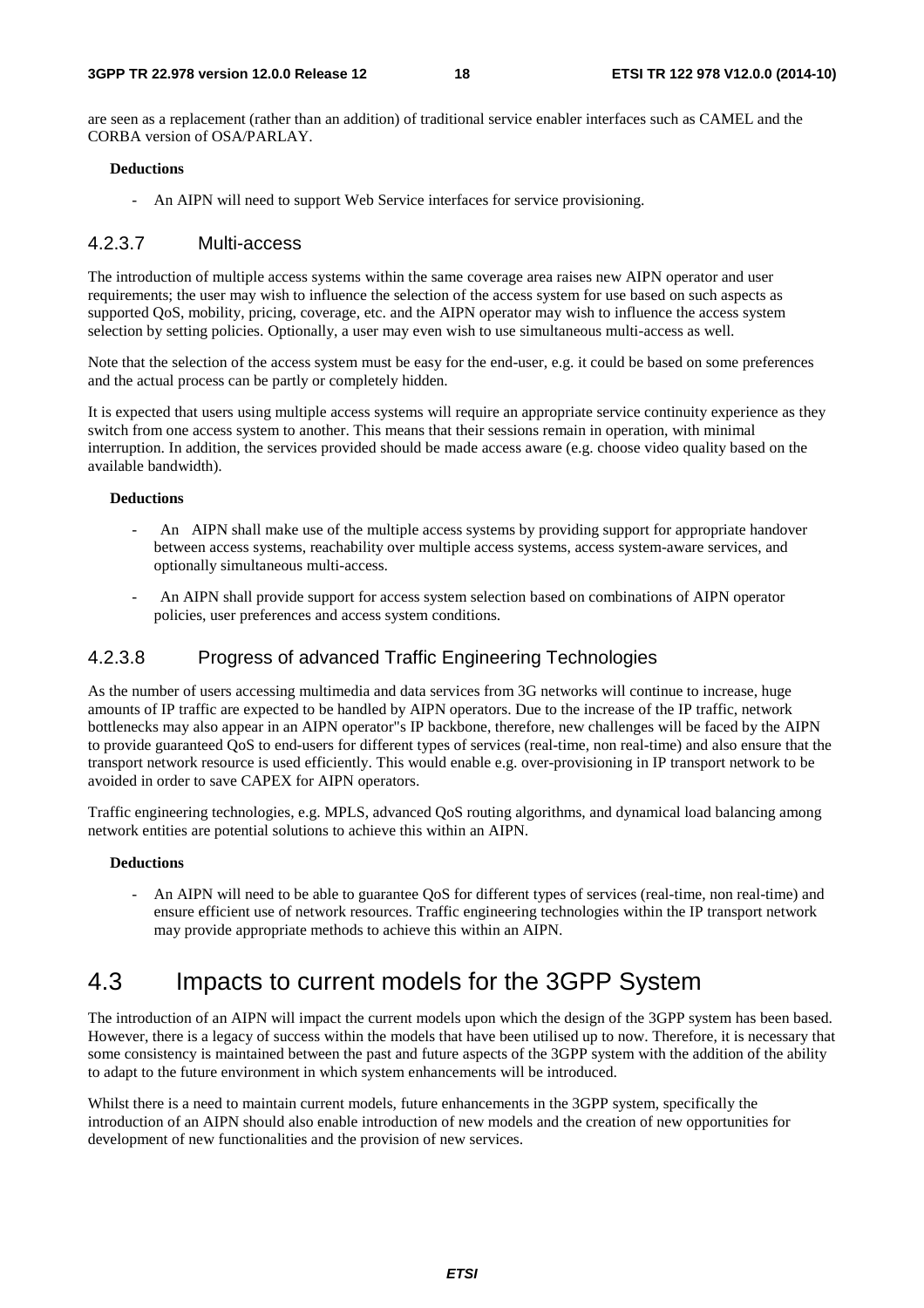## 4.3.1 Impacts to current charging models

Users are aware and understand the current charging models such as flow based charging and event based charging where a user pays for each time he/she uses a specific service, hence the possibility to provide these with an AIPN should be maintained. However, as the environment in which the 3GPP system is utilised adapts an AIPN should also provide the capabilities for and provide the necessary improvements in efficiency and cost reduction to enable new charging models to be introduced.

An AIPN should be flexible enough to support the different pricing models that are needed. Many Internet users expect that services such as email, news and search engines are free of charge and that they should pay only for the access via a flat rate pricing model. Other users will instead have to pay an additional amount according to the 'calling party pays' principle. Therefore AIPN operators will need to use sophisticated pricing models, including event based charging. AIPNs should support those models. What pricing model to utilize at a given time is dependant on the circumstance of the AIPN operator e.g. based on different strategies such as Cost Leadership or Differentiation. An AIPN needs to support a cost effective charging system in order to be able to quickly launch new services but yet be as flexible such that an AIPN operator can use price models such as:

- Charge extra for guaranteeing a OoS
- Charge extra for 'Calling Party Pays'
- Charge for the transport
- Charge for the event
- Additional charge (positive or negative) for the simultaneous use (combination) of services
- Adjust the price for different reasons e.g. to reward certain users, enable subscription bands (e.g. gold, silver, bronze)
- Charge for the content

Further the charging system for an AIPN shall contribute to minimizing the credit risks for the AIPN operator. The charging system in an AIPN shall in a cost efficient manner support various access systems with minimal impact on the terminal from a charging point of view. Further the AIPN shall from a control and charging point of view support different type of services e.g. RealTime and Bursty traffic such as PoC. Both real-time and none real-time schemes must be supported by an AIPN

In a multi-access system environment the current charging and policy control architecture needs to be enhanced in order to allow for the business models defined in 4.3.2 e.g.

- The service provider having a relationship with the AIPN operator provides rating information and minimal QoS he assessed (as well as other content related polices) that apply for different access systems a service should have.
- For seamless handover between access systems in a multi-access system environment the subscription class/credit availability may allow service continuity or may not allow it. Hence based on subscription class different redirection points are applied e.g. for top up or to initiate a subscription such that credit are given for a service in a new access system.

There is a need to support flexible charging models between operators so that it is possible to charge roaming subscribers according to the different charging models identified above.

## 4.3.2 Impacts to current business models

The current business model for network operators and manufacturers implementing the 3GPP system is comprised of a value chain of users to network operators to equipment manufacturers. This current business model is the foundation for the success of the 3GPP community. Hence, the essence of this model should be maintained. This includes the need to maintain the focus upon network operator considerations and the need to maintain the core "mobile" aspects of the system. This requires maintenance of factors such as the provision of network operator control at a common point within the network and the ability to utilise the wireless interface as efficiently as possible.

With the cost reductions provided by an AIPN there will be greater freedom for AIPN operators to apply varied business models within various environments.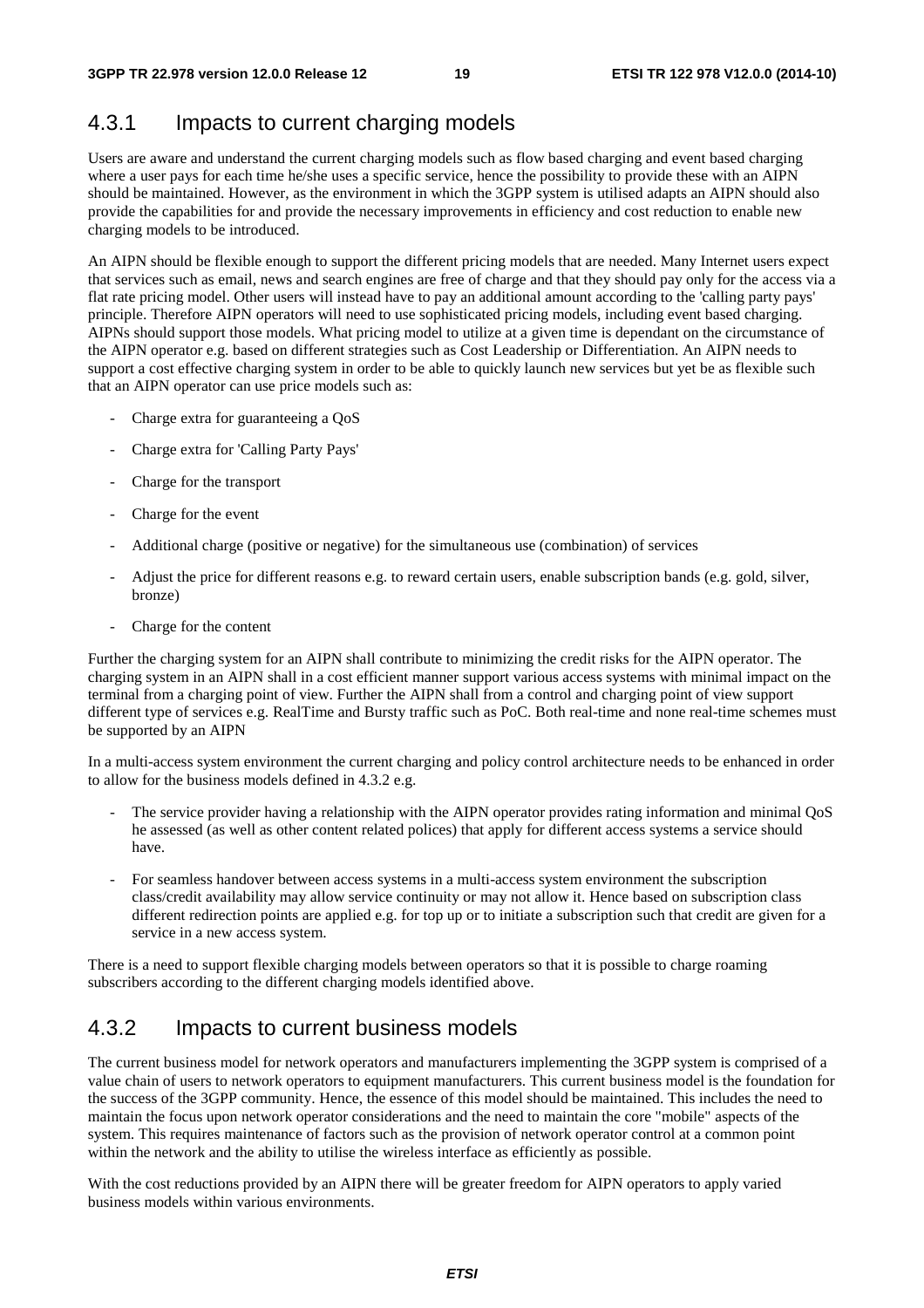#### **Support for business models with distinct AIPN/access/service separation**

More than today an AIPN will need to support business models that allow operation of AIPN, access systems and services by the different stakeholders. Often, a network operator will be the only stakeholder operating all three, AIPN, access systems and services, or these stakeholders will be individual business parts of a single network operator company, e.g. one company branch operating the AIPN, another one the access systems, while a third branch is concerned with end-user services, irrespective of the connectivity.

However, it should also not be precluded, that individual companies are able to operate AIPN, access systems and services in cooperation, but separately. An example of such a situation could be an AIPN operator, who has a business agreement with the operator of a particular access system (e.g. WLAN or shared UTRAN-based access system)) and allowing a third party service provider to offer services to their own customers.

It is understood, that the user is "owned" by the AIPN operator in the sense that the AIPN operator controls access of the user to the public network and has the prime commercial relationship with the user.

Therefore, an AIPN will need to follow architectural principles that facilitate operation of AIPN, access system and services by separate stakeholders. However this should not preclude the capability to efficiently operate all three domains by a single stakeholder, i.e. a network operator.

## 4.3.3 Impacts to current service models

#### **Impact on models for development and provisioning of services**

Even if the 3GPP system already allows the flexibility of IP based services through the PS domain today, the introduction of AIPN may bring the model for the development and provisioning of services one step further. The current model for the introduction of new services into 3GPP systems, often comprising standardisation of capabilities within 3GPP, followed by development by vendors and deployment by network operators, is rather cumbersome and has difficulties in quickly responding to changing market trends. Whilst also maintaining the traditional aspects of the 3GPP service model, it should be important to leverage new possibilities for service provisioning which may be enabled by the introduction of an AIPN. There is a potential demand for an extremely wide variety of mobile services. To meet this demand new models for service provisioning are essential.

Historical side note: An interesting comparison is the evolution of software applications within the computer industry. Only two decades ago software applications were limited in variety and cost was high. The emergence of a few de facto standards for software application environment propelled an unparalleled explosion of all foreseeable and unforeseen kinds of software applications. The economy of scale has also made it possible for them to be provided at a much lower cost level.

#### **Outlook on potential new models for development and provisioning of services**

The introduction of AIPN can similarly be an enabling factor for developing new models for easier, more flexible and more cost efficient introduction of mobile services. Today there exist several good examples where simplified service models have brought forward a wide variety of mobile services. But to meet the potential demand of mobile services, models must continue to be developed that allow services to be jointly provided by multiple stakeholders. Most likely the broadest range of mobile services will be possible when responsibility for service provisioning is opened for third party service providers e.g. via web services. Using policy and control frameworks, applying flow based charging concepts, establishing the IMS framework, and providing different sorts of open interfaces, will be important tools for AIPN operators to control how third party providers can provide their services. Changed business models must go hand in hand with this to give all parties incentive to put efforts into it. As in the software application domain, it is by releasing the innovative force of a larger group of creative people and companies that we can meet the demand for mobile services in the coming decades.

#### **New usage- and traffic patterns for mobile services**

Different service models also need to exist for different categories of mobile services. Person-to-content, person-toperson, and machine-to-machine type of services should for example require different service models to enable faster, more flexible and more cost efficient service provisioning.

The work within 3GPP will allow an evolution of the 3GPP system to enable these more advanced service models and to keep AIPN operators in control at their selected level.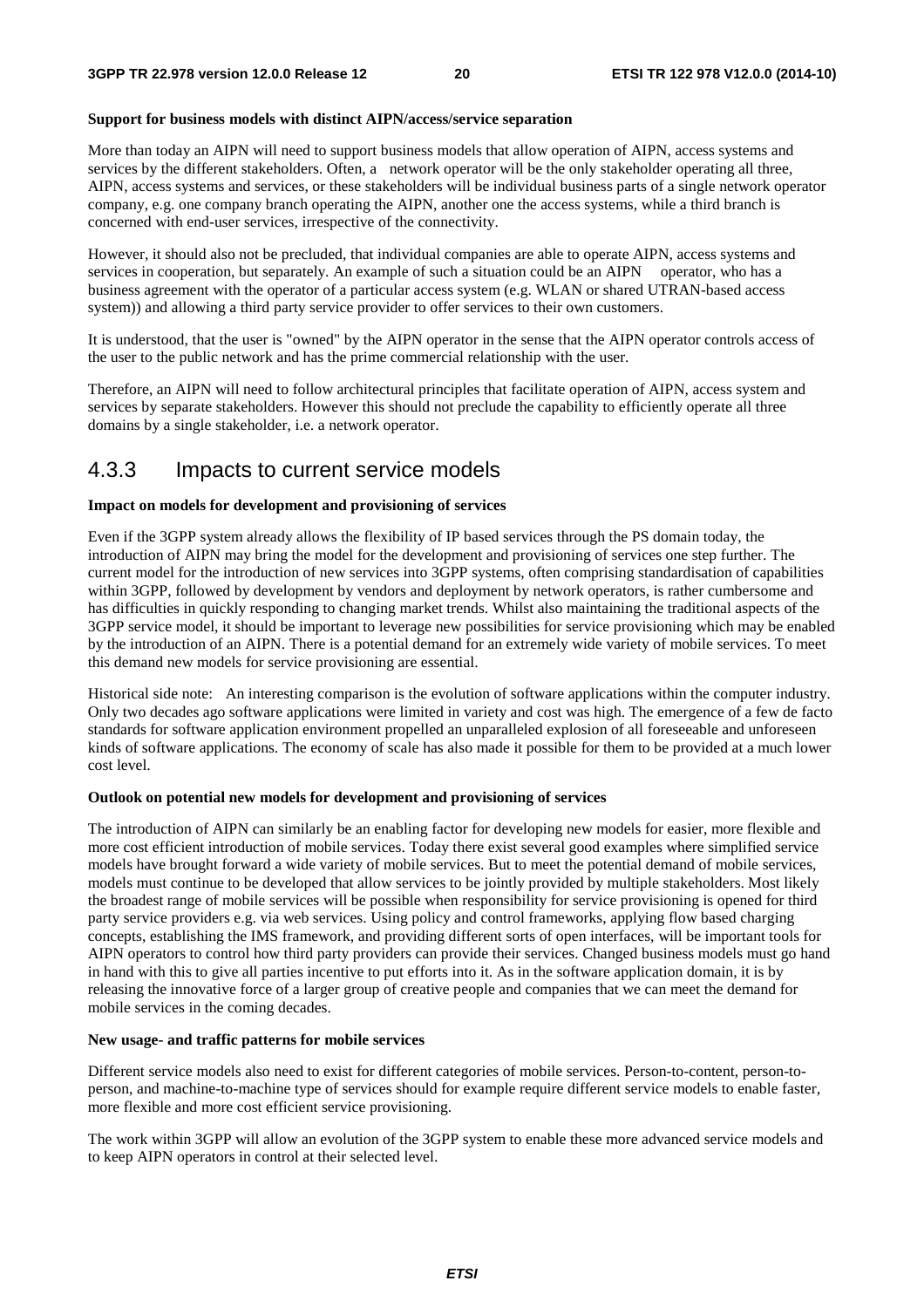## 5 End-user and AIPN operator aspects of an AIPN

## 5.1 AIPN Vision

An AIPN would enable the convergence of access systems and services onto a common network. In this emerging area users will demand more from their services and interaction with their technologies. Instead of the islands of capabilities that currently exist it is desirable to bring these capabilities under one umbrella whilst offering session continuity across multiple access systems. This seamless offering will be characterised by the provision of an effective management of mobility that consists of offering users a telecommunication service, continuously and transparently when the user"s terminal moves between various access systems or various services, whatever type of communication and wherever communication has been initiated. One of the key enablers within an AIPN will be the seamless mobility across terminals and access systems supported by a mobility manager that unobtrusively manages these interactions.

Delivering an AIPN will address these needs, extend the reach of 3G technologies and maintain a relationship with the user in each context. Multiple connected devices will enjoy interactivity, adopting principles including single sign on, seamless mobility, context sensing and the unobtrusive device management.

## 5.1.1 Key aspects of an AIPN

The following are the key aspects of an AIPN:

### 5.1.1.1 Common IP-based network

- IP-based network control
	- Non-access system specific mobility control equivalent to that provided by cellular networks i.e. mobility control within the AIPN under the control of the AIPN operator, across the same and different access systems, that is not dependent upon specific access or transport technologies or IP version.
	- IP-based routing and addressing
- IP transport
- Communication quality, i.e. QoS, equivalent to or greater than already provided
- Inter-working with IP networks
- Inter-working with legacy networks
- Functionality at the edge of the network to support different access systems, legacy equipment.

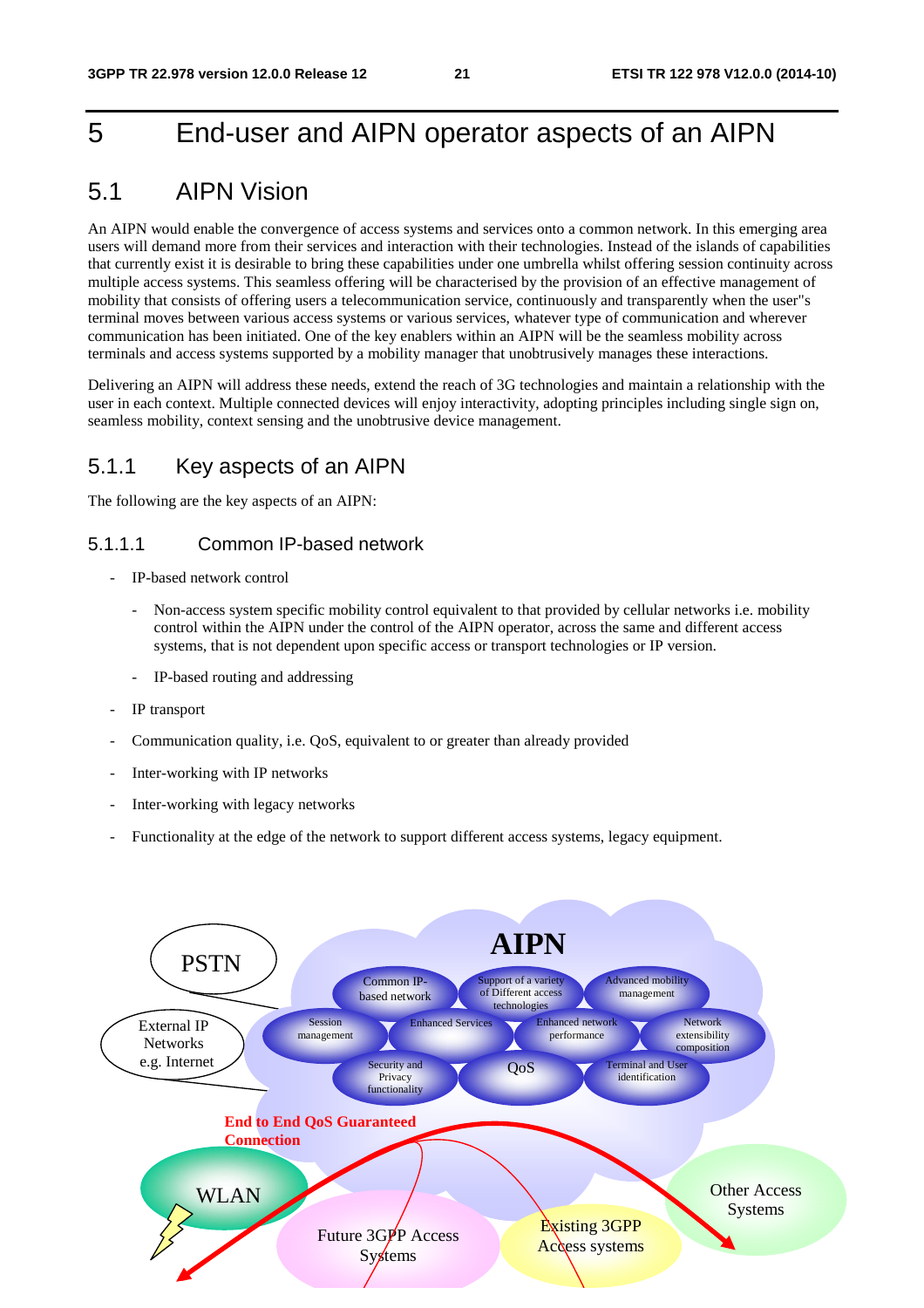

**Figure 1: Visual representation of the key aspects of an AIPN** 

### 5.1.1.2 Support of a variety of different access systems (existing and future)

Service provision across different access systems

### 5.1.1.3 Take advantage of convergence of telecommunications and IT industries towards IP technology

- An AIPN should aim to provide common capabilities independent to the type of service being provided (i.e. independent of whether it is a "traditional" telecomm service or a "traditional" data service).
- Convergence with IP technology should be considered within the AIPN system design from the perspective of the system as a whole (i.e. network and mobile terminals) to ensure that complexity is avoided within specific elements e.g. avoidance of complexity in mobile terminals due to a misalignment between technology convergence in the network and mobile terminals.

### 5.1.1.4 Advanced mobility management:

- Mobility across access systems.
	- Support fast handover and/or lossless handover across different access systems
	- Provision of Seamless services and handover across different access systems.
	- Support the capability to apply handover mechanisms based on quality of service requirements of applications and capabilities of the access systems involved.
- Multiple dimensions of mobility

The AIPN shall support several dimensions to provide mobility:

- An end-user shall be able to use different devices ('end-user mobility').
- The terminal shall be able to communicate while moving. This includes both handover from one radio cell to another in the same access system, or switching from one access system to another in a multi-access system environment. ('terminal mobility').
- The user may be able to move some or all of his active communication sessions from one of his devices to another. ('session mobility') E.g., a user may wish to move a video streaming session from the handset to a car mounted TV screen.

Note that certain aspects of services may change as a result of mobility, but they must remain useful to the end-user.

To address these needs, advanced naming and addressing schemes are necessary that provide reachability for a given user or particular session.

#### Recommended requirements:

- An AIPN shall incorporate naming and addressing schemes that address a given user or session.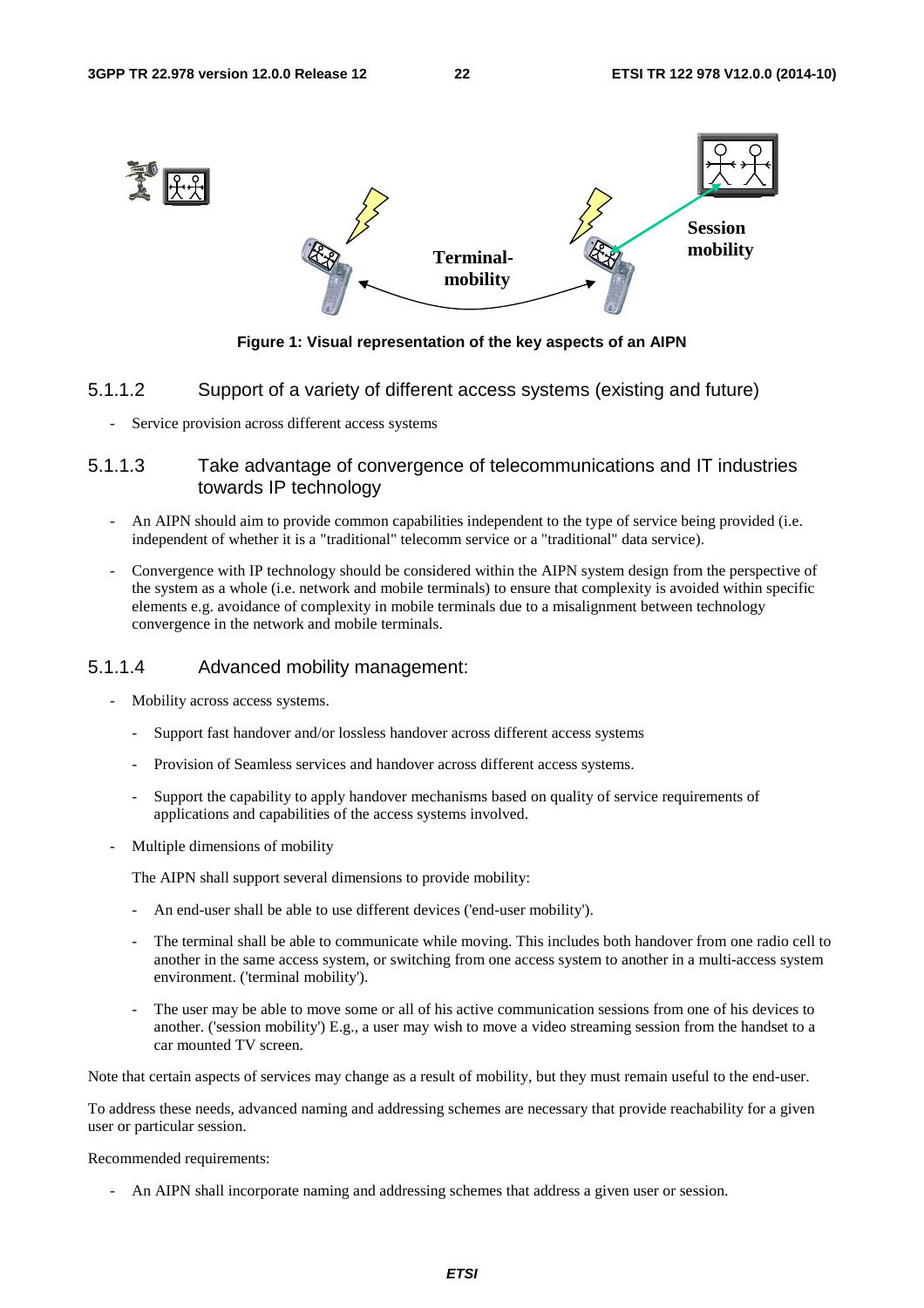- The AIPN shall support end-user mobility.
- The AIPN shall support terminal mobility.
- The AIPN shall support session mobility.

#### 5.1.1.5 Enhanced session management:

- Service adaptation to terminal capabilities, user preferences, subscriber priorities, network conditions or other operator-defined criteria. Service adaption shall be under the control of the operator.

The services provided to users should be, as much as possible, independent of the terminal used and the condition of the network. An AIPN should be able to adapt the service (e.g. information rendering) to the capabilities of the terminal being used and the condition of the network with minimum or no user interaction.

- Note: this may not be feasible in all cases (e.g. some services will require "minimum terminal capabilities" to be able to be accessed, with these "minimum capabilities" being service dependent), but an AIPN will be designed to enable this property in as many cases as possible.
- Session mobility: seamless mobility of sessions between terminals.

It should be possible to move sessions from one terminal (or a set of terminals) to another according to the preferences of the user e.g. automatically with minimum user involvement or based upon a specific user request/pre-determined user preference settings.

- An end-user shall be able to select how calls and services directed towards her through each of her public IDs will be treated. For example, for a given public ID, she may set which of her terminal device(s) is used and with what priority, through which access system(s), and whether calls are automatically answered by the network at certain times of day.

Care needs to be taken to ensure there is no burden on the user to interact in a complex way.

### 5.1.1.6 Access system selection

In an AIPN the applications are based on IP and will evolve towards access system independence. An AIPN is expected to support multiple access systems.

The selection of the access system may need to take into account several aspects of an AIPN, e.g. service requirements of an application, load balance of the network, and charging & billing.

### 5.1.1.7 Enhanced services

- Support for advanced application services
- Support for group communication services, e.g. voice group call, instant group messaging, and multicast delivery. In some cases, a group may include a large number of participants.
- Support for integrated services, e.g. a service including a mixture of services among SMS/MMS/Instant Message, or a service including voice call/video call/voice mail.
- Provision of seamless services (e.g. transparent to access systems, adaptable to terminal capabilities, etc)

 Users should be able to move transparently and seamlessly between access systems and to move communication sessions between terminals.

- Support ubiquitous services (e.g. associations with huge number of sensors, RF tags, etc.)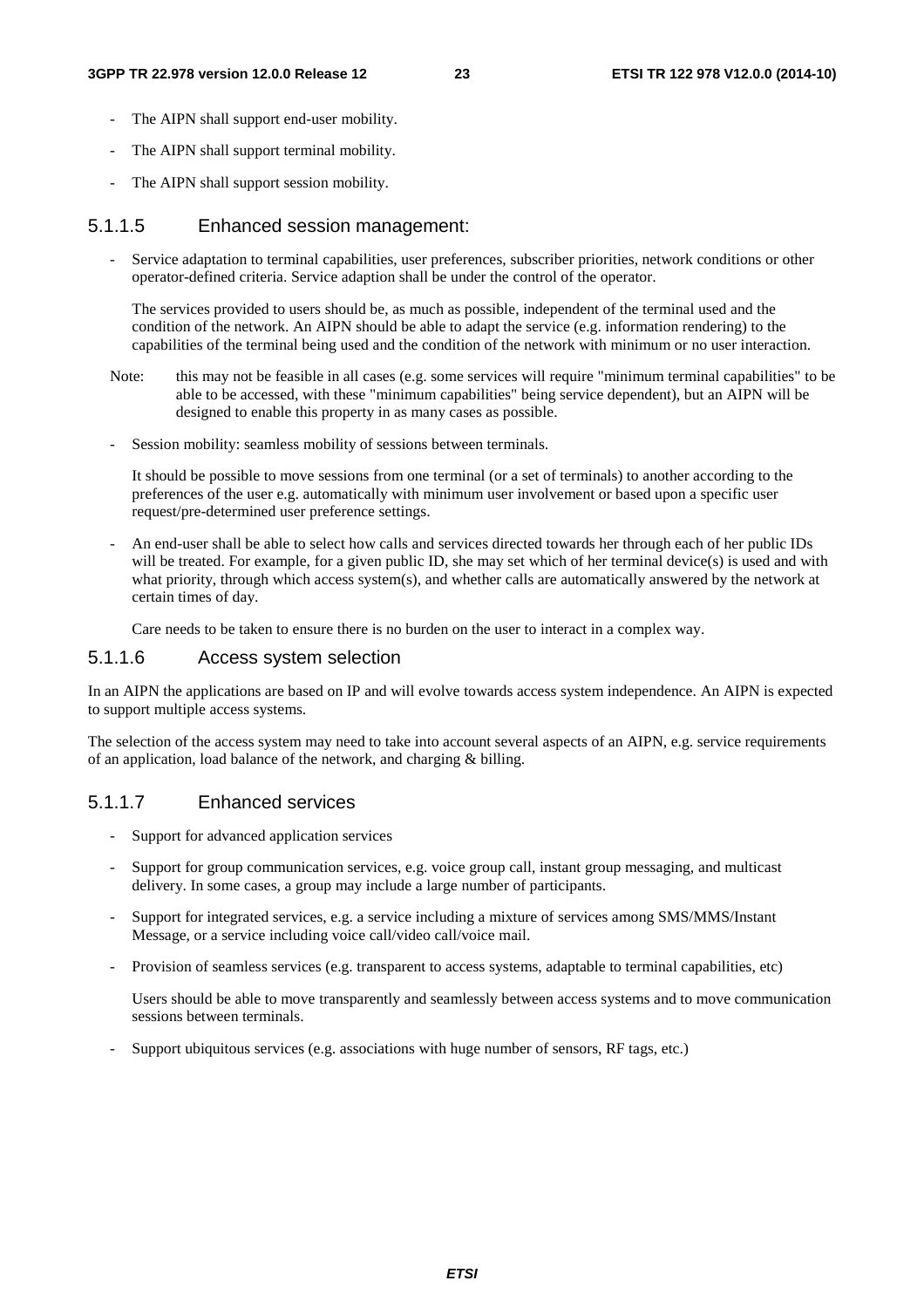

#### **Figure 2: Support of ubiquitous services**

Improve disruption-prone situations when network connectivity is intermittent.

Disruption-free network connectivity may not be cost effective, or even feasible, in all cases (e.g. cell planning for full radio coverage for all services, disruption-free inter-access system handovers, disruption-free IP connectivity in all network links). An AIPN should consider solutions for making services as resilient to temporary lack of connectivity as possible.

### 5.1.1.8 Enhanced network performance

- Ability to efficiently handle a variety of different types of IP traffic including user-to-user and user-to-multicast traffic models
- Optimized routing of IP traffic

### 5.1.1.9 Network extensibility/composition

- Facilitate integration of networks with different administrative domains (e.g. handle negotiation of administrative issues, security, trust, etc).
- Solutions should be studied for facilitating the integration of different networks of the same or different AIPN operators in order to enhance the services provided to their customers, and enable the introduction of new services. This includes, but it is not limited to, the sharing of some parts of the network.
- Allow dynamic and flexible integration of 'Ad-hoc Networks at the edge (e.g. Personal Area Networks, sensor networks, etc).

#### 5.1.1.10 Network management

Introduction of self-managing technologies (e.g. Plug-and-Play) should be considered for faster deployment and reduction of operational cost. In particular, an AIPN should be designed from an early phase to include:

- Plug-and-play components to ease the setup and operation of the AIPN.

### 5.1.1.11 Maintenance and improvement of the level of security and privacy functionality

- Security equivalent to or greater than that already provided including the hiding of internal network elements
- Support for user privacy, e.g. location privacy, identity privacy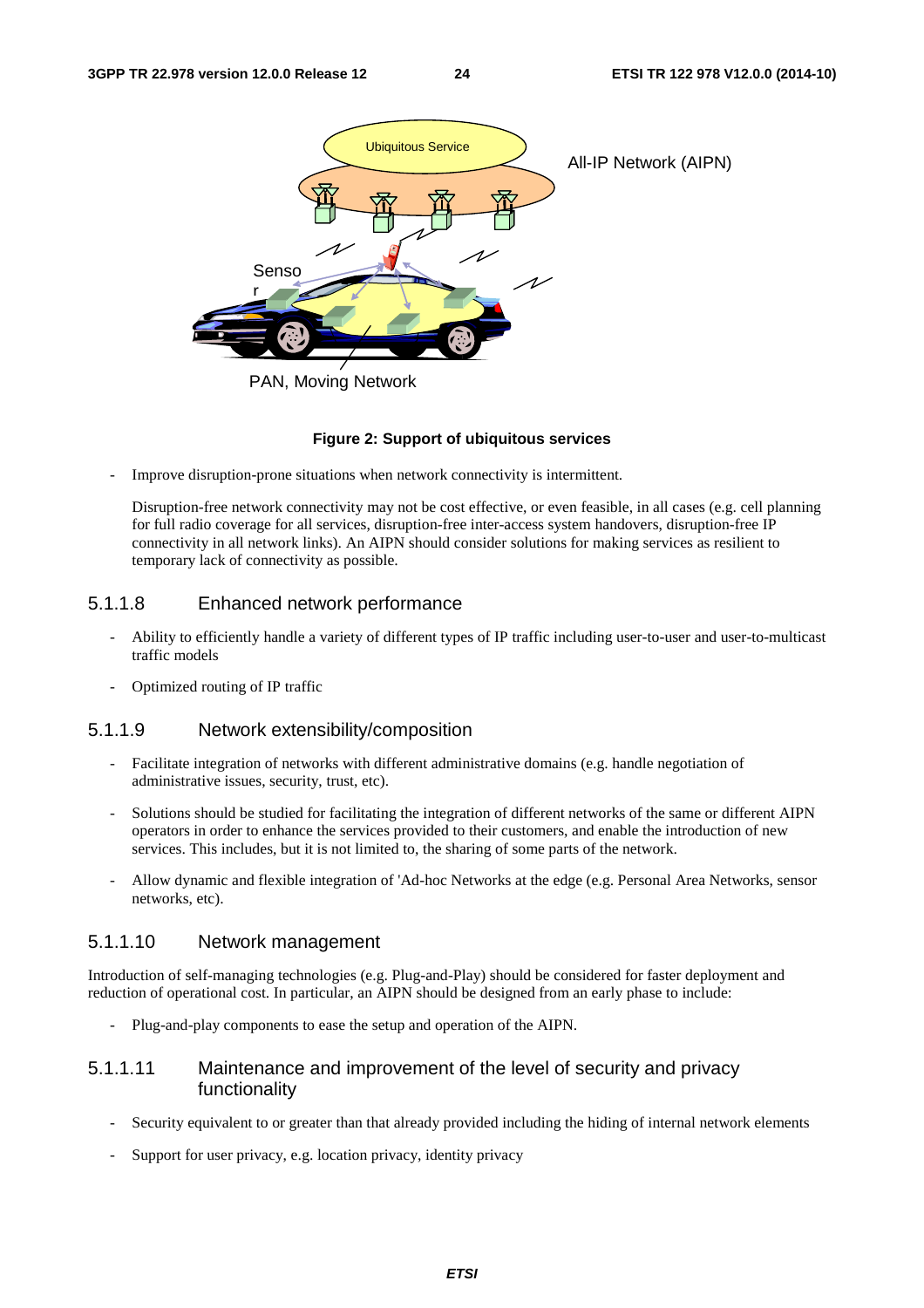### 5.1.1.12 Quality of Service

- AIPN operators should be able to guarantee QoS within their networks.
- The QoS mechanisms used by an AIPN should be able to guarantee end to end QoS for a unicast and multicast traffic when all network segments (including access, core network and inter-connecting networks) are able to provide the requested QoS.
- Note: Business agreements for QoS guarantees between the parties (e.g. operators, national- and international carriers, corporate customers) are today regularly based on static agreements. These types of agreements may need to be re-considered in order to reflect the advanced means to guarantee QoS between AIPNs.

### 5.1.1.13 Terminal, Subscription and User identification

Terminal identification in an AIPN should be scalable enough to cover a very large population of diverse terminals (e.g. huge number of mobile terminals which main purpose is to include a sensor or an RF tag, as well as more conventional mobile terminals).



#### **Figure 3: Terminal and User identification within an AIPN**

- It should be possible to identify and address terminals, subscriptions, and users.
- It should be possible that more than one user can have active sessions on a single terminal at the same time (e.g. in the case of an Ad-hoc Network, several users may use a single terminal to gain access to the AIPN).

Note: It is for further study which of these identities are routable identities.

### 5.1.1.14 Flexible future development

- Extensibility
- Modularity of AIPN functions and commoditization of AIPN components. Open interfaces between appropriate network layers
- Ability to evolve individual AIPN entities independently
- Evolution path from previous releases of 3GPP specifications i.e. Rel-6

### 5.1.1.15 Identity Federation

In an AIPN a user may subscribe to services of many service providers. Accordingly he may hold several accounts (i.e. business agreements) with these service providers, some of these accounts providing the user with new identities. These identities are the means to authenticate the user to the service provider. Examples for identities could be the (U)SIM,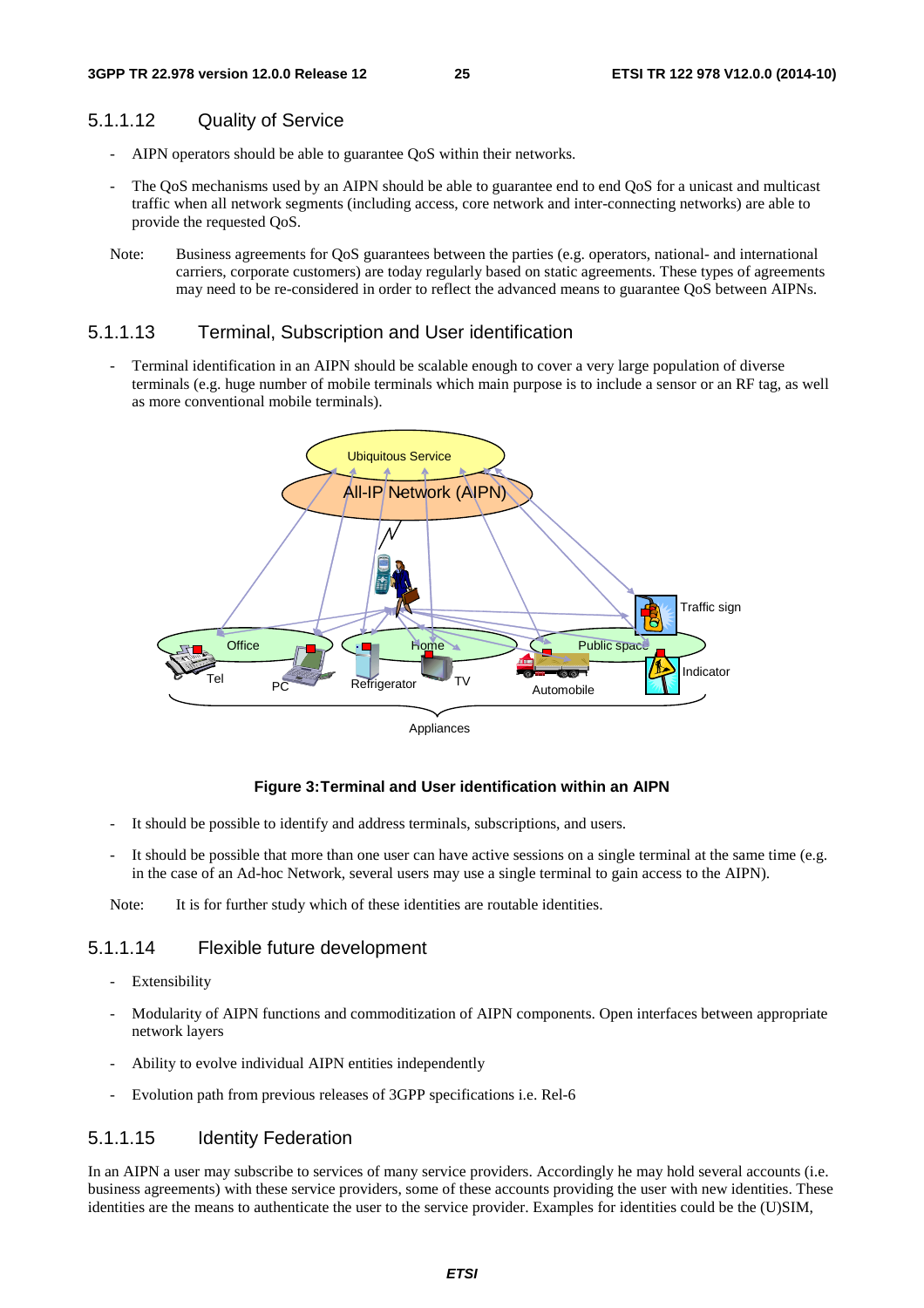username/password combinations, a credit/debit card number in combination with the PIN etc. Identity federation denotes the binding of two or more identities for a given user.

Identity federation for example enables a user, once he has been authenticated to a service provider through one identity, to be automatically authenticated to another service provider through a different identity if this different identity is federated to the first one. The latter process, the automatic authentication to several service providers through a single identity by means of identity federation, is often referred to as "Single Sign On".

Recommended requirement:

- An AIPN should support Identity Federation and Single Sign On for the end user. This would allow automatic authentication of the user to a multitude of service providers once the user has been authenticated by the AIPN.

## 5.1.2 Continued support of 3GPP system key aspects within an AIPN

Together with the introduction of new functionalities to realise an AIPN several key aspects of the existing 3GPP system need to be maintained in order to ensure that an AIPN is developed in accordance with the needs of the 3GPP community.

The following represent key aspects of the existing 3GPP system that are to be continually supported within an AIPN.

## 5.1.2.1 Efficiency of resource usage

- Effective usage of power resources within mobile terminals shall be maintained within an AIPN i.e. evolution to an AIPN should not have adverse effects on the battery life of mobile terminals.
- The scarcity of the radio resource shall be respected within an AIPN by ensuring that radio resources are utilised as efficiently as possible.

## 5.1.2.2 Charging

The capability to maintain support of existing charging models shall be provided within an AIPN.

### 5.1.2.3 Roaming

- An AIPN shall provide functionality as appropriate to enable continued support of international roaming with other AIPNs and legacy 3GPP systems.

## 5.2 Evolution of the 3GPP system to an AIPN

## 5.2.1 Requirements for the evolution of the 3GPP system to an AIPN

The following represent requirements for the evolution of the 3GPP system to an AIPN:

Note: The term "3GPP system" used within this section refers to the 3GPP system as specified up to and including Rel-6.

### 5.2.1.1 Build upon existing 3GPP capabilities

- Evolution of the 3GPP system to an AIPN shall leverage and build upon the existing capabilities of the 3GPP system wherever possible. System performance shall also be maintained and improved.
- The primary focus of evolution to an AIPN shall be the realisation of scenarios for a mobile network, including associated access systems, operated by a network operator (which is also the AIPN operator) e.g. by maintaining the provision of network control at a common point within the AIPN under the control of the network operator.
- In order for users to enjoy the full capabilities of an AIPN, enhancements to GERAN and/or UTRAN may be required. End users may only receive a subset of the available services or not be able to enjoy the full performance enhancements provided by an AIPN if the access system belongs to a 3GPP release that does not fully support AIPN.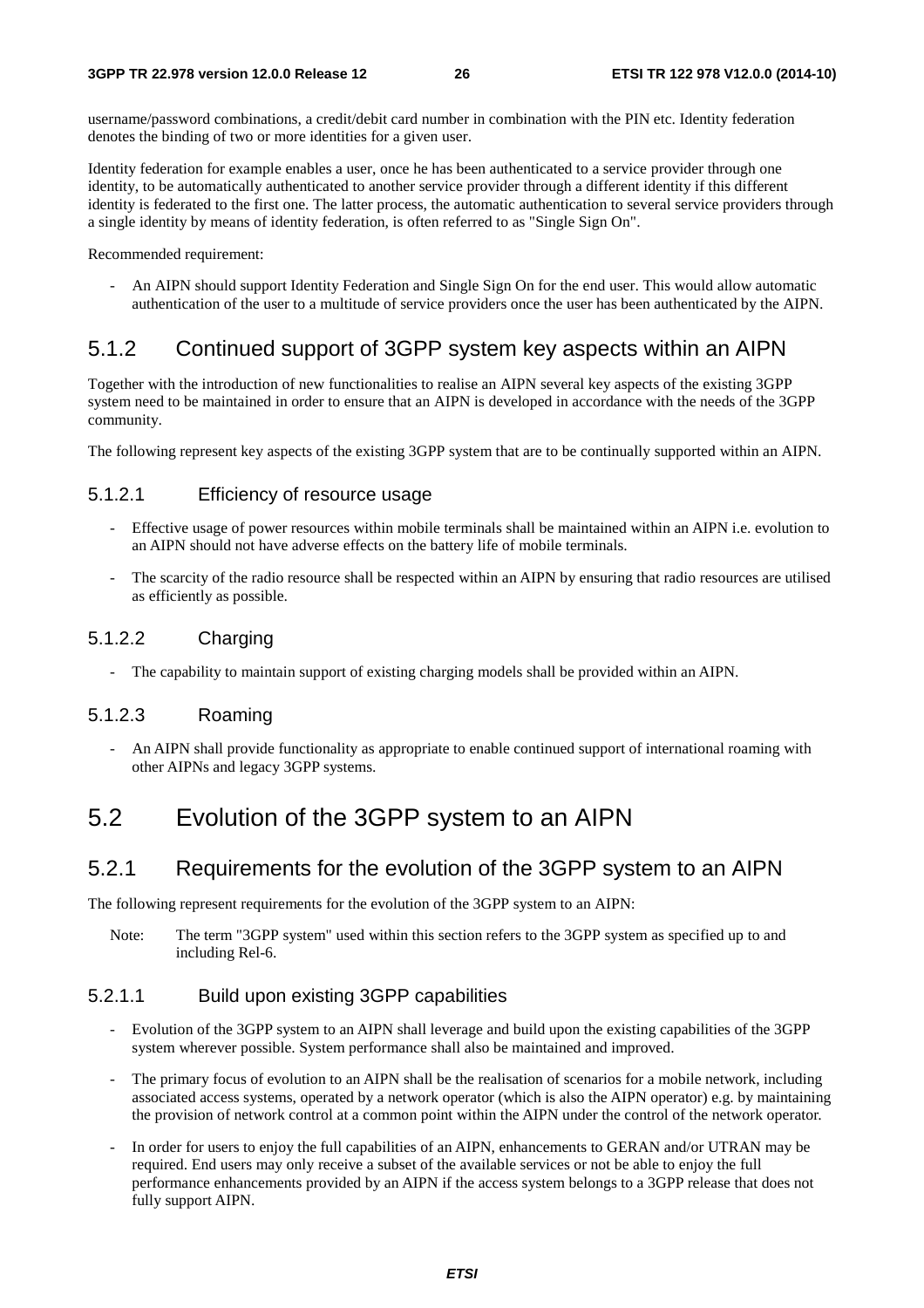### 5.2.1.2 Access systems

- Evolution of the 3GPP system to an AIPN shall not be limited to consideration of only those access systems currently defined by 3GPP.
- Extensibility to enable step-by-step implementation of the system without adversely affecting basic system performance shall be provided within evolution of the 3GPP system to an AIPN. Evolution of the 3GPP system to an AIPN shall enable modularisation of the system as appropriate and provide an architectural structure that allows decomposition of common layers of functionality with open interfaces provided as appropriate.
- Evolution of the 3GPP system to an AIPN shall enable the accommodation of diverse devices.

### 5.2.1.3 Security and Privacy

- Evolution of the 3GPP system to an AIPN shall maintain and improve upon existing security and privacy features of the 3GPP system.

### 5.2.1.4 Network and mobility

- An AIPN shall be designed as a common IP-based network system, hence evolution of the 3GPP system to an AIPN shall be realised with minimum duplication of network functionality wherever possible.
- Evolution of mobility mechanisms

 In the evolution towards an AIPN, the integration of the telecom and datacom worlds, which has been discussed for a long time, materializes. The integration of WLAN into 3GPP systems is already a good example of this. As part of this trend, the mobility mechanisms must be evolved.

 Nevertheless, new mobility mechanisms of AIPN must be introduced in such a way that there is a migration path from current 3GPP systems (i.e., Rel-6). New features, nodes or protocols should be introduced such that an incremental introduction is facilitated.

 Specifically, the large installed base of UTRAN and GERAN based access systems must continue to be supported. In the AIPN, mobility mechanisms must be able to co-exist with current PS core network mobility mechanisms in a cost-efficient way.

#### **Recommended requirements:**

- An AIPN mobility solution must support UTRAN and GERAN based systems as possible access systems besides supporting alternative existing accesses such as WLAN and other emerging new technologies.
- An AIPN mobility solution must be able to co-exist with the current 3GPP PS core network in a cost-efficient way.
- An AIPN mobility solution should support seamless terminal mobility across various access systems.
- AIPN should support services handover between 3GPP CS services (e.g. CS telephony) and AIPN equivalent services (e.g. Voice over IP).

### 5.2.1.5 Evolution of 3GPP to keep current and facilitate new business models

- Requirements for support of business models with distinct AIPN/access system/service separation
	- Standardised functional interface between the AIPN and access systems: To support business models with a distinct AIPN/access system separation a standardised functional interface between AIPN and access systems is required.
	- Evolution of IMS to control IP traffic of a user To support business models, that allow separate handling of IP based user services from the underlying transport system it could become necessary, that IMS is able to control and create charging information for IP flows to and from the user's terminal, that are currently not handled by IMS. An example would be FTP or TELNET.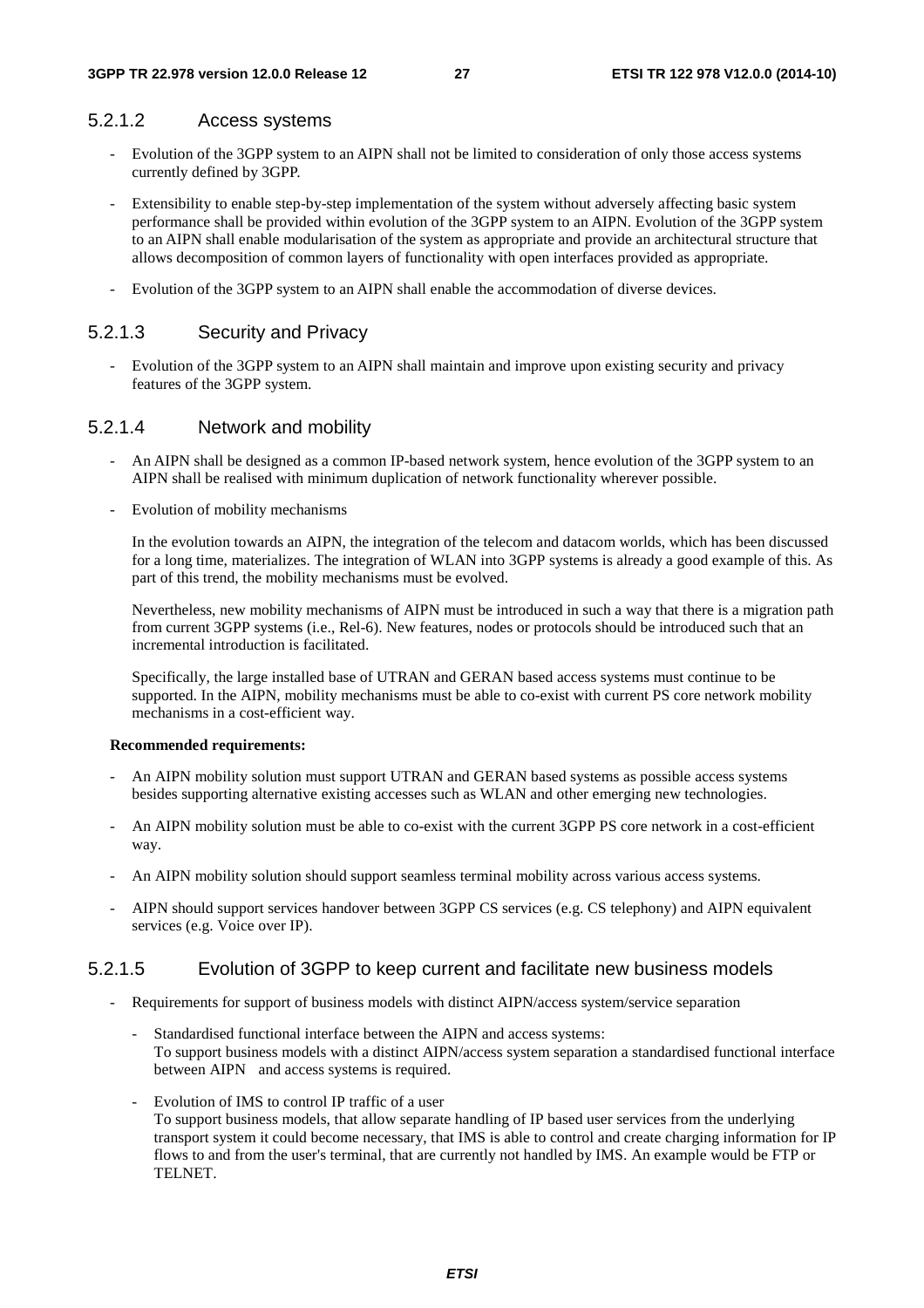### 5.2.1.6 Lawful Intercept

Even if the 3GPP system already today allows the capability to intercept IP based services through the IMS/PS domains, it should be investigated whether the introduction of AIPN requires further enhancements to lawful interception capabilities already existing in the 3GPP system.

## 5.2.2 Relationship of the AIPN to existing capabilities

By the time AIPN deployment starts, a significant amount of R99/Rel-4/5/6 infrastructure will already be rolled out in many different networks. All major areas will be covered, most of them with high-speed HSDPA / HSUPA connectivity, and there will be many millions of subscribers with terminals compliant to such releases. Therefore, AIPN can only be introduced in a non-disruptive way by reuse of existing equipment as much as possible.

A way to maximize the amount of existing equipment that can be reused by AIPN is to take 3GPP Rel-6 as the starting point for AIPN for stages 1, 2 and 3. This does come with requirements on backward compatibility, which do put restrictions on which solutions are possible for each given AIPN requirement that needs to be fulfilled. However, it also sets the starting point as a well known system, which is the only realistic way to proceed with AIPN.

Reuse of equipment is, however, not a well defined term, so it should not be understood as a requirement for AIPN but more as a working assumption.

## 5.2.2.1 Reuse of legacy infrastructure

The current R99/Rel-4/5/6 3GPP system includes two domains, CS and PS. The focus for evolution for AIPN is the PS domain, including IMS, together with areas such as I-WLAN. AIPN does not consider evolution of the CS domain but should still be able to interwork with the CS domain (e.g. 3GPP CS domain, PSTN). CS infrastructure will still be used in networks well after AIPN is rolled out. As the AIPN becomes more and more widespread, the conditions for the phasing out of the CS domain may be met. This could lead to an overall simplification of the core network architecture as well as to a reduction of OPEX costs. However, since this process will not happen overnight, the AIPN should still be capable of handling access systems based on CS and the necessary interworking with CS domains.

## 5.2.2.2 Reuse of legacy terminals

AIPN will be backward compatible on all existing Rel-6 3GPP UNI interfaces and, therefore, it will support all R99/Rel-4/5/6 terminals for all services that these terminals get under Rel-6.

Compatibility with legacy terminals for all new services enabled by AIPN should be considered on a case-by-case basis (e.g. it may be possible to provide session mobility even to existing terminals), but it is not a requirement for AIPN.

## 5.3 Migration and cost effective introduction of new technology

One of the primary motivations for the introduction of an AIPN is the ability to realise significant cost reduction when deploying the 3GPP system. This clause will describe how this can be achieved.

The introduction of an AIPN will enable further utilisation of general-purpose equipment with some enhancements to tailor it to the needs of the mobile community. This will further enable the commoditisation of mobile network components and will not only make it possible for considerable portions of mobile networks to be built `off the shelf` but will remove the need to purchase wholly mobile network specific equipment that is expensive to purchase as well as maintain. With a basis of general-purpose technology equipment can also be maintained in a general manner and so the need for specialised equipment maintenance is removed.

In order to achieve a high level of cost efficiency instead of replacing all equipment it is necessary to enable old equipment that still performs adequately to be accommodated and reused in the new system design. It is also necessary to ensure that legacy terminals are still supported. This coupled with the introduction of new technology providing equipment and operational cost reductions should lead to a steady improvement in the cost effectiveness of the network overall without wasting equipment, including legacy terminals, that still provide adequate performance. Moreover, in the case legacy terminals are still used by subscribers, support of these should be maintained to enable continuation of service provision to the user and revenue generation for the AIPN operator.

When an AIPN is introduced it should be designed to not only provide new improved functionality and performance but the system should also be extensible and if necessary it should be possible to deploy the system not in one single large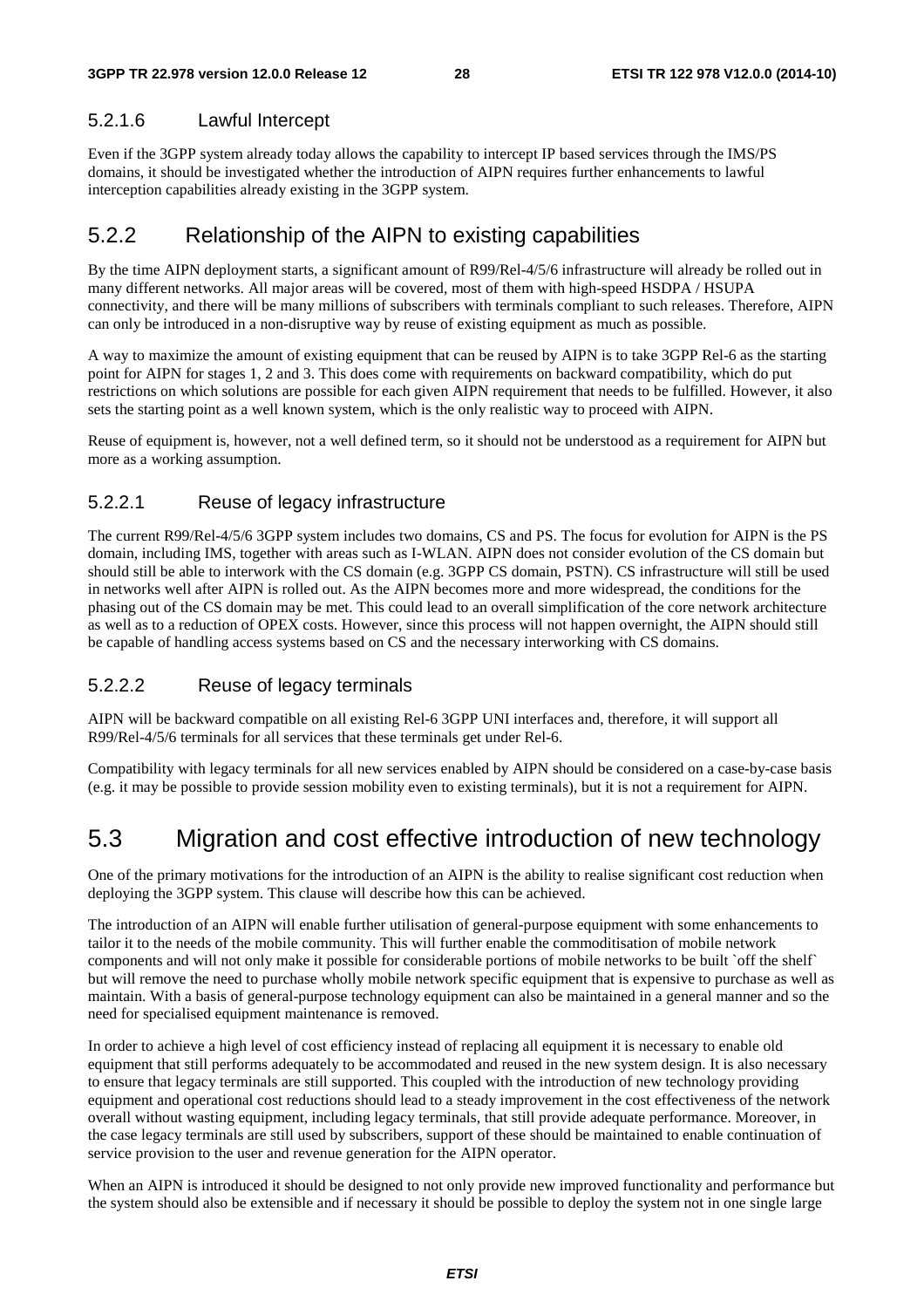scale implementation but step-by-step. This requires that the system be modularised and provide open interfaces between appropriate layers of functionality so that new functionality can be added as needed, and from the opposite point of view, functionality that is not required can be left out without reducing the performance of the system or leaving substantial deficiencies in the functionality of the deployed network.

The accommodation of a variety of access systems will enable an AIPN operator to optimise their coverage for particular environments. For example radio access that does not provide a particularly high speed connection but can cover a wide area can be deployed nationwide, whilst an access system that provides a high speed connection but has limited coverage can be provided in an environment in which there are users with high demands for speed but only require this over a limited area. This ability to optimise the access system coverage enables AIPN operators to offer services in a cost efficient manner which is not limited to just one or two methods for providing users with access to services offered by an AIPN operator.

The ability to be able to develop different elements of the network independently, for example the ability to develop the access system independent to the AIPN enables investment to be focused on the area requiring enhancement, not on the system as a whole. Therefore, it is possible to design and develop the system efficiently and focus on specific aspects in order to achieve maximum returns.

## 5.4 Security and Privacy considerations

User and network security and privacy issues, despite being a key concern in today's networks, tend not to be in the top list of priorities when evolving existing systems or designing new ones. The results of this tend to be that security is added to the system instead of being native in the system, which translates into insecure systems or unnecessarily complex security solutions which are often very user unfriendly. For this reason security and privacy considerations are considered within this Technical Report.

- Note 1: The feasibility of "user issues" should be considered within the regulation for lawful interception that exists in some countries i.e. it may be required that some of the features above are disabled in some networks in order to comply with local lawful interception regulations.
- Note 2: Further information regarding security issues is provided within Annex D.

## 5.4.1 Security Considerations

Transforming today"s 3GPP system into an AIPN will introduce changes in the threat environment, introducing new threats but also changes in risk levels of already identified threats. Threats previously seen as having low risks may need to be reassessed leading to new security requirements and the need for new and/or improved security mechanisms. The changes in the threat environment will mainly be due to qualitative and quantitative changes in e.g.

- Threat environment (more and more severe attacks) but also increased risks of particular threats (i.e., the impacts and probabilities that attacks occur may increase as a result of the changed threat environment).
- System heterogeneity and multi-access (GSM, UMTS, WLAN, new accesses, etc)
- Fragmentation of security solutions
- Usage patterns (many more users of existing services and many new services)
- Requirements on user convenience (e.g. SSO, etc)
- Use of trust establishment mechanisms (To counter threats and to enable trusted transactions)

The changes in these areas will certainly motivate a review and revision of currently employed security principles and solutions.

An important process will also be to collect the high-level principles and requirements. Examples of proposed highlevel requirements for an AIPN are:

Security shall be equivalent or better than with the current system i.e. 3GPP Rel-6.

This includes support of:

- easy portability of subscriber identities to different UEs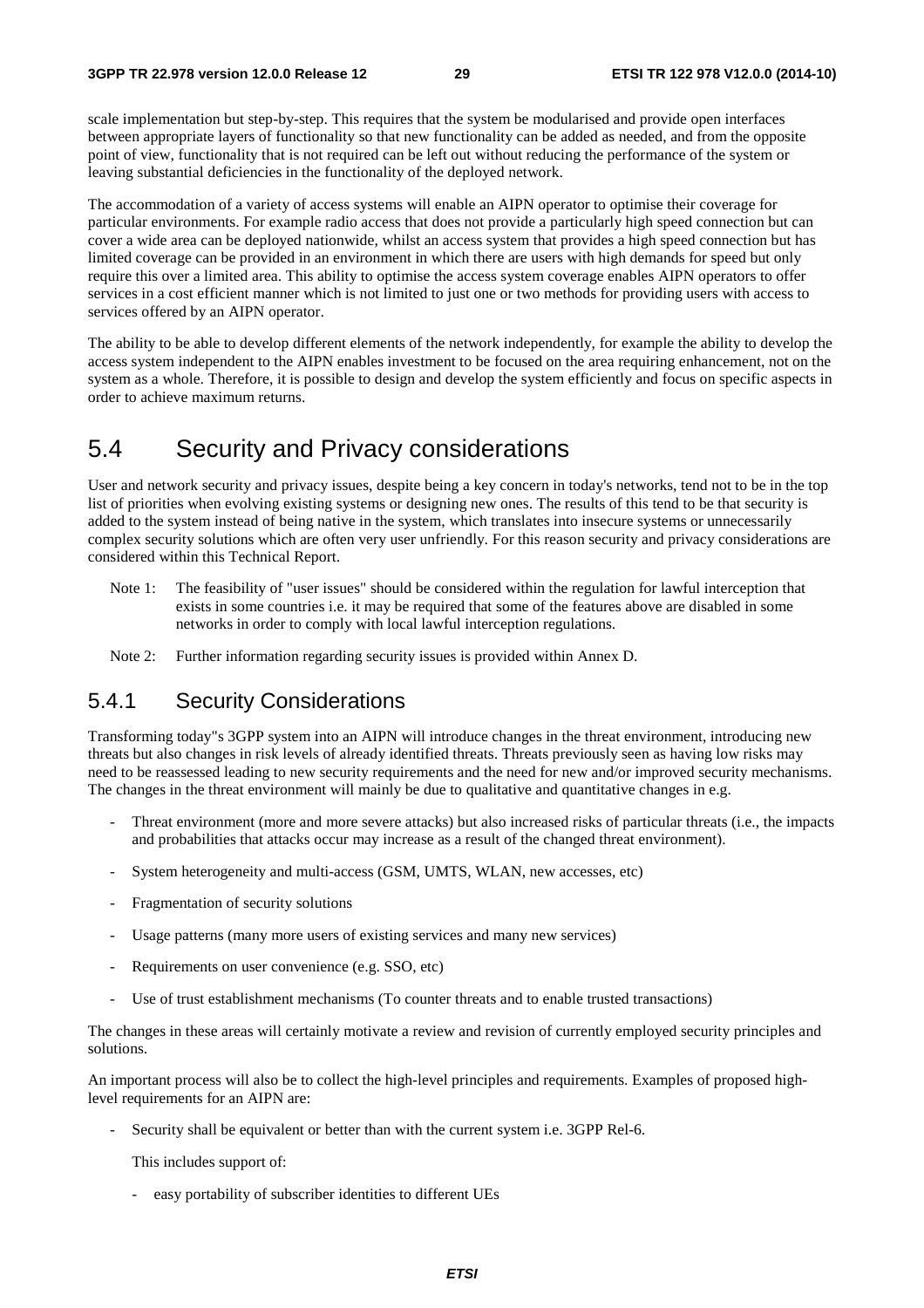- cost effective protection against unauthorized duplication of security related information such as keys for authentication purposes, key derivation purposes and protection of a session
- the possibility for an AIPN operator to control security algorithms (and level of security) that apply for particular services e.g. for authentication purposes
- AIPN operator controlled distribution of security information to devices used for the purpose of giving cost effective protection of access to the AIPN.
- An AIPN shall be security-conscious from its early phase, not just have security added later on. The shift to AIPN provides an opportunity to introduce new security paradigms and enhancements/upgrades and optimizations of current security solutions.
- Usability: maximum transparency to the user i.e. high levels of security should be provided with minimum user involvement.
- Ensure authenticity so that the user can trust the information he is receiving. This should cover private user to private user communications as well as private user to service provider communications.
- Networks shall be protected against attacks such as Denial-of-Service attacks and unauthorised access.
- Networks shall be able to authenticate each other and authorize services that need signalling between servers.
- Fast re-authentication shall be possible.
- Hiding of internal network elements shall be provided by an AIPN.
- It should be possible for the AIPN operator to select among several levels of security (e.g. 3GPP Rel-6 equivalent security or better)

## 5.4.1.1 Threat environment

The Internet is rapidly becoming a very hostile environment. Unless proper countermeasures are installed, the threats found in the Internet will soon be prevalent in mobile networks.

With 3G and upcoming extensions of it, many new players will enter the scene. Small and very large AIPN operators and service providers will work together to offer the services the users expect in a competitive way. At the same time, the equipment of the end-users will become more complex and capable. Users will connect PANs over multi-access links to the AIPN and users will act as Ad-hoc Network extensions of the access system. In this environment, attacks may occur in many different places and in many different ways.

## 5.4.1.2 Network heterogeneity and traffic protection

AIPNs will become increasingly heterogeneous as more and more types of access systems are tied into the cellular environment. To be able to handle new and legacy systems in a uniform way some generic principles for traffic protection have to be established. It is assumed that the existing principle that the system should protect user traffic over the radio access and into the network still holds. It is also assumed that user payload traffic is forwarded in plaintext unless protection is provided as an application specific service.

## 5.4.2 Privacy considerations

- User issues:
	- Location privacy. User location privacy should be guaranteed.

 The location of a user has to be known by some instances in the AIPN to insure reachability and delivery of packets. But only these instances shall know the location to the necessary level of detail.

- Communication confidentiality. Privacy of content and origin/destination of information in all user communications should be guaranteed.

 The information sent and received by the user should be protected in a way that neither the content nor the origination or destination of this information is accessible to non-authorised parties.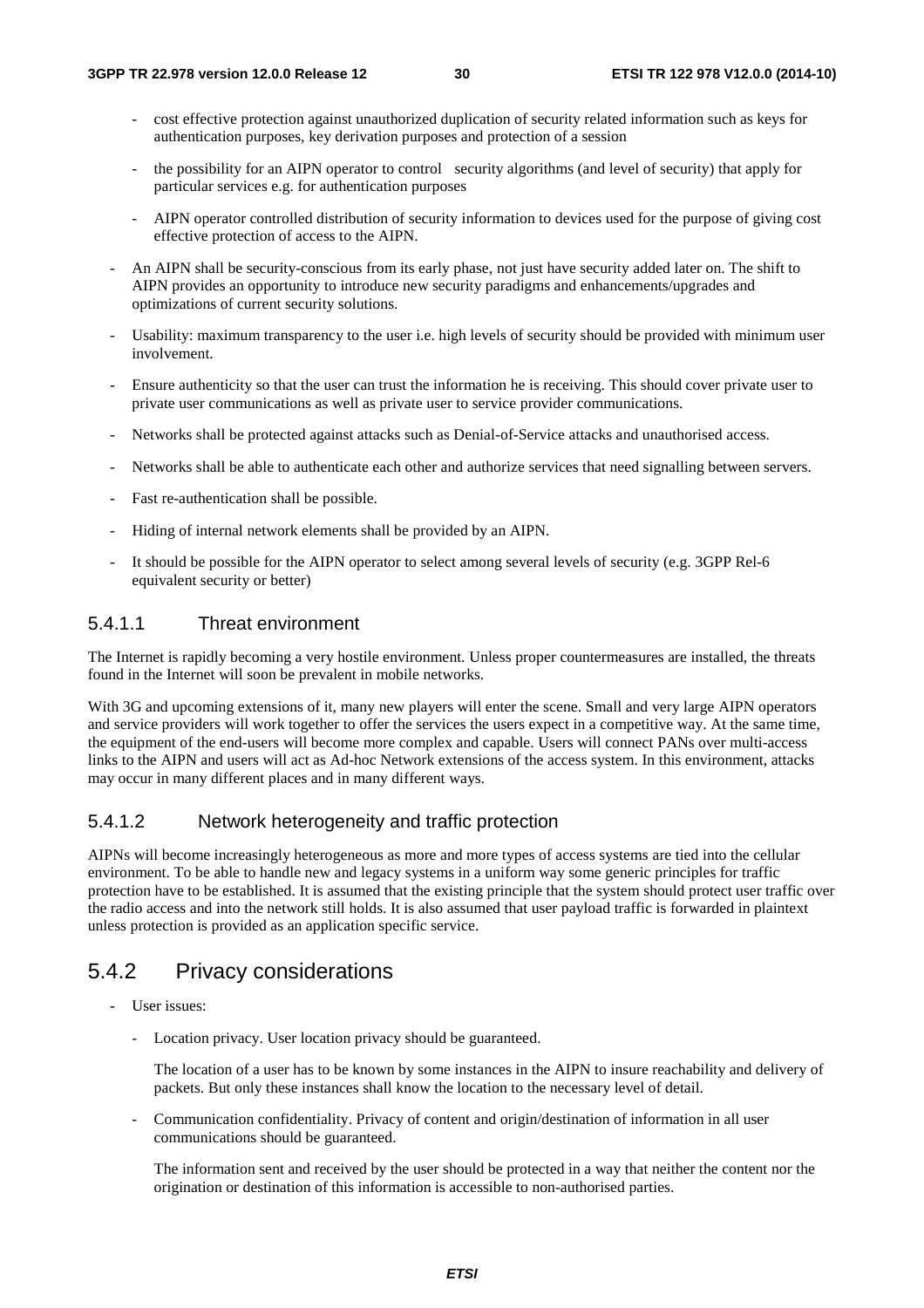- Non-disclosure of identity. Users should be allowed to hide their identities from non-authorised parties.

 Users should be able to have multiple identities from different providers with the relationship between the identities hidden from particular providers (thus supporting privacy).

Note: 2 use cases on this issue are described in Annex C.

## 6 Capability expansion required for the introduction of an AIPN

The AIPN vision provided in clause 5 of this Technical Report lists the desired capabilities of an AIPN. This clause provides a detailed gap-analysis between the existing capabilities of the 3GPP system and the capabilities of an AIPN. Based on this analysis it will be possible to obtain a clear picture of the work that needs to be undertaken within 3GPP to evolve to an AIPN.

## 6.1 Existing capabilities suitable for an AIPN

Note: The term "3GPP system" used within this clause refers to the 3GPP system as specified up to and including Rel-6.

It should be possible to evolve the 3GPP system to an AIPN without degradation in the capabilities [5] of the current 3GPP system whilst also maintaining the 3GPP system service principles [4]. More specifically, the following capabilities provided within the 3GPP specifications are felt to be suitable for an AIPN:

- Provision of IMS services [6]
	- Support for IP multimedia sessions
		- IP Multimedia Session control [4]
	- QoS for IP multimedia sessions
	- Support of multiple UEs with a single IMS subscription.
- Cost effective Control and Charging of IP Flows through FBC [7]
	- Identify IP flows for charging and policy control in a generic manner
	- Perform Real Time Charging
	- Support differentiated charging including zero rating of the bearer and event charging
	- Authorization of IP Flows
	- Awareness of user identity, subscription class, time-of-day, roaming status, QoS, Service input etc

## 6.2 New capabilities required for an AIPN

An AIPN will enhance the 3GPP system from the perspectives of providing enhanced functionality as well as improvements in system performance (e.g. communication delay, communication quality, connection set-up time).

## 6.2.1 Enhanced network performance

Together with the diversification of the services, requirements for network resource utilization will become diversified. It is necessary that network resources, especially the wireless resource, be used effectively and efficiently, including selection of the access system used based on the provided service.

The main traffic use case when defining the connection and routing methods of the current PS domain has been user-toserver communication. However, user-to-user communication is expected to increase more and more as services and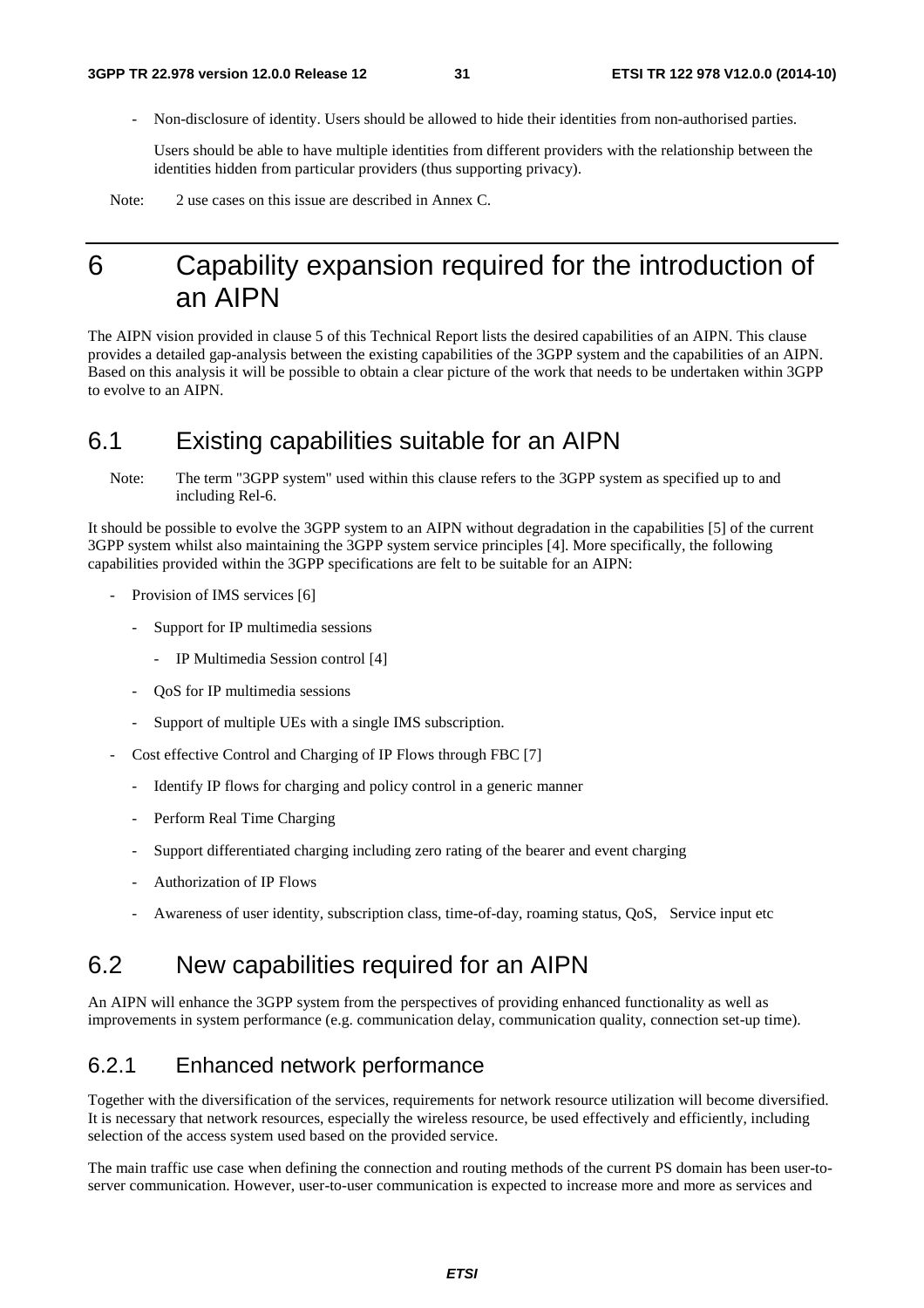service usage diversifies. Therefore, it is necessary that an AIPN provides the ability to efficiently handle a variety of different types of IP traffic and has optimized routing mechanisms, in particular for user-to-user traffic.

Recommended requirements:

- An AIPN shall provide the following features:
	- Ability to efficiently handle a variety of different types of IP traffic including user-to-user and user-tomulticast traffic models
	- Optimized routing of IP traffic, in particular for user-to-user traffic.
	- Efficient usage of radio resources (e.g. signalling optimization, compression), including selection of access system, based on the provided service.

### 6.2.1.1 IP-based routing and addressing

Due to future increases in the number of users and terminals accommodated by mobile networks it is necessary to ensure that addressing and routing schemes can accommodate a number of users and terminals significantly greater than the present number of mobile subscribers. Due to the limited amount of available MSISDN numbering capacity it would be desirable to be able to accommodate new users and terminals without the need to associate an MSISDN with terminals for which there are no need to receive calls addressed to E.164 numbers.

Moreover, adoption of 3GPP specific technology in existing 3GPP system results in cost increases for network operators (which are subsequently passed on to users) due to the need to deploy specialised network equipment. The use of specialised equipment also makes flexible service expansion difficult.

The use of IP technology is widespread which results in low costs for equipment based on IP technology. Moreover, the use of IP technology is standard throughout both the telecommunications and IT industries and it is necessary to enable the 3GPP system to be realised based wholly upon IP technology in the future. In particular, the use of IP technology for addressing and the routing technology within an AIPN is applicable.

Recommended requirements:

- An AIPN shall enable the accommodation of a vast number of users and terminals.
- Based upon industry trends IP technology shall be applied to the addressing and routing technology within an AIPN to enable accommodation of a vast number of users and terminals.

## 6.2.2 Support of a variety of different access systems (existing and future)

Wireless coverage is different depending on the radio technology and the radio signals of each of the accesses used may not necessarily be available within a particular area. Also, in the future it may be possible for AIPN operators to realise cost reduction by efficiently introducing appropriate access systems within different geographical areas. Therefore, in order to facilitate efficient provision of services, an AIPN shall support accommodation of several access systems (existing and future). The 3GPP system currently provides access to the CS and PS domain via UTRAN and GERAN as well as access to PS services over I-WLAN. However, currently there is no detailed specification for accommodation of access systems other than those based on UTRAN, GERAN and WLAN. Therefore, it is necessary that the accommodation of access systems be expanded to include other different access systems within an AIPN.

Concerning the provision of IP based services an AIPN shall support provisioning of services over several access systems accommodated within an AIPN. However, there will be some differences for the provision of IP services over different access systems hence it shall be possible for an AIPN to coordinate service provision across a variety of different access systems.

Recommended requirements:

- An AIPN shall support accommodation of several access systems (existing and future).
	- An AIPN shall support service provision across different access systems.
	- An AIPN shall support adaptation of service provision across different access systems.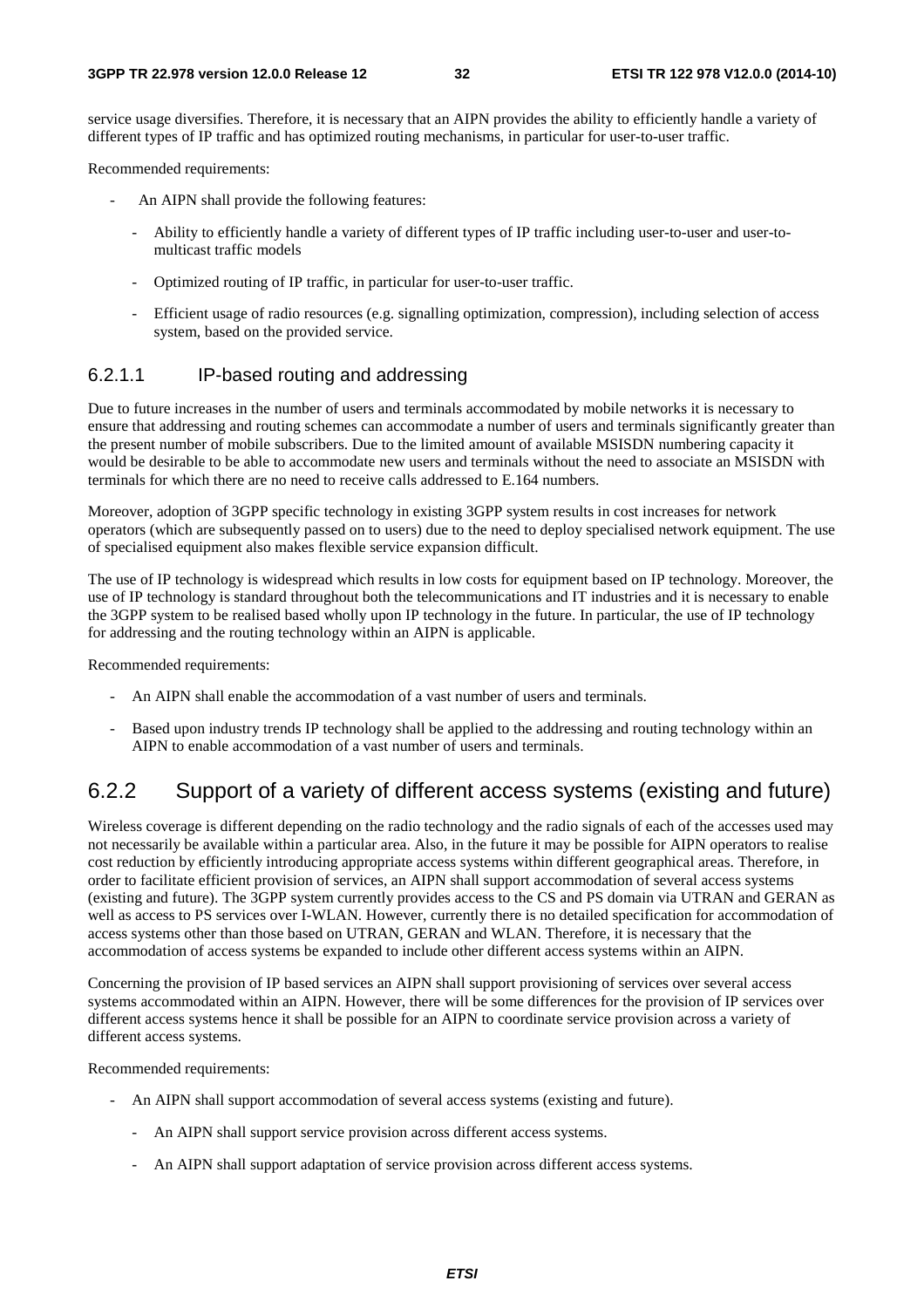### 6.2.2.1 Access system selection

The introduction of multiple access systems within the same coverage area raises new AIPN operator and user requirements; the user may wish to influence the selection of the access system for use based on such aspects as supported QoS, mobility, pricing, coverage, etc. and the AIPN operator may wish to influence the access system selection by setting policies. Optionally, a user may even wish to use simultaneous multi-access as well.

Note that the selection of the access system needs to be easy for the end user, e.g., it could be based on some preferences and the actual process can be partly or completely hidden.

It is expected that users using multiple access systems will require an appropriate service continuity experience as they switch from one access system to another. This means that their sessions remain in operation, with minimal interruption. In addition, the services provided should be made access system aware (e.g., choose video quality based on the available bandwidth).

Recommended requirements:

- An AIPN shall enable use of multiple access systems
- It should be possible to reach a user over multiple access systems simultaneously.
- It should be possible to provide access system-aware services.
- An AIPN shall provide support for access system selection based on combinations of AIPN operator policies, user preferences, service requirements of applications, access system conditions, and/or other AIPN operatordefined criteria.
- Note: The user preferences shall be respected as long as they do not negatively effect the operation of the system.

## 6.2.3 Enhanced Mobility

### 6.2.3.1 Heterogeneous Access Systems Mobility

An AIPN shall allow connectivity via a wide variety of access systems (both fixed and wireless). Some of these systems are specified by 3GPP where others are developed and specified by other organisations.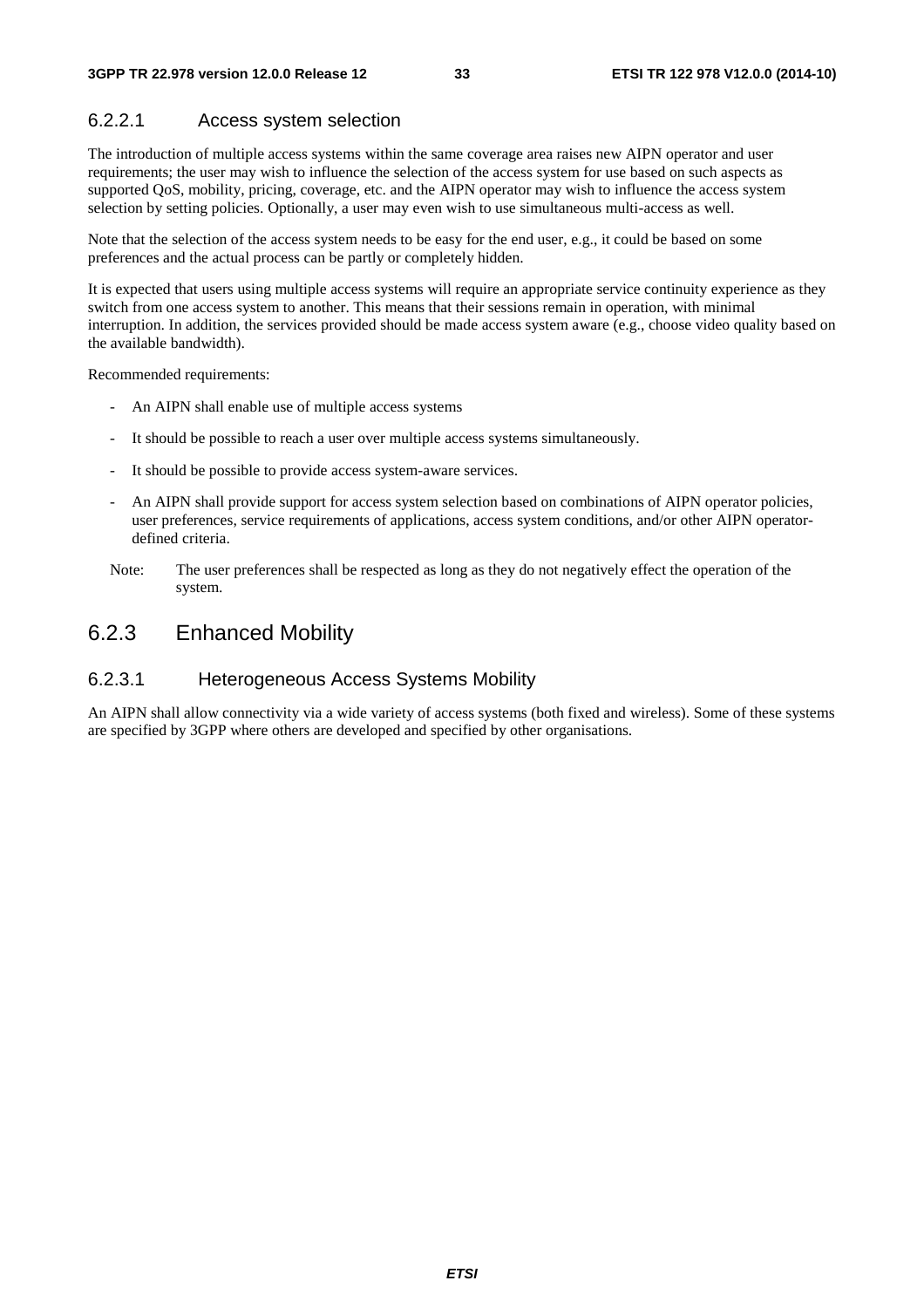

**Figure 4: AIPN and Heterogeneous Access Systems** 

For the purpose of optimising the mobility among diverse access systems, the AIPN shall provide open interfaces that allow the AIPN operator to direct the terminal towards the most suitable access system. The decision to move a terminal from one access system to another should be based on the information available in the AIPN e.g. load balancing, subscriber"s profile as well as on the information provided by the terminal. Mobility within a given non-3GPP access system is not under the responsibility of the AIPN.

The AIPN should provide common open interfaces to allow the AIPN to exercise the control on the inter-access system mobility of the terminal. Furthermore, an AIPN should also provide other open interfaces that allow the terminal to access the other AIPN services needed for the management of the subscribers in the AIPN, i.e. session control, AAA, policy control (see figure 4 above).

Recommended requirements:

An AIPN should provide open interfaces to AIPN services such as mobility management in order to ease the terminal mobility across different access systems.

### 6.2.3.2 Heterogeneous mobility mechanisms

An AIPN shall support not only a heterogeneous set of access systems, but also the inter-working of heterogeneous mobility mechanisms in the AIPN as well. This is needed because the AIPN will have to provide an evolution from currently deployed core network technologies. As an example, both legacy 3GPP PS mobility and IP based mobility schemes may co-exist.

In principle, AIPN should aim to minimise the number of different mobility solutions. However, adoption of multiple mobility solutions may be necessary in the AIPN due to the following reasons:

- The access system, terminal technology, the services or roaming agreements provided may put varying requirements on the AIPN mobility solution.
- The mobility mechanisms must also satisfy security, QoS or other requirements, which may also vary.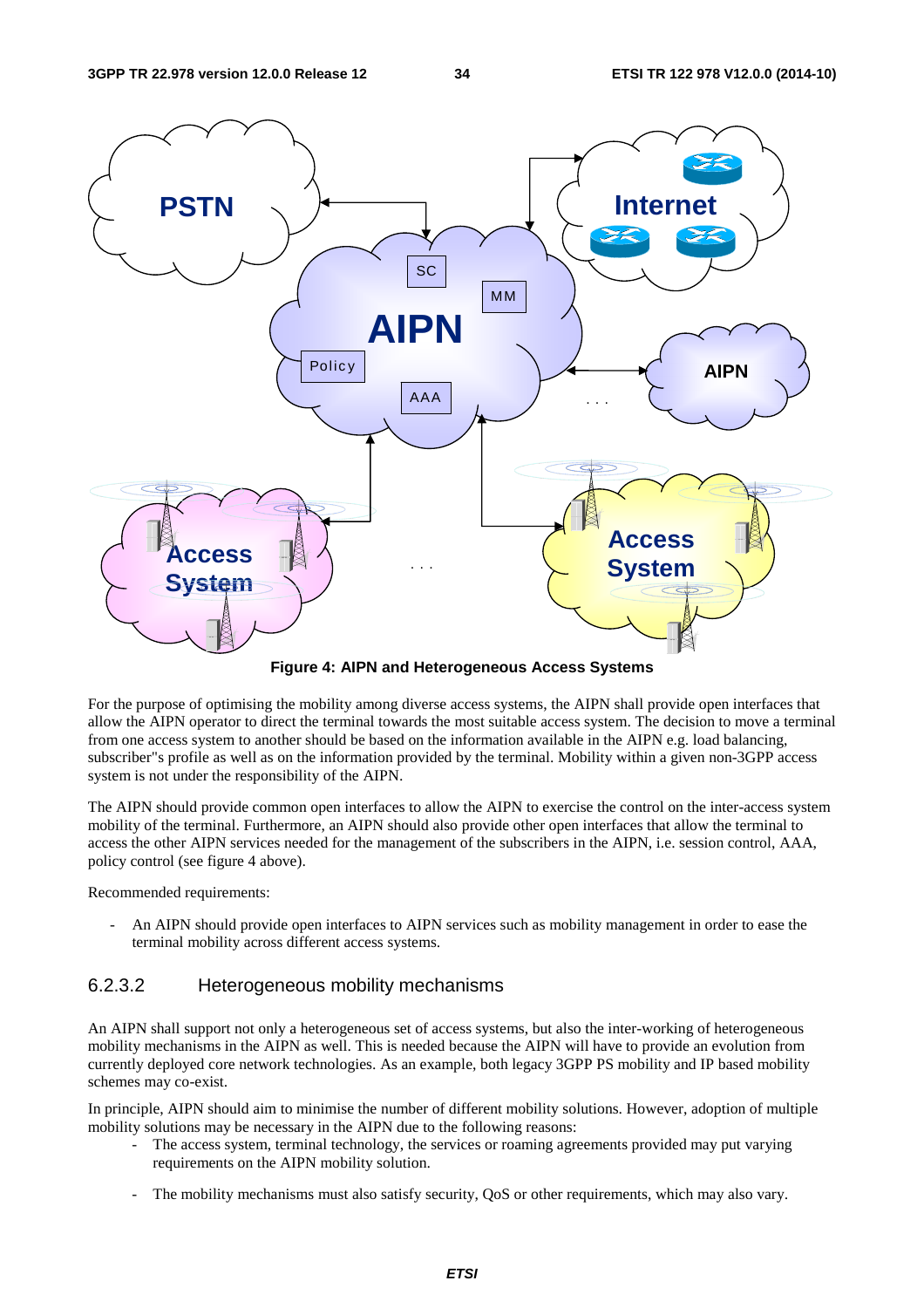The AIPN may incorporate multiple administrative domains.

Heterogeneous mobility mechanisms allow local optimizations. For example, parts of the AIPN may provide improved mobility performance by a solution that is tailor-made for the particular network configuration.

Recommended requirements:

- An AIPN must work with mobility mechanisms used by the specific networks it connects, including legacy mobility mechanisms of the current 3GPP PS core network.

### 6.2.3.3 Frequent mobility

Since an AIPN shall allow for multiple access systems optimized to particular user requirements, it will need to support access systems with highly varying characteristics in terms of robustness, quality and throughput as well as complexity and geographical coverage.

While 2G and 3G access systems provided a RAN with mobility support that can cover a large geographical area, an AIPN may need to accommodate access systems with RANs that provide mobility support only in a very limited area. In the extreme case, the access system may consist of base stations that are directly connected to the AIPN, or even access systems without any mobility management procedures at all.

Consequently, while in 2G and 3G networks most of the terminal mobility was handled in the radio access network and the core network had to handle only infrequent mobility, an AIPN shall support new access systems where handovers between AIPN nodes are also very frequent.

As a result, handover support in the AIPN has to provide a seamless user experience. Note that the corresponding performance requirements for a seamless user experience will depend on the service provided. This seamless user experience must be maintained even with an increasing AIPN size and increasing number of terminals.

Recommended requirements:

- An AIPN must support procedures related to frequent terminal mobility between AIPN nodes.
- Whenever feasible, the AIPN mobility solution must support seamless user experience for all services provided by the AIPN.
- The mobility solution must scale with the number of terminals and size of the AIPN.
- An AIPN shall be able to support access systems with very limited or no mobility management procedures.

## 6.2.4 Optimised IP session control

In principle it is assumed that session control within AIPN shall be optimised for user-to-user communication, i.e. from one user"s mobile terminal to another user"s mobile terminal, and for other traffic models such as those of streaming services, and shall be extended beyond IMS functionalities that are already provided. Some new session control mechanisms are introduced within an AIPN e.g. session mobility, session adaptation to terminal capability, user preferences, subscriber priorities, network conditions or other operator-defined criteria. Session adaption shall be under the control of the operator. The AIPN shall support session control for multicast sessions (e.g. user-to-multicast) and the solution shall scale with the number of participants.

Additionally, it is necessary for an AIPN to ensure efficient use of wireless resources and effective usage of power resources within mobile terminals whilst maintaining the appropriate usability for a particular service.

Recommended requirements:

- The IP session control mechanisms of AIPN shall be enhanced from the functionalities of IMS to provide session mobility, session adaptation to terminal capability, user preferences, subscriber priorities, network conditions or other operator-defined criteria. Session adaption shall be under the control of the operator. The AIPN shall support session control for multicast sessions (e.g. user-to-multicast) and the solution shall scale with the number of participants.
- Users shall perceive continuous service whilst ensuring the efficient use of wireless resources and the effective usage of power resources within mobile terminals.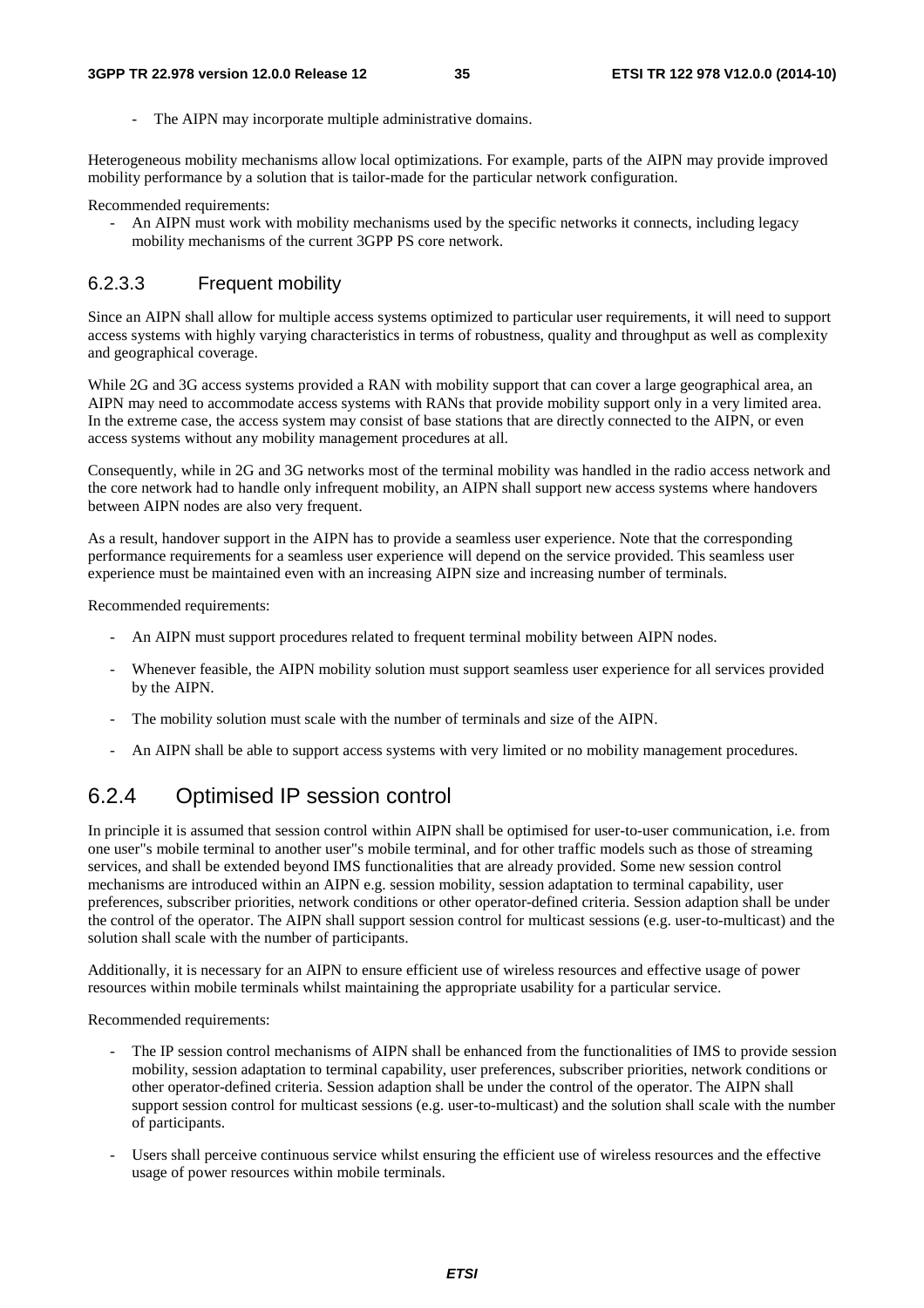## 6.2.5 Enhanced support of IP traffic

An AIPN will provide a variety of new mechanisms to support IP traffic.

## 6.2.5.1 Support of increased IP traffic demand

As the number of users accessing multimedia and data services from 3G networks will continue to accelerate, huge amounts of IP traffic are expected to be generated in the AIPN. Therefore, an AIPN must be able to accommodate a large increase of IP traffic whilst being able to guarantee QoS for different services, i.e. ensure that quality conditions for a particular communication are fulfilled without deterioration between the communication end-points, and ensure that network resources are used efficiently. This will enable the additional cost to AIPN operators to be minimised.

Advanced QoS control mechanism and traffic engineering techniques are possible methods to achieve better IP traffic performance and increase the efficiency of the AIPN resource usage.

Recommended requirements:

An AIPN shall be able to provide guaranteed OoS for services and use AIPN resources with high efficiency i.e. ensure that quality conditions for a particular communication are fulfilled without deterioration between the communication end-points.

Possible methods to achieve this within an AIPN include:

- a) The ability to control routing of IP traffic dynamically according to the actual resource usage condition from an end to end point of view which includes the end user devices, network entities and application servers. This could be achieved by using intelligent QoS routing algorithms taking into consideration of resource usage conditions.
- b) The ability to be able to monitor the AIPN entities statistics in real time, e.g. current reserved resources, unused resource in order to route IP traffic dynamically based on network conditions.

### 6.2.5.2 Ability to effectively handle a variety of different types of IP traffic

An AIPN is expected to handle different types of IP traffic: real-time (e.g. VoIP), non-real time (e.g. Web browsing) and mission critical (e.g. M-Commerce). However it is not easy to predict the traffic model in an AIPN. Sometimes it will need to handle a large amount of IP traffic which requires higher QoS class traffic and less traffic for lower QoS class traffic and vice versa. This may result in a worst case scenario in which most of the AIPN resources are used to handle higher QoS class IP traffic (e.g. guaranteed services) and so lower QoS class IP traffic (e.g. best effort traffic) suffers congestion and long delays.

It is believed that even under such situations, AIPN should still be able to provide satisfactory QoS to lower QoS class traffic e.g. best effort traffic. A possible method to achieve this could be to use dynamical load balancing mechanisms in the AIPN to control the load in the AIPN entities in terms of handling different type of traffic class according to the actual traffic model in real time.

Recommended requirements:

- AIPN shall be able to support different levels of QoS according the type of the IP traffic.
- Mechanisms should be available to the AIPN operator to enable AIPN congestion for the lower QoS class IP traffic to be avoided when a large amount of AIPN resource is used to handle higher QoS class traffic. A possible method to achieve this could be by using dynamic load balancing among the AIPN entities.

## 6.2.6 Enhanced Quality of Service

Though existing 3GPP systems guarantee end-to-end QoS for a session between 3GPP systems, a similar function is also needed for AIPNs. However, within an AIPN, this functionality shall be enhanced to enable guarantee of end-toend QoS across a variety of different access systems. Also, it is required that the continuation of QoS provision be possible whilst moving within an AIPN including when moving across access systems during handover. It is also required to provide QoS control for multicast (e.g. user-to-multicast) traffic.

The QoS ensuring methods have to consider cost aspects. Therefore, it is very important to support a variety of QoS ensuring methods, cost effective and adapted to the operator needs. Different operators have different cost structures,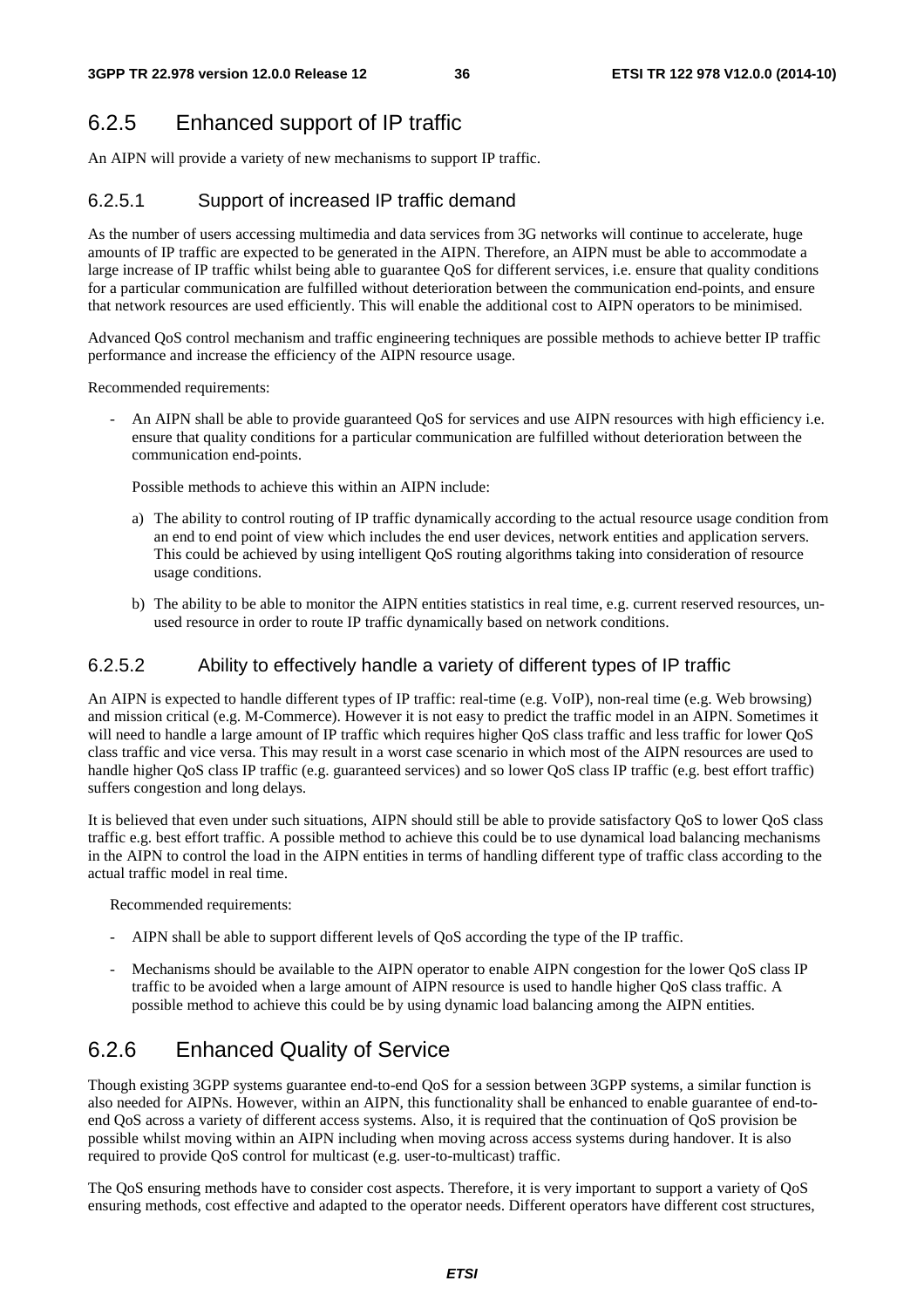i.e. multiple QoS ensuring methods may need to be supported in the end-to-end path. This may be also valid in a single operator case due to different cost structures of the different network parts.

Recommended requirements:

- It shall be possible to guarantee end-to-end QoS for a user-to-user or multicast (e.g. user-to-multicast) session between AIPNs. This includes the case where more than one network administration is involved in the provision of the end-to-end service.
- It shall be possible to support different QoS ensuring methods within the same AIPN and between different AIPNs.
- Interworking between different QoS ensuring methods in the end-to-end path has to be supported.
- QoS considerations need to be taken into account in handover decisions:
	- It shall be possible for AIPN to guarantee end-to-end QoS without modification when the terminal or session moves from one access system to another, if the target access system supports the required QoS.
	- It shall be possible for AIPN to guarantee end-to-end QoS, with QoS modification, when the terminal or session moves from one access system to another, if the target access system has a QoS mechanism but can not be guaranteed to support the required QoS.
	- It should be possible for AIPN to provide mobility for a terminal or session between an access system that provides QoS and one that does not. However, in this case, seamless experience is not guaranteed, the terminal/application/user may need to be notified via some means and the network may need to adjust service setting for the session(s) accordingly to the change (e.g. charging adjustments, etc).
- It shall be possible for an AIPN to guarantee QoS of a multicast session without modification to QoS of other terminals when one of the terminals moves from one access system to another (e.g. for multimedia streaming with adaptation to the conditions of each recipient).
	- It shall be possible for an AIPN to guarantee QoS of a multicast session without modification to QoS of other terminals when one of the terminals moves from one access system to another, when the target access system for this terminal does not support the required QoS.
	- It shall be possible for an AIPN to guarantee OoS of a multicast session with OoS modification to one of the terminals, when this terminal moves from one access system to another, if the target access system has a QoS mechanism but can not be guaranteed to support the required QoS. The QoS of the other terminals of the multicast session are unaffected by the modification of QoS of the terminal moving from one access system to another.
- It shall be possible for an AIPN to control guarantee of QoS of a multicast session with QoS modification to all of the terminals, when one of the terminals moves from one access system to another, if the target access system for this terminal has a QoS mechanism but can not be guaranteed to support the required QoS (e.g. for a gaming application where the conditions are to be equal for each of the players).

## 6.2.7 Personal Network, Personal Area Network (PAN), Ad-hoc Network and Moving Network Support

An AIPN will offer users the services through Personal Networks, PANs, Ad-hoc Networks and Moving Networks (see Annex E), which will encourage users to utilize the 3GPP services. Therefore, it is required that AIPN shall support Personal Networks, Personal Area Networks (PAN), Ad-hoc Networks and Moving Networks.

Recommended requirements:

#### **Personal Networks:**

- AIPN shall support a wide variety of service capabilities with the different (U)SIMs from the same AIPN operator (e.g. twin (U)SIMs) associated with a single user.
- AIPN shall provide a connection between the terminal devices of a Personal Network that is reliable and provides adequate protection to the user"s data to give confidence that his data is adequately protected.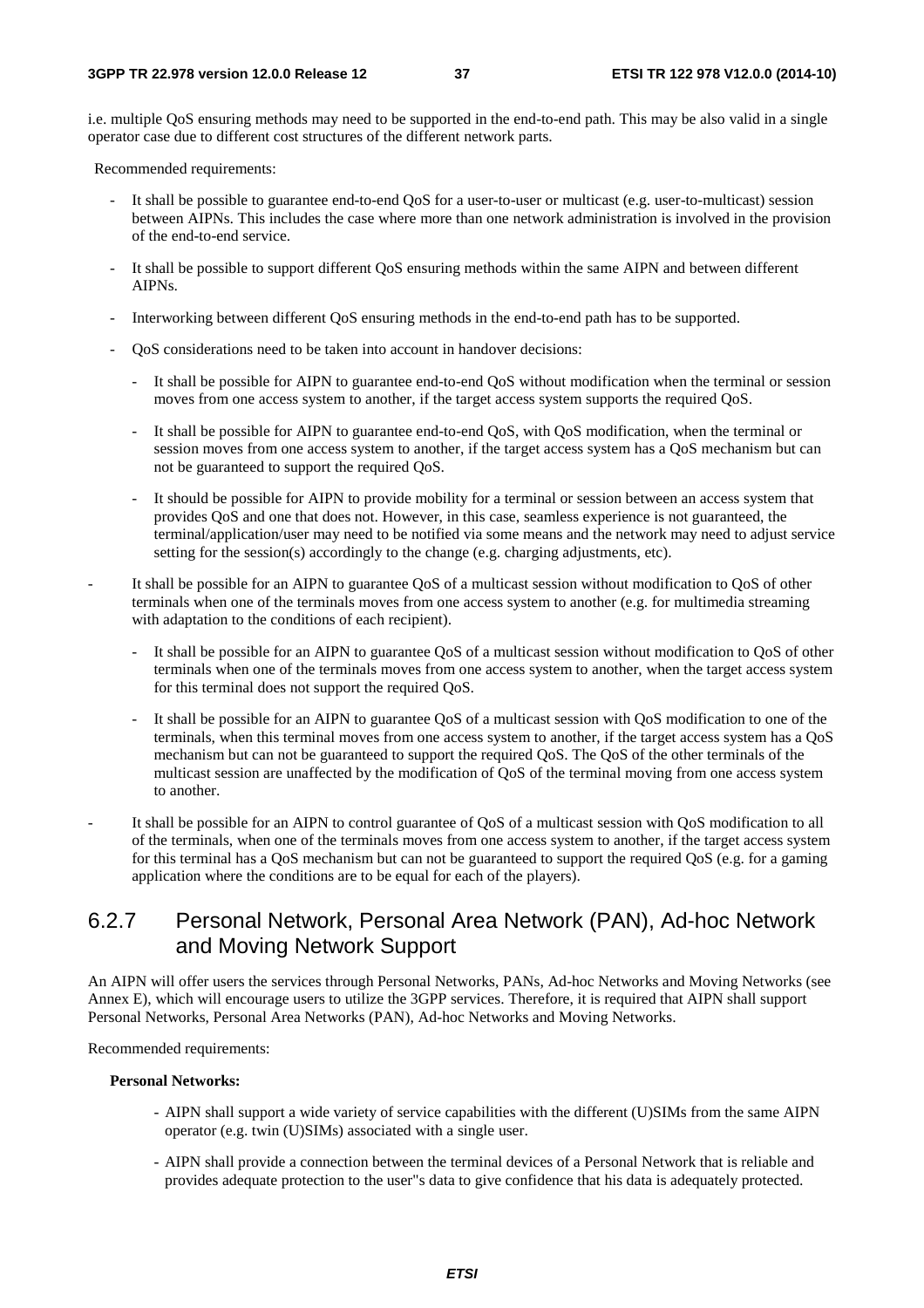#### **Personal Area Networks:**

- The AIPN shall support multiple simultaneous sessions originated from one or several devices using the same (U)SIM authority.

#### **Ad-hoc Networks:**

- The AIPN shall accept consolidated and distributed traffic from a group of users arriving through various access routes.
- The AIPN shall be able to re-route traffic to Ad-hoc Network devices via another gateway.
- The AIPN shall support changes in the access route for the consolidated traffic from an Ad-hoc Network. These changes may take place with no warning to the AIPN.
- Elements of the consolidated traffic from an Ad-hoc Network may originate from a PAN.
- Accurate charging records shall be created and maintained for the originating terminal when the traffic is routed through a terminal belonging to another subscriber.

Requirements for devices (terminals):

- A gateway device (terminal) must be able to route and forward packets to other devices in the Ad-hoc Network
- Ad-hoc Network UEs must be able to discover 'near by' gateway devices
- Note: Some type of incentives will need to be created for devices to act as gateways (e.g. a reward scheme whereby a gateway can "earn" something)

#### **Moving Networks:**

Use Case 1:

The AIPN shall support a point of access to the access system that has full mobility throughout the geographic region that uses the 3GPP access system for backhaul.

#### Use Case 2

- The AIPN shall accept consolidated traffic from a 3GPP terminal mounted in a vehicle with a router.
- The AIPN shall support changes in the alternate access route as the wireless access router moves throughout the service region.
- Accurate charging records shall be created and maintained for the originating terminal when the traffic created is routed through a Wireless Access Router.

Use Case 3:

- The AIPN shall support a mobile router connected directly to the AIPN using an alternate access route, e.g. via satellite.
- The AIPN shall support handovers of whole Moving Networks; i.e. it must be able to continuously route traffic for AIPN nodes of a Moving Network to a mobile router travelling as part of the Moving Network
- Accurate charging records shall be created and maintained for the originating terminal when the traffic routed through a Mobile Router.

## 7 Conclusions

This clause describes the conclusions of this Technical Report.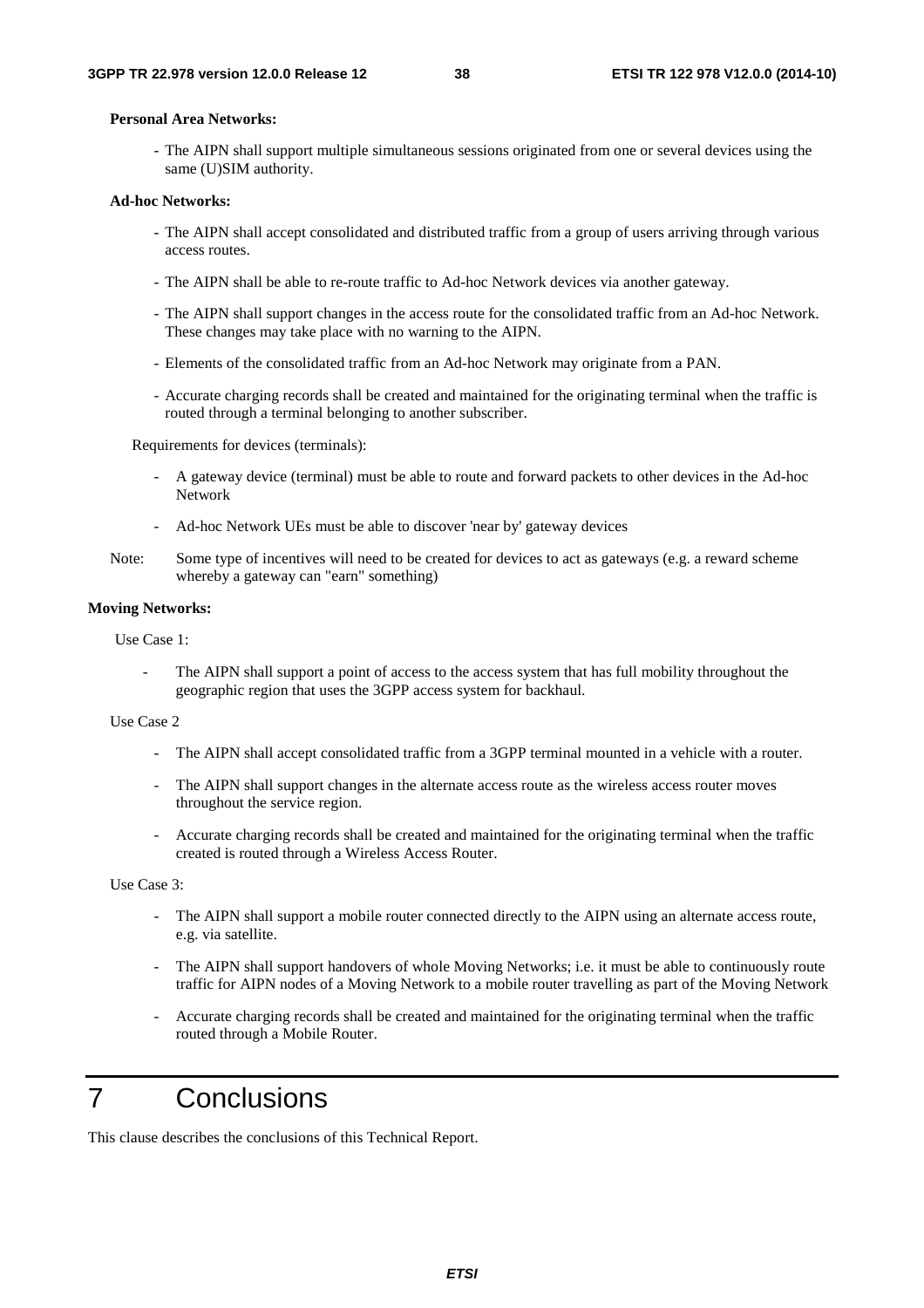## 7.1 Roadmap for work within Rel-7

## 7.1.1 New requirements for introduction to the 3GPP specifications in Rel-7

New requirements for the 3GPP system that should be specified to enable introduction of an AIPN have been identified in Clause 6.2 of this Technical Report. It is therefore recommended that the content of this clause be used as a basis for introducing AIPN service requirements in to the 3GPP Technical Specifications in Rel-7. Additionally, the content of other clauses may be considered within specification work for an AIPN as appropriate.

The introduction of new functionalities and the enhancement of existing functionalities are necessary to achieve multiple access system accommodation and the mobility across multiple different access systems which are the fundamental key aspects of an AIPN. For this reason it is recommended that these functionalities are captured by new service requirements for the 3GPP system with the highest priority.

## 7.1.2 Impact on specifications in Rel-7

The following table lists the recommended requirements described within this Technical Report and indicates the relevant existing SA1 Technical Specifications. These requirements should be analysed and captured within SA1 Technical Specifications as appropriate.

| <b>Clause</b> | <b>Recommended requirement</b>                                                                                                                                                                                                                                                                                                                                                                                                                                                                                                                                                                | <b>Relevant</b><br><b>Existing SA1</b><br><b>Technical</b><br><b>Specification</b> |
|---------------|-----------------------------------------------------------------------------------------------------------------------------------------------------------------------------------------------------------------------------------------------------------------------------------------------------------------------------------------------------------------------------------------------------------------------------------------------------------------------------------------------------------------------------------------------------------------------------------------------|------------------------------------------------------------------------------------|
| 5.1.1.4       | - An AIPN shall incorporate naming and addressing schemes that address a given<br>user or session.<br>- The AIPN shall support end-user mobility.<br>- The AIPN shall support terminal mobility.<br>- The AIPN shall support session mobility.                                                                                                                                                                                                                                                                                                                                                | TS 22.101<br>TS 22.129<br>TS 22.228                                                |
| 5.1.1.15      | - An AIPN should support Identity Federation and Single Sign On for the end user.<br>This would allow automatic authentication of the user to a multitude of service<br>providers once the user has been authenticated by the AIPN.                                                                                                                                                                                                                                                                                                                                                           | TS 22.101<br>(possibly)<br>Note 4                                                  |
| 5.2.1.4       | - An AIPN mobility solution must support UTRAN and GERAN based systems as<br>possible access systems besides supporting alternative existing accesses such as<br>WLAN and other emerging new technologies.<br>- An AIPN mobility solution must be able to co-exist with the current 3GPP PS core<br>network in a cost-efficient way.<br>- An AIPN mobility solution should support seamless terminal mobility across<br>various access systems.<br>- AIPN should support services handover between 3GPP CS services (e.g. CS<br>telephony) and AIPN equivalent services (e.g. Voice over IP). | TS 22.101<br>TS 22.129                                                             |
| 6.2.1         | An AIPN shall provide the following features:<br>- Ability to efficiently handle a variety of different types of IP traffic including user-<br>to-user and user-to-multicast traffic models<br>- Optimized routing of IP traffic, in particular for user-to-user traffic.<br>- Efficient usage of radio resources (e.g. signalling optimization, compression),                                                                                                                                                                                                                                | TS 22.101<br>TS 22.105                                                             |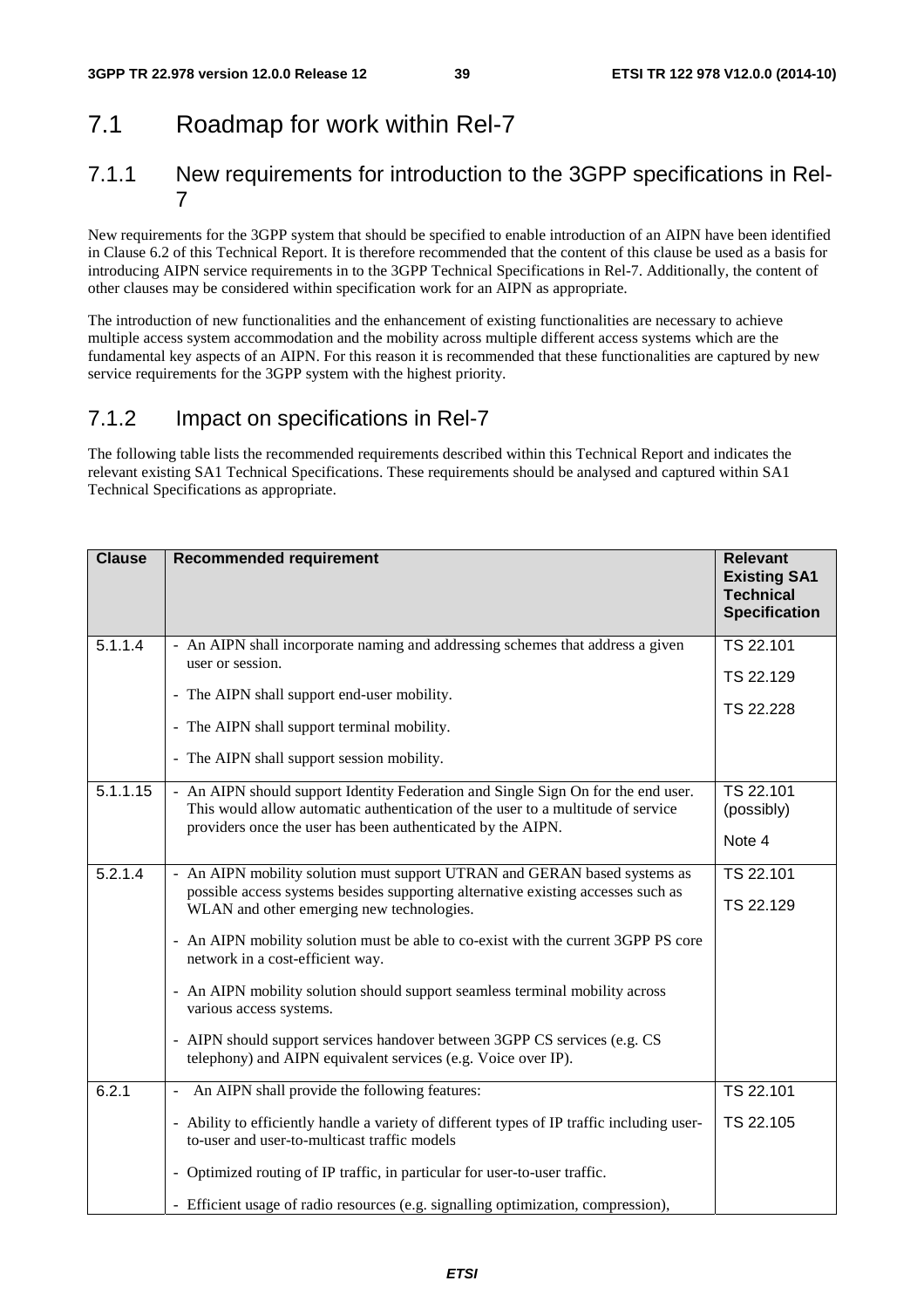| <b>Clause</b> | <b>Recommended requirement</b>                                                                                                                                                                                                                                                                                                                                                                                                | <b>Relevant</b><br><b>Existing SA1</b><br><b>Technical</b><br><b>Specification</b> |
|---------------|-------------------------------------------------------------------------------------------------------------------------------------------------------------------------------------------------------------------------------------------------------------------------------------------------------------------------------------------------------------------------------------------------------------------------------|------------------------------------------------------------------------------------|
|               | including selection of access system, based on the provided service.                                                                                                                                                                                                                                                                                                                                                          |                                                                                    |
| 6.2.1.1       | - An AIPN shall enable the accommodation of a vast number of users and terminals.                                                                                                                                                                                                                                                                                                                                             | TS 22.101                                                                          |
|               | - Based upon industry trends IP technology shall be applied to the addressing<br>and routing technology within an AIPN to enable accommodation of a vast<br>number of users and terminals.                                                                                                                                                                                                                                    | TS 22.105                                                                          |
| 6.2.2         | - An AIPN shall support accommodation of several access systems (existing and<br>future).                                                                                                                                                                                                                                                                                                                                     | TS 22.101                                                                          |
|               |                                                                                                                                                                                                                                                                                                                                                                                                                               | TS 22.105                                                                          |
|               | - An AIPN shall support service provision across different access systems.                                                                                                                                                                                                                                                                                                                                                    | TS 22.011                                                                          |
|               | - An AIPN shall support adaptation of service provision across different access<br>systems.                                                                                                                                                                                                                                                                                                                                   |                                                                                    |
| 6.2.2.1       | - An AIPN shall enable use of the multiple access systems                                                                                                                                                                                                                                                                                                                                                                     | TS 22.101                                                                          |
|               | - It should be possible to reach a user over multiple access systems simultaneously.                                                                                                                                                                                                                                                                                                                                          | TS 22.105                                                                          |
|               | - It should be possible to provide access system-aware services.                                                                                                                                                                                                                                                                                                                                                              | TS 22.011                                                                          |
|               | - An AIPN shall provide support for access system selection based on<br>combinations of AIPN operator policies, user preferences, service<br>requirements of applications access system conditions, and/or other AIPN<br>operator-defined criteria.                                                                                                                                                                           |                                                                                    |
| 6.2.3.1       | - An AIPN should provide open interfaces to AIPN services such as mobility                                                                                                                                                                                                                                                                                                                                                    | TS 22.101                                                                          |
|               | management in order to ease the terminal mobility across different access<br>systems.                                                                                                                                                                                                                                                                                                                                         | TS 22.129                                                                          |
|               |                                                                                                                                                                                                                                                                                                                                                                                                                               | TS 22.234                                                                          |
| 6.2.3.2       | - An AIPN must work with mobility mechanisms used by the specific networks it                                                                                                                                                                                                                                                                                                                                                 | TS 22.101                                                                          |
|               | connects, including legacy mobility mechanisms of the current 3GPP PS core<br>network.                                                                                                                                                                                                                                                                                                                                        | TS 22.129                                                                          |
|               |                                                                                                                                                                                                                                                                                                                                                                                                                               | TS 22.234                                                                          |
| 6.2.3.3       | - An AIPN must support procedures related to frequent terminal mobility between                                                                                                                                                                                                                                                                                                                                               | TS 22.101                                                                          |
|               | AIPN nodes.                                                                                                                                                                                                                                                                                                                                                                                                                   | TS 22.129                                                                          |
|               | - Whenever feasible, the AIPN mobility solution must support seamless user<br>experience for all services provided by the AIPN.                                                                                                                                                                                                                                                                                               | TS 22.234                                                                          |
|               | - The mobility solution must scale with the number of terminals and size of the                                                                                                                                                                                                                                                                                                                                               |                                                                                    |
|               | AIPN.                                                                                                                                                                                                                                                                                                                                                                                                                         |                                                                                    |
|               | - An AIPN shall be able to support access systems with very limited or no mobility<br>management procedures.                                                                                                                                                                                                                                                                                                                  |                                                                                    |
| 6.2.4         | The IP session control mechanisms of AIPN shall be enhanced from the<br>$\blacksquare$                                                                                                                                                                                                                                                                                                                                        | TS 22.101                                                                          |
|               | functionalities of IMS to provide session mobility, session adaptation to terminal<br>capability, user preferences, subscriber priorities, network conditions or other<br>operator-defined criteria. Session adaption shall be under the control of the<br>operator. The AIPN shall support session control for multicast sessions (e.g. user-<br>to-multicast) and the solution shall scale with the number of participants. | TS 22.228                                                                          |
|               | - Users shall perceive continuous service whilst ensuring the efficient use of<br>wireless resources and the effective usage of power resources within mobile<br>terminals.                                                                                                                                                                                                                                                   |                                                                                    |
| 6.2.5.1       | - An AIPN shall be able to provide guaranteed QoS for services and use AIPN                                                                                                                                                                                                                                                                                                                                                   | TS 22.105                                                                          |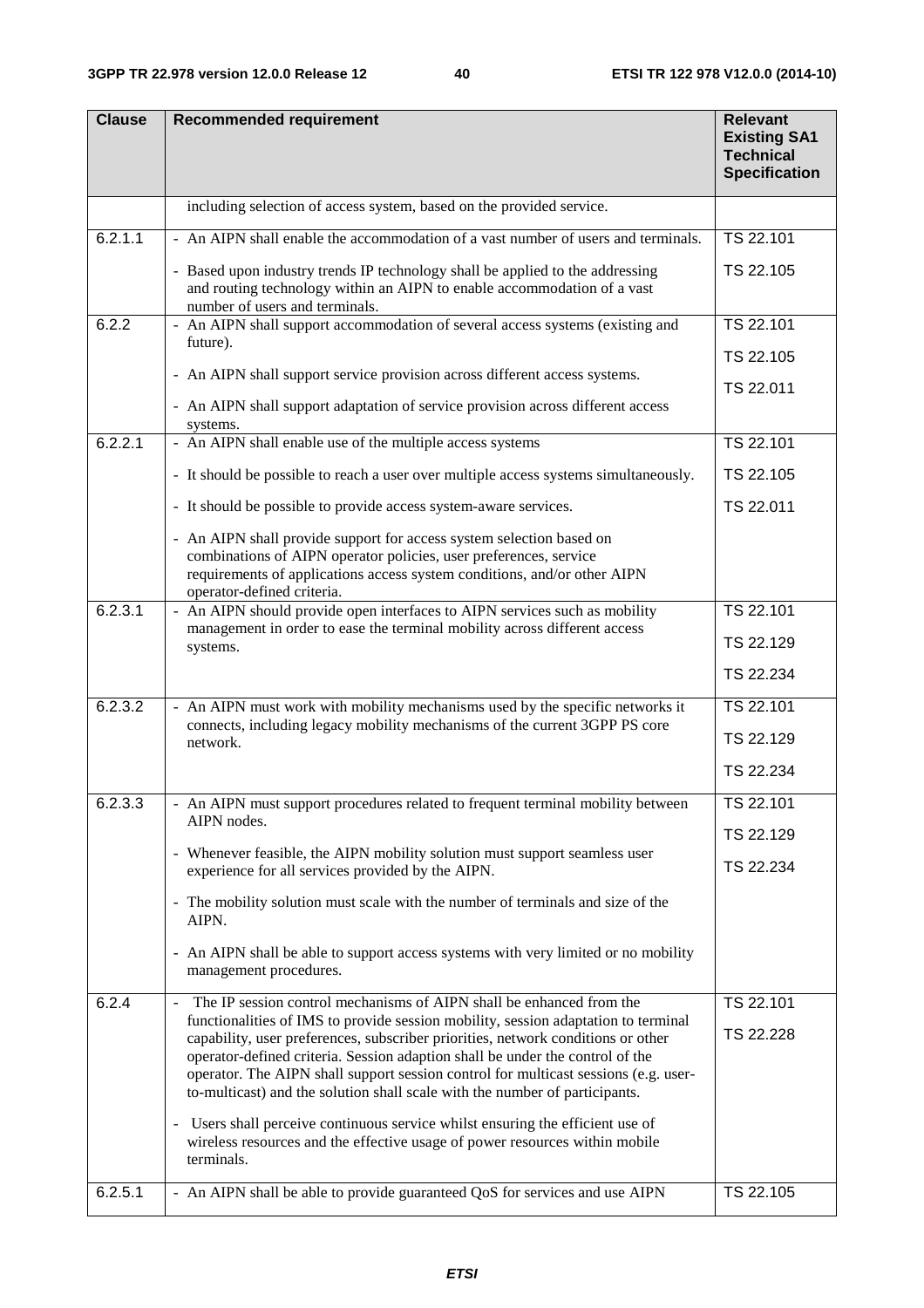| <b>Clause</b> | <b>Recommended requirement</b>                                                                                                                                                                                                                                                                                                                                                                                                                                                                           | <b>Relevant</b><br><b>Existing SA1</b><br><b>Technical</b><br><b>Specification</b> |
|---------------|----------------------------------------------------------------------------------------------------------------------------------------------------------------------------------------------------------------------------------------------------------------------------------------------------------------------------------------------------------------------------------------------------------------------------------------------------------------------------------------------------------|------------------------------------------------------------------------------------|
|               | resources with high efficiency i.e. ensure that quality conditions for a particular<br>communication are fulfilled without deterioration between the communication end-<br>points.                                                                                                                                                                                                                                                                                                                       |                                                                                    |
| 6.2.5.2       | - AIPN shall be able to support different levels of QoS according the type of the IP<br>traffic.                                                                                                                                                                                                                                                                                                                                                                                                         | TS 22.105                                                                          |
|               | - Mechanisms should be available to the AIPN operator to enable AIPN congestion<br>for the lower QoS class IP traffic to be avoided when a large amount of AIPN<br>resource is used to handle higher QoS class traffic. A possible method to achieve<br>this could be by using dynamic load balancing among the AIPN entities.                                                                                                                                                                           |                                                                                    |
| 6.2.6         | - It shall be possible to guarantee end-to-end QoS for a user-to-user or multicast (e.g.<br>user-to-multicast) session between AIPNs. This includes the case where more than<br>one network administration is involved in the provision of the end-to-end service.                                                                                                                                                                                                                                       | TS 22.105                                                                          |
|               | - It shall be possible to support different QoS ensuring methods within the same<br>AIPN and between different AIPNs.                                                                                                                                                                                                                                                                                                                                                                                    |                                                                                    |
|               | - Interworking between different QoS ensuring methods in the end-to-end path has<br>to be supported.                                                                                                                                                                                                                                                                                                                                                                                                     |                                                                                    |
|               | QoS considerations need to be taken into account in handover decisions:                                                                                                                                                                                                                                                                                                                                                                                                                                  |                                                                                    |
|               | It shall be possible for AIPN to guarantee end-to-end QoS without<br>$\blacksquare$<br>modification when the terminal or session moves from one access system<br>to another, if the target access system supports the required QoS.                                                                                                                                                                                                                                                                      |                                                                                    |
|               | It shall be possible for AIPN to guarantee end-to-end QoS, with QoS<br>$\qquad \qquad \blacksquare$<br>modification, when the terminal or session moves from one access system<br>to another, if the target access system has a QoS mechanism but can not be<br>guaranteed to support the required QoS.                                                                                                                                                                                                  |                                                                                    |
|               | It should be possible for AIPN to provide mobility for a terminal or<br>$\overline{\phantom{a}}$<br>session between an access system that provides QoS and one that does not.<br>However, in this case, seamless experience is not guaranteed, the<br>terminal/application/user may need to be notified via some means and the<br>network may need to adjust service setting for the session(s) accordingly<br>to the change (e.g. charging adjustments, etc).                                           |                                                                                    |
|               | It shall be possible for an AIPN to guarantee QoS of a multicast session<br>without modification to QoS of other terminals when one of the terminals<br>moves from one access system to another (e.g. for multimedia streaming with<br>adaptation to the conditions of each recipient).                                                                                                                                                                                                                  |                                                                                    |
|               | It shall be possible for an AIPN to guarantee QoS of a multicast session<br>without modification to QoS of other terminals when one of the terminals<br>moves from one access system to another, when the target access system<br>for this terminal does not support the required QoS.                                                                                                                                                                                                                   |                                                                                    |
|               | It shall be possible for an AIPN to guarantee QoS of a multicast session<br>$\qquad \qquad \blacksquare$<br>with QoS modification to one of the terminals, when this terminal moves<br>from one access system to another, if the target access system has a QoS<br>mechanism but can not be guaranteed to support the required QoS. The<br>QoS of the other terminals of the multicast session are unaffected by the<br>modification of QoS of the terminal moving from one access system to<br>another. |                                                                                    |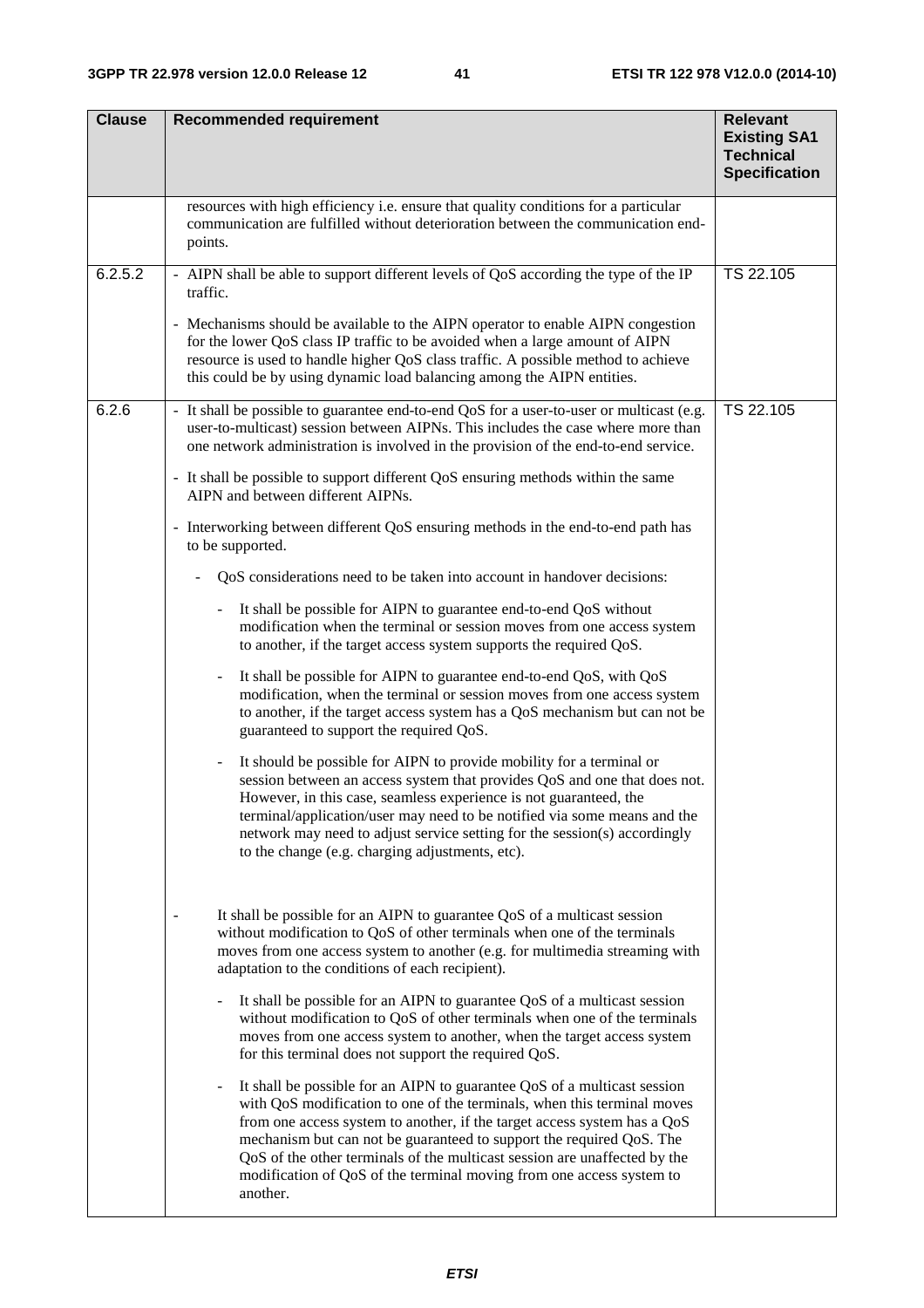| <b>Clause</b> | <b>Recommended requirement</b>                                                                                                                                                                                                                                                                                                                                                                                                            | <b>Relevant</b>                                                 |
|---------------|-------------------------------------------------------------------------------------------------------------------------------------------------------------------------------------------------------------------------------------------------------------------------------------------------------------------------------------------------------------------------------------------------------------------------------------------|-----------------------------------------------------------------|
|               |                                                                                                                                                                                                                                                                                                                                                                                                                                           | <b>Existing SA1</b><br><b>Technical</b><br><b>Specification</b> |
|               | - It shall be possible for an AIPN to control guarantee of QoS of a multicast session<br>with QoS modification to all of the terminals, when one of the terminals moves<br>from one access system to another, if the target access system for this terminal has<br>a QoS mechanism but can not be guaranteed to support the required QoS (e.g. for a<br>gaming application where the conditions are to be equal for each of the players). |                                                                 |
| 6.2.7         | <b>Personal Networks:</b>                                                                                                                                                                                                                                                                                                                                                                                                                 | TS 22.011                                                       |
|               | - AIPN shall support a wide variety of service capabilities with the different USIMs<br>from the same AIPN operator (e.g. twin USIMs) associated with a single user.                                                                                                                                                                                                                                                                      | Note3                                                           |
|               | - AIPN shall provide a connection between the terminal devices of a Personal<br>Network that is reliable and provides adequate protection to the user"s data to give<br>confidence that his data is adequately protected.                                                                                                                                                                                                                 |                                                                 |
|               | Personal Area Networks:<br>- The AIPN shall support multiple simultaneous sessions originated from one<br>or several devices using the same (U)SIM authority.                                                                                                                                                                                                                                                                             |                                                                 |
|               | Ad-hoc Networks:                                                                                                                                                                                                                                                                                                                                                                                                                          |                                                                 |
|               | - The AIPN shall accept consolidated and distributed traffic from a group of<br>users arriving through various access routes.                                                                                                                                                                                                                                                                                                             |                                                                 |
|               | - The AIPN shall be able to re-route traffic to Ad-hoc Network devices via                                                                                                                                                                                                                                                                                                                                                                |                                                                 |
|               | another gateway.<br>- The AIPN shall support changes in the access route for the consolidated<br>traffic from an Ad-hoc Network. These changes may take place with no<br>warning to the AIPN.                                                                                                                                                                                                                                             |                                                                 |
|               | - Elements of the consolidated traffic from an Ad-hoc Network may originate<br>from a PAN.                                                                                                                                                                                                                                                                                                                                                |                                                                 |
|               | - Accurate charging records shall be created and maintained for the originating<br>terminal when the traffic is routed through a terminal belonging to another<br>subscriber.                                                                                                                                                                                                                                                             |                                                                 |
|               | Requirements for devices (terminals):<br>A gateway device (terminal) must be able to route and forward packets to                                                                                                                                                                                                                                                                                                                         |                                                                 |
|               | other devices in the Ad-hoc Network<br>Ad-hoc Network UEs must be able to discover 'near by' gateway devices                                                                                                                                                                                                                                                                                                                              |                                                                 |
|               | Moving Networks:                                                                                                                                                                                                                                                                                                                                                                                                                          |                                                                 |
|               | Use Case 1:                                                                                                                                                                                                                                                                                                                                                                                                                               |                                                                 |
|               | - The AIPN shall support a point of access to the access system that has full<br>mobility throughout the geographic region that uses the 3GPP access system<br>for backhaul.                                                                                                                                                                                                                                                              |                                                                 |
|               | Use Case 2                                                                                                                                                                                                                                                                                                                                                                                                                                |                                                                 |
|               | - The AIPN shall accept consolidated traffic from a 3GPP terminal mounted in<br>a vehicle with a router.                                                                                                                                                                                                                                                                                                                                  |                                                                 |
|               | - The AIPN shall support changes in the alternate access route as the wireless                                                                                                                                                                                                                                                                                                                                                            |                                                                 |
|               | access router moves throughout the service region.<br>- Accurate charging records shall be created and maintained for the originating<br>terminal when the traffic created is routed through a Wireless Access Router.                                                                                                                                                                                                                    |                                                                 |
|               | Use Case 3:<br>- The AIPN shall support a mobile router connected directly to the AIPN using                                                                                                                                                                                                                                                                                                                                              |                                                                 |
|               | an alternate access route, e.g. via satellite.                                                                                                                                                                                                                                                                                                                                                                                            |                                                                 |
|               | - The AIPN shall support handovers of whole Moving Networks; i.e. it must be<br>able to continuously route traffic for AIPN nodes of a Moving Network to a                                                                                                                                                                                                                                                                                |                                                                 |
|               | mobile router travelling as part of the Moving Network<br>- Accurate charging records shall be created and maintained for the originating                                                                                                                                                                                                                                                                                                 |                                                                 |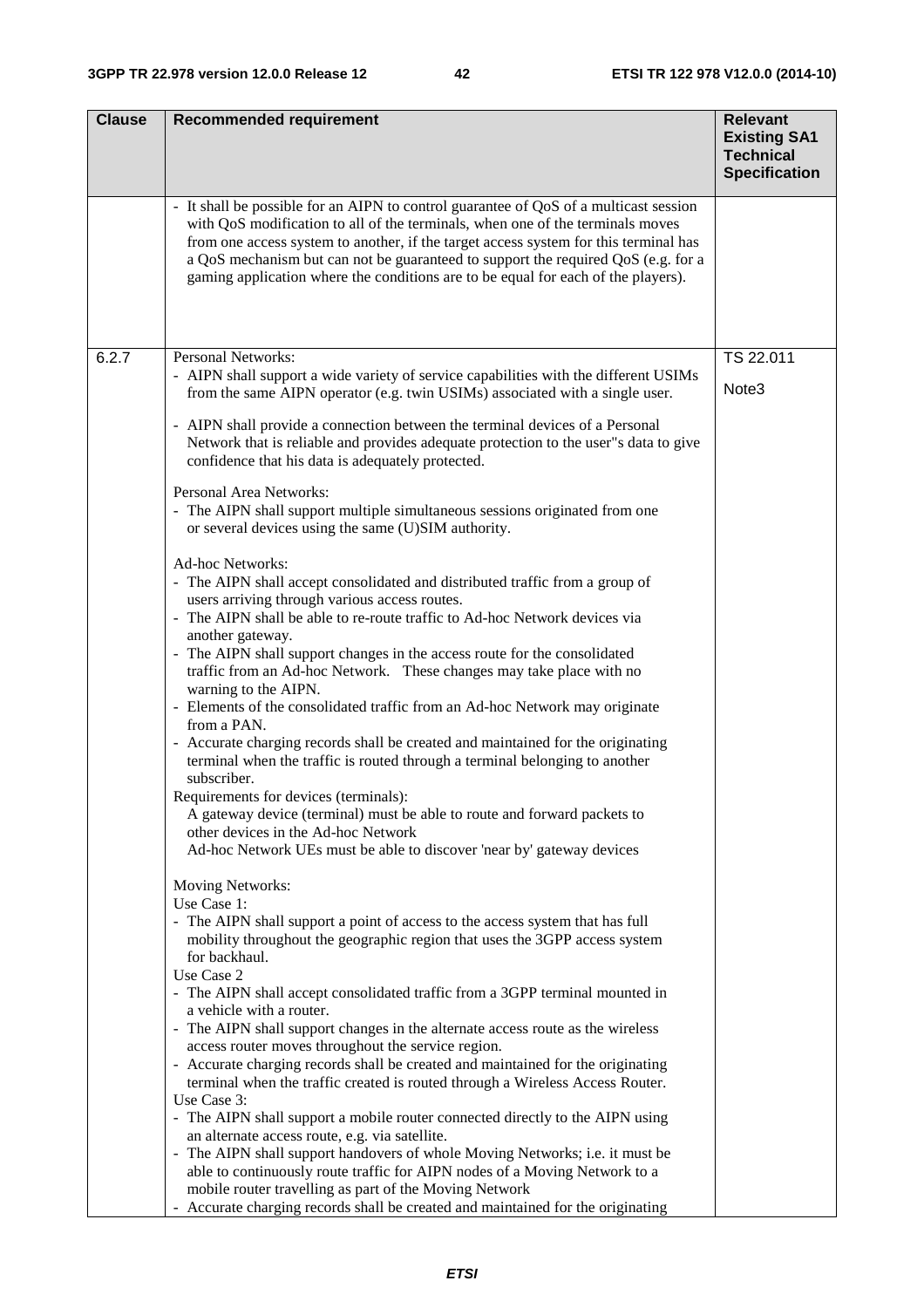| <b>Clause</b> | Recommended requirement                                                                                                                                                                                                                  | <b>Relevant</b><br><b>Existing SA1</b><br><b>Technical</b><br><b>Specification</b> |
|---------------|------------------------------------------------------------------------------------------------------------------------------------------------------------------------------------------------------------------------------------------|------------------------------------------------------------------------------------|
|               | terminal when the traffic is routed through a Mobile Router.                                                                                                                                                                             |                                                                                    |
| Note 1:       | The introduction of aspects relevant to Technical Specifications not under SA1 responsibility is to be<br>determined by the appropriate 3GPP TSG WG.                                                                                     |                                                                                    |
| Note 2:       | The content of the column entitled 'Relevant Technical Specification' is non-exhaustive, i.e. the introduction<br>of requirements for an AIPN into Technical Specifications other than those stated may be considered if<br>appropriate. |                                                                                    |
| Note 3:       | No SA1 Technical Specification appropriate to fully capture these requirements.                                                                                                                                                          |                                                                                    |
| Note 4:       | The relevant existing SA1 Technical Specification for this functionality is for further study.                                                                                                                                           |                                                                                    |

## 7.2 Overall conclusion

This Technical Report has analysed the vision and the key aspects of AIPN and identified new capabilities to be specified for the 3GPP system to enable evolution to an AIPN. It is concluded that the capabilities required for introduction of an AIPN into the 3GPP system require new specification work within 3GPP. The recommendation of this Technical Report is that the work be undertaken as a single Feature. A new Technical Specification may be produced to capture the service requirements for an AIPN. It is also recommended that new requirements identified within this Technical Report relevant to existing features of the 3GPP system, i.e. indicating that expansion of an existing capability (e.g. IMS), be added to existing specifications where appropriate.

Note 1: When undertaking specification work for an AIPN care should be taken to ensure that service requirements are not duplicated across multiple Technical Specifications. This could be achieved by e.g. adding the text for a new requirement to a single Technical Specification and referencing this requirement within other Technical Specifications as appropriate.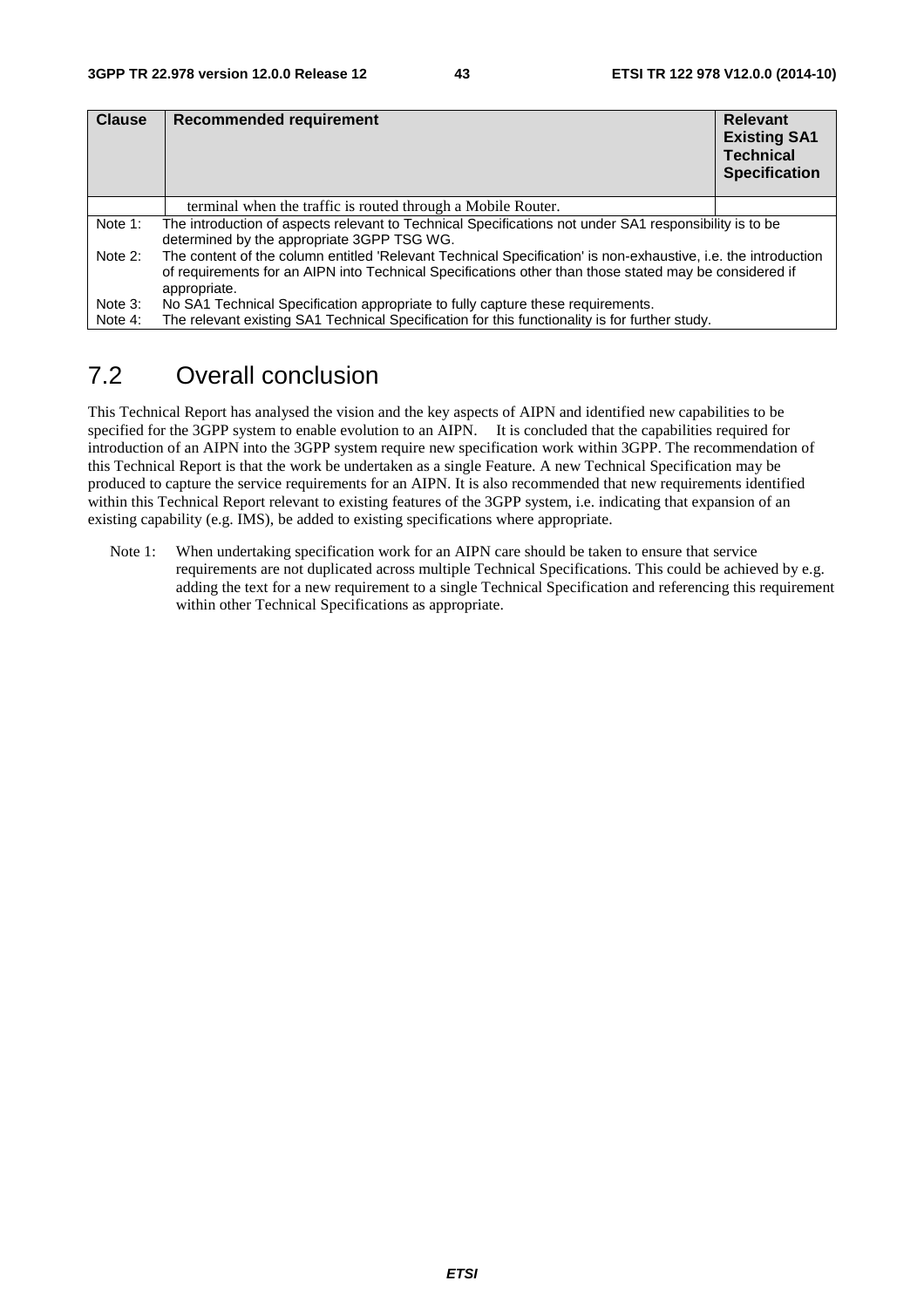## Annex A: Mapping of AIPN Motivations to Key Aspects of an AIPN

This annex contains a matrix mapping the AIPN Motivations and Drivers (Clause 4) to the Key Aspects of an AIPN (Clause 5).

|  |                                                                     |                                                                                                   |                            |                                                     |                                           |                                   |                       |                               |                         |                                 | Key Aspects of an AIPN                   |                       |                                             |                    |                                     |                                   |                         |
|--|---------------------------------------------------------------------|---------------------------------------------------------------------------------------------------|----------------------------|-----------------------------------------------------|-------------------------------------------|-----------------------------------|-----------------------|-------------------------------|-------------------------|---------------------------------|------------------------------------------|-----------------------|---------------------------------------------|--------------------|-------------------------------------|-----------------------------------|-------------------------|
|  |                                                                     |                                                                                                   | Common IP-based<br>network | of $\frac{1}{2}$<br>Support<br>different<br>systems | ٩<br>Convergence<br>towards<br>technology | managemen<br>Advanced<br>mobility | management<br>Session | system<br>selection<br>Access | Enhanced services       | Enhanced network<br>performance | Network<br>extensibility/comp<br>nsition | Network<br>management | and<br>functionality<br>Security<br>privacy | Quality of Service | Terminal and User<br>identification | future<br>development<br>Flexible | Identity federation     |
|  |                                                                     | Consumer<br>trend<br>demanding<br>diversification of mobile services                              | $\overline{\mathsf{x}}$    | $\overline{\mathsf{x}}$                             | $\overline{X}$                            | $\overline{\mathsf{x}}$           | X                     | $\mathsf X$                   | $\pmb{\times}$          | $\overline{\mathsf{x}}$         |                                          |                       |                                             | X                  | X                                   |                                   | $\overline{\mathsf{x}}$ |
|  | Social Drivers                                                      | Human need to be able to interact with<br>his personal environment                                |                            |                                                     |                                           |                                   |                       |                               | X                       |                                 |                                          |                       |                                             |                    | X                                   | $\mathsf X$                       |                         |
|  | and                                                                 | Social behaviour and<br>the<br>need<br>to<br>understand one's environment                         |                            |                                                     |                                           | $\mathsf X$                       | X                     | $\pmb{\mathsf{X}}$            | $\pmb{\times}$          | X                               |                                          |                       | X                                           | X                  |                                     |                                   |                         |
|  | related                                                             | The social trend of increasing differences<br>in income within societies                          |                            |                                                     |                                           |                                   |                       |                               | $\pmb{\times}$          |                                 |                                          |                       |                                             | $\pmb{\times}$     |                                     |                                   |                         |
|  | User                                                                | The need to satisfy user experience of<br>"early-adopters"                                        |                            |                                                     |                                           | $\mathsf X$                       |                       |                               | $\pmb{\times}$          | $\pmb{\times}$                  |                                          |                       |                                             |                    |                                     |                                   |                         |
|  |                                                                     | Mobile industry anticipating PS traffic to<br>surpass CS                                          | X                          |                                                     | $\overline{\mathsf{x}}$                   |                                   |                       |                               |                         | $\overline{\mathsf{x}}$         |                                          |                       |                                             |                    |                                     |                                   |                         |
|  | Perspective                                                         | Desire of AIPN operators to encompass<br>various access systems that are not<br>specified by 3GPP | $\overline{\mathsf{x}}$    | $\overline{\mathsf{x}}$                             | $\overline{\mathsf{x}}$                   | $\overline{\mathsf{x}}$           |                       | $\overline{\mathsf{x}}$       | $\overline{\mathsf{x}}$ |                                 |                                          |                       |                                             |                    |                                     | X                                 | $\overline{X}$          |
|  | <b>Business</b>                                                     | Marriage of IT- and telecom world                                                                 | $\overline{\mathsf{x}}$    |                                                     | $\overline{\mathsf{x}}$                   |                                   |                       |                               |                         |                                 | $\overline{\mathsf{x}}$                  |                       |                                             |                    |                                     |                                   | $\overline{\mathsf{x}}$ |
|  | <b>Motivations and Drivers</b><br>$\mathbf{\sigma}$<br>from<br>vers | Need for increased system efficiency<br>leading to substantial cost reduction                     | $\overline{\mathsf{x}}$    | $\overline{\mathsf{x}}$                             | $\overline{X}$                            |                                   |                       |                               |                         | $\pmb{\times}$                  |                                          | $\mathsf X$           |                                             |                    |                                     | X                                 |                         |
|  |                                                                     | Trend of the industry to align along the<br>structure: access / transport / control /<br>services |                            |                                                     |                                           |                                   |                       |                               |                         |                                 | X                                        |                       |                                             |                    |                                     | X                                 |                         |
|  |                                                                     | Fixed/Mobile network convergence                                                                  |                            | $\overline{\mathsf{x}}$                             |                                           |                                   |                       |                               |                         |                                 | $\boldsymbol{\mathsf{X}}$                |                       |                                             |                    |                                     |                                   |                         |
|  |                                                                     | Evolution of next generation radio access<br>systems (3GPP specified)                             | $\boldsymbol{\mathsf{X}}$  | $\pmb{\times}$                                      |                                           | $\mathsf X$                       |                       | $\mathsf X$                   | $\mathsf X$             | $\pmb{\times}$                  |                                          |                       |                                             |                    |                                     |                                   |                         |
|  | gy Perspective                                                      | Progress of broadband wireless IP-based<br>networks (non-3GPP specified)                          | X                          | $\pmb{\times}$                                      |                                           | $\pmb{\times}$                    |                       | $\mathsf X$                   | X                       | $\pmb{\times}$                  |                                          |                       |                                             |                    |                                     |                                   |                         |
|  |                                                                     | Progress in ad-hoc networking for user<br>defined services.                                       |                            |                                                     |                                           |                                   |                       |                               |                         | $\pmb{\times}$                  | $\pmb{\times}$                           |                       | X                                           |                    |                                     |                                   |                         |
|  |                                                                     | Dawning of new, radio based services                                                              |                            |                                                     |                                           |                                   |                       |                               | Χ                       | X                               | X                                        |                       |                                             |                    | X                                   |                                   |                         |
|  | a Technol                                                           | Reconfigurable Radio                                                                              |                            | $\mathsf{X}$                                        |                                           | $\pmb{\times}$                    |                       | X                             |                         | X                               |                                          |                       |                                             |                    |                                     |                                   |                         |
|  | from                                                                | Web services                                                                                      |                            |                                                     |                                           |                                   |                       |                               | X                       |                                 |                                          |                       |                                             |                    |                                     |                                   | $\mathsf{X}$            |
|  | Drivers                                                             | Multi-access                                                                                      |                            | X                                                   |                                           | X                                 |                       | X                             | $\mathsf{X}$            |                                 |                                          |                       |                                             |                    |                                     |                                   |                         |
|  |                                                                     | of<br>advanced<br>Traffic<br>Progress<br><b>Engineering Technologies</b>                          |                            |                                                     |                                           |                                   |                       |                               |                         | $\pmb{\mathsf{X}}$              |                                          |                       |                                             | $\pmb{\mathsf{X}}$ |                                     |                                   |                         |

**Note1:** This matrix maps the sub-clauses of clauses 4.2 and 5.1.1 of this Technical Report. In some cases the subclause headings have been abbreviated to improve readability.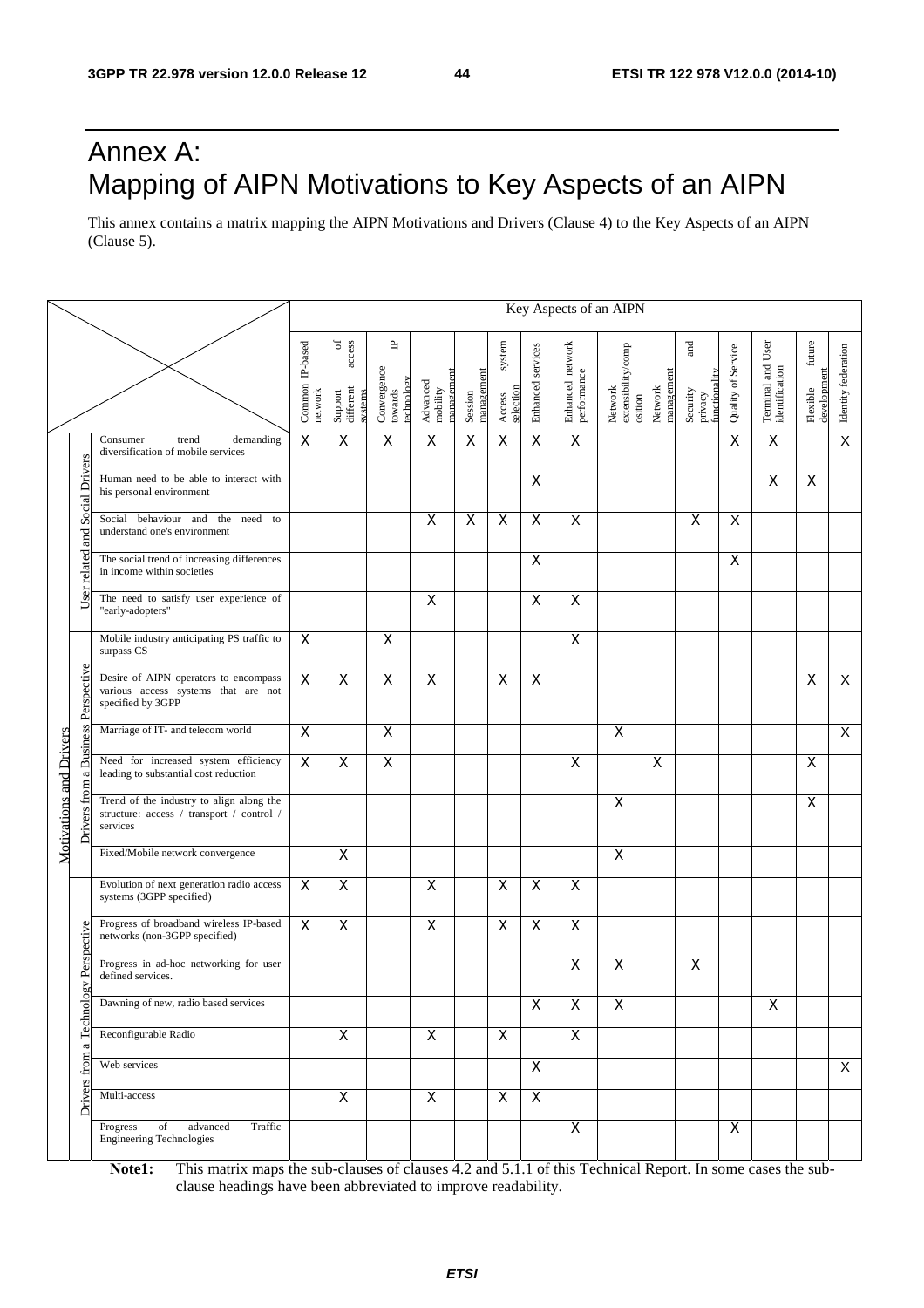## Annex B: Use cases for AIPN key aspects

## B.1 Resilience in the presence of network disruptions and intermittent connectivity

#### **Use case:**

This use case is illustrated in the figure below.



The user is driving a car. While being under good radio coverage, he starts an IMS session with several media. The car goes through a tunnel where there is no radio coverage, and comes out of the tunnel into good radio coverage a minute later. Connections using disruption resilient transport protocols are automatically re-established and these protocols restore the communication to the point they were before the interruption.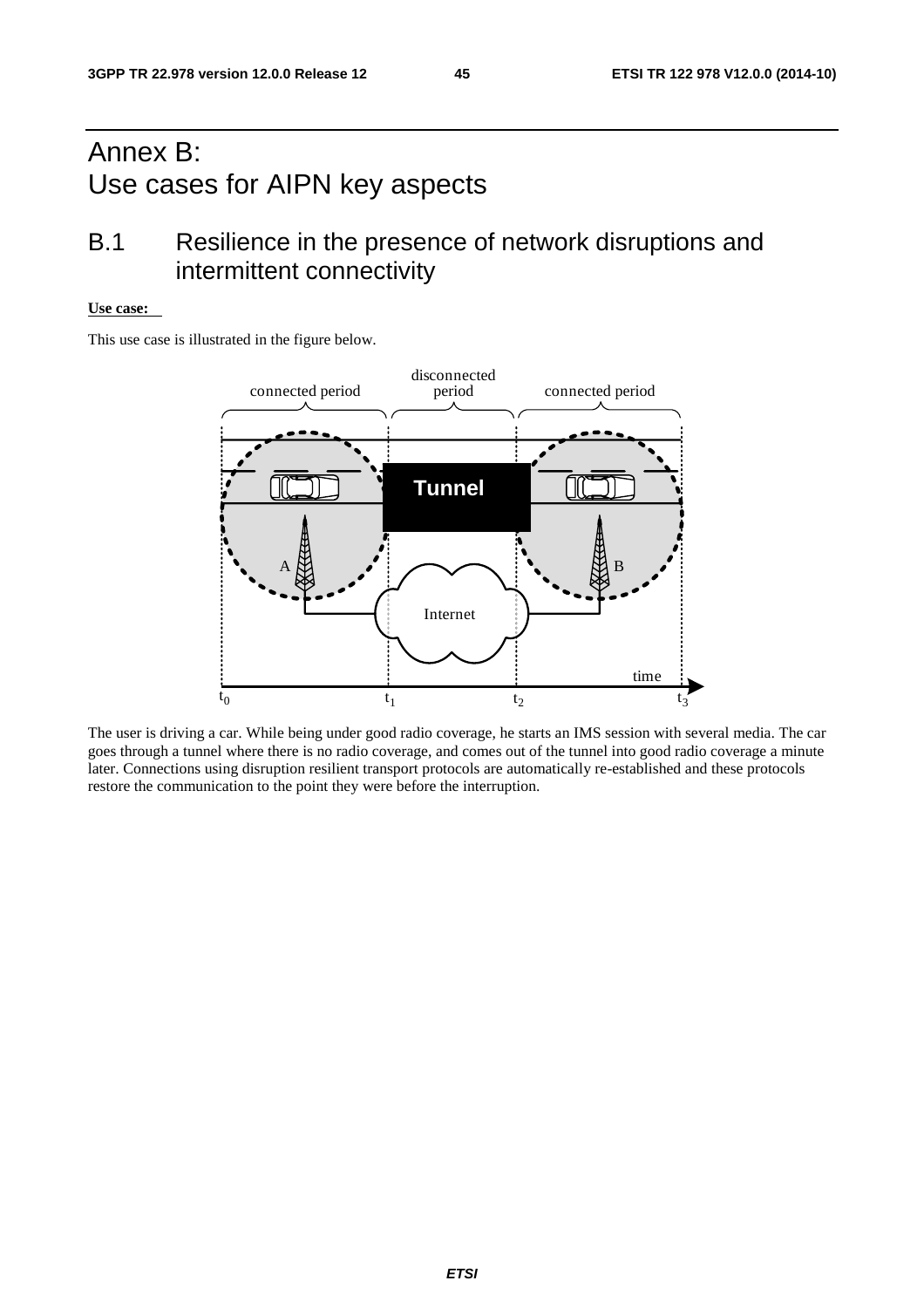## B.2 Service adaptation to terminal capabilities

#### **Use case:**

This use case is illustrated in the figure below.



Alice has a mobile device and Bob has a fixed one. Both devices have equal audio but different video capabilities in terms of screen size, number of colors and video codecs supported. Alice establishes a multimedia connection with audio and video components to Bob. The terminal capabilities are discovered and it is realized that Bob's terminal has better video capabilities than Alice. The terminal informs the network that it is unable to support new the new video codec and the AIPN then introduces a video transcoder in the path of the video media to adapt the video signal (stream, codec, format, etc) to the video capabilities and bit rates available on each side of the transcoder.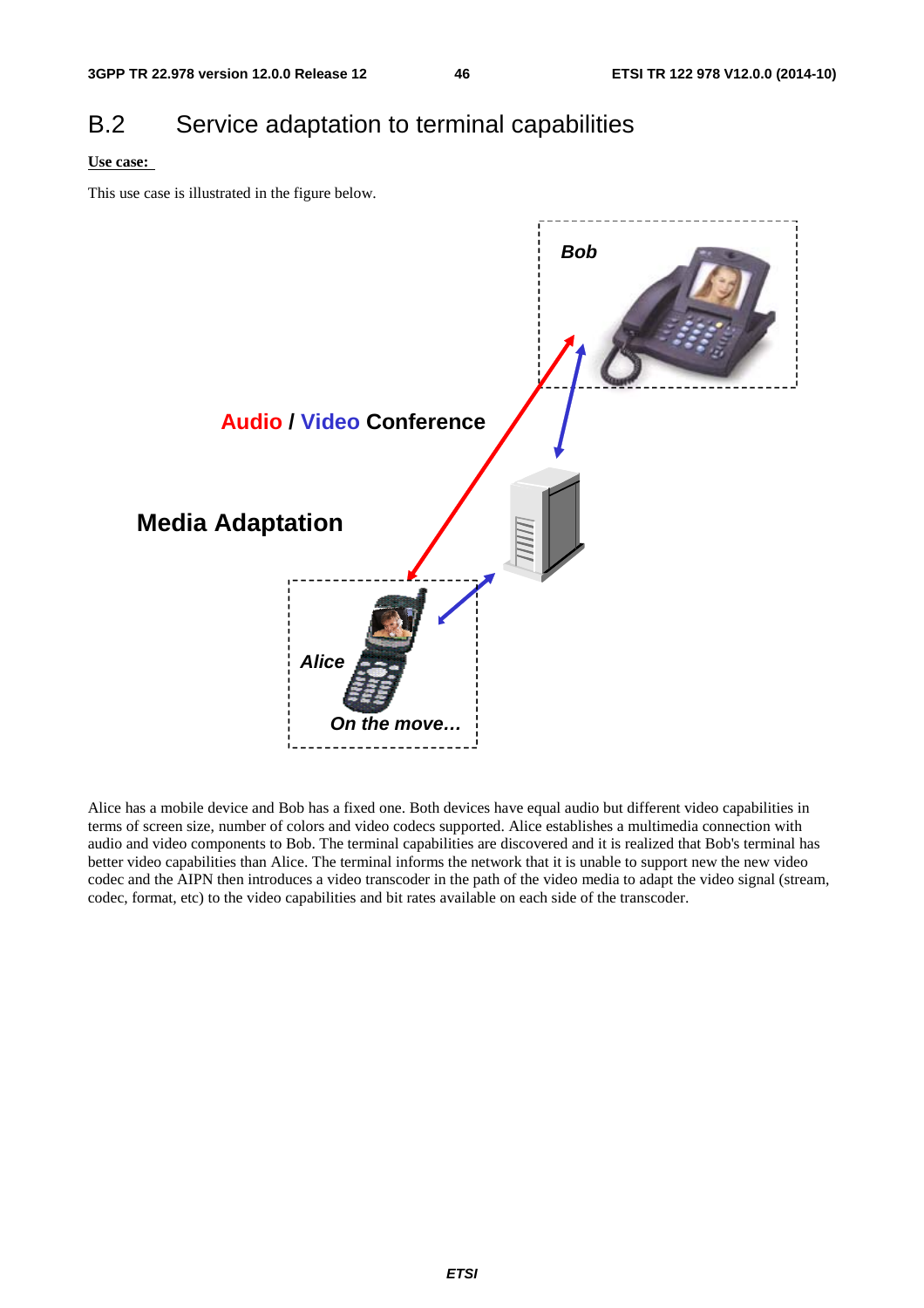## B.3 Facilitate integration of networks with different administrative domains (e.g. handle negotiation of administrative issues, security, trust, etc)

#### **Use case:**

The following picture illustrates this use case.



Bob has his own Personal Area Network (PAN). While at home, this network is composed with the Home Area Network using WLAN, which in turn connects externally with a local hotspot service, which in turn connects to a cellular network. Bob's PAN, Bob"s Home-WLAN, the local hotspot service and the AIPN cellular access system are under different administrative domains. Still, if Bob moves outside coverage of his Home-WLAN, his PAN will communicate with the outside world via the local hotspot service. If he moves outside coverage from the hotspot service, his PAN will communicate with the outside world via the AIPN cellular access system.

## Annex C: Use cases for Security

- C.1 User issues
- C.1.1 Ensure privacy and authenticity so that the user can trust the information he is receiving. This should cover private user to private user communications as well as private user to service provider communications

#### **Use case:**

Using the AIPN operator as a certificate checking authority.

The figure below illustrates this case: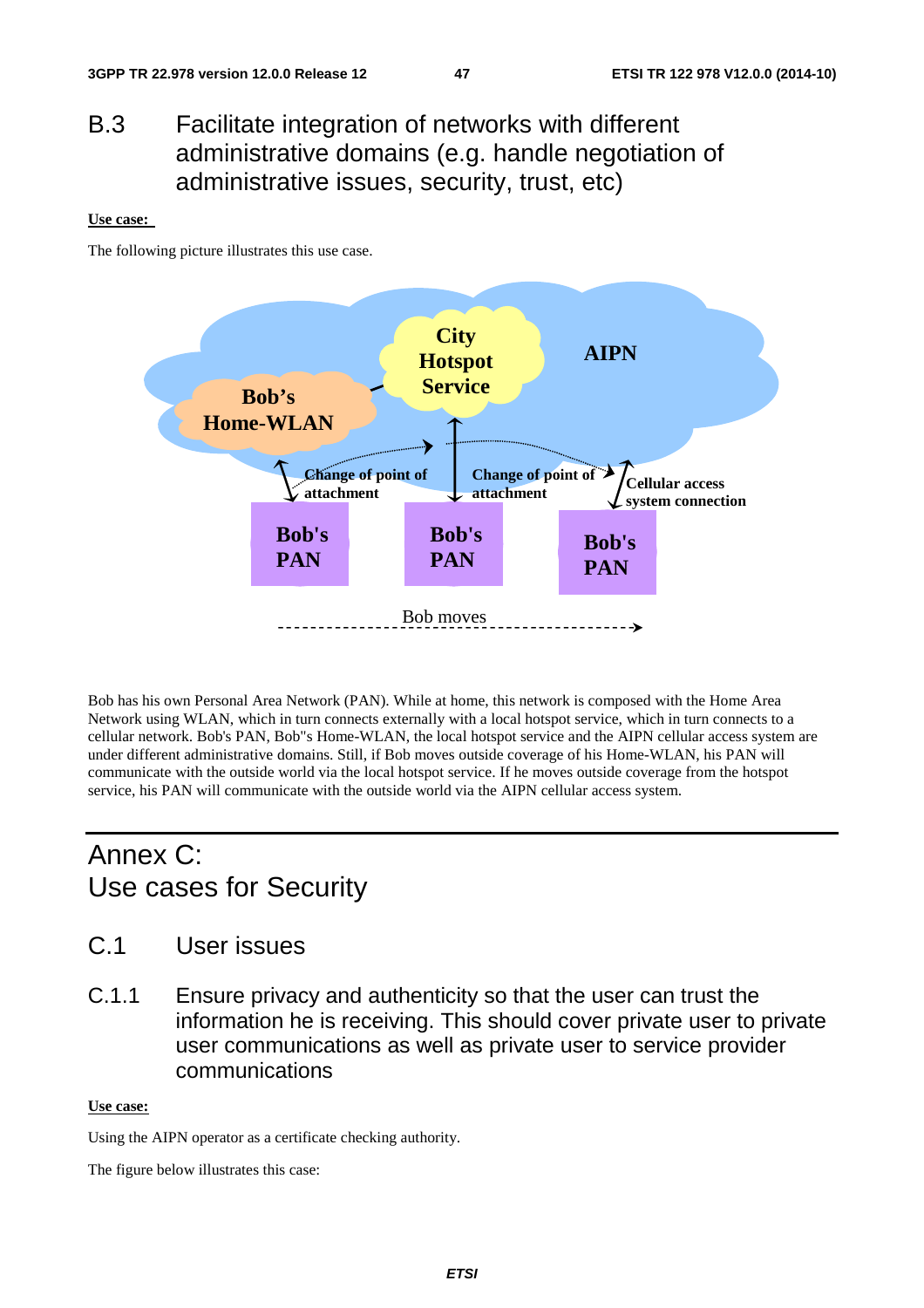

A user wants to access his medical records, stored in the hospital server, with his mobile terminal. The user connects with the hospital and authenticates itself. The hospital authenticates to the user by sending a certificate CH signed by certification authority CA. The user, however, does not recognize CA and asks the AIPN operator to check the validity of CH. The AIPN operator checks the validity of CH and informs the user about the positive result. At that point the user is sure that the information is really coming from the hospital.

## C.1.2 Multiple user identities: Users should be able to have multiple identities from different providers, with the relationship between identities hidden to particular providers (thus supporting privacy)

**Use case:**

The AIPN operator generates temporary identities for the user to be used towards different providers.

The figure below illustrates this case: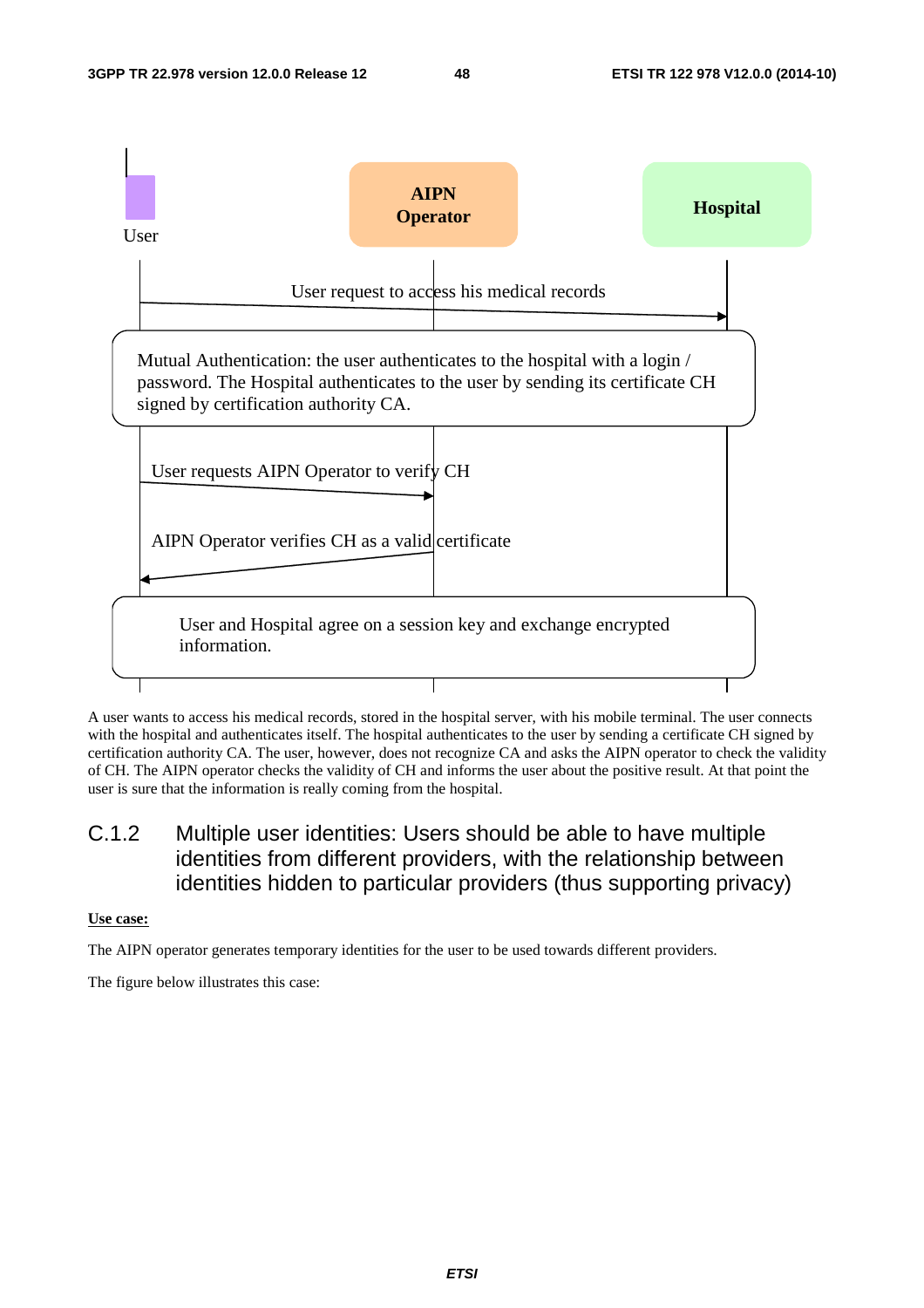

The user wants to connect to two providers but keeping full privacy. The AIPN operator enables this possibility by acting as a mediator. The AIPN operator allows the user to gain access to the two providers with completely different identities. Both identities are temporary ones and can not be correlated in any sense by just looking at log records in Provider A and Provider B.

In order to enable this type of service, the providers have to establish a "trust relationship" with the AIPN operator, so that he can perform accounting towards that AIPN operator for the services provided to the AIPN operator's subscribers.

The user already has a long term relationship with the AIPN operator, and will be billed by the AIPN operator for services he accesses via external providers.

The AIPN operator does know the user's real identity and the temporary pseudonyms that he has given to the user to access services from external providers. The AIPN operator can then correlate the real and temporary identities for billing purposes.

#### **Use case:**

The AIPN operator generates temporary identities for the user to be used towards different providers. An identity broker, e.g. Liberty Alliance, acts as the long term trust relation centre.

This use case is similar to the previous one, but in this case the AIPN operator does not have a long term trust relationship with the providers, instead the AIPN operator has a long term relationship with an identity broker, e.g. Liberty Alliance, and the identity broker has a long term trust relationship with the external providers. This case is illustrated in the figure below: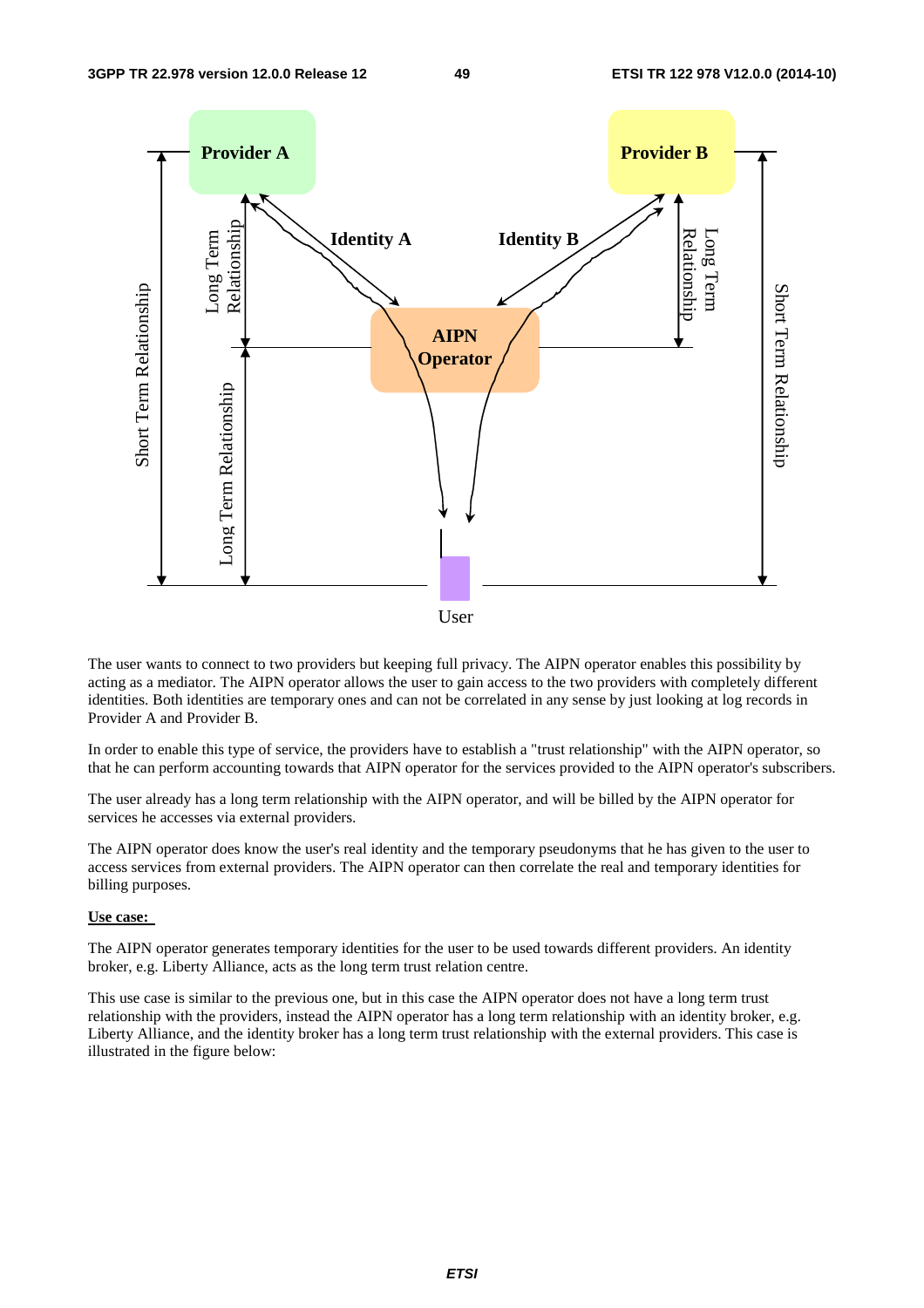

The user wants to connect to two providers but keep full privacy. The AIPN operator enables this possibility by acting as a mediator. The AIPN operator allows the user to gain access to the two providers with completely different identities. Both identities are temporary ones and can not be correlated in any sense by just looking at log records in Provider A and Provider B.

The AIPN operator however, does not have a trust relationship with the providers but has one with an identity broker e.g. Liberty Alliance. The providers also have a trust relationship with the identity broker. So the identity broker is used as the common trust point to for the providers to offer services to the AIPN operator's subscribers. The AIPN operator can offer these services fully protecting the privacy of its subscribers.

## C.2 Network issues

## C.2.1 Fast re-authentication shall be possible

#### **Use case:**

Fast re-authentication in handovers between access systems.

The figure below illustrates this case: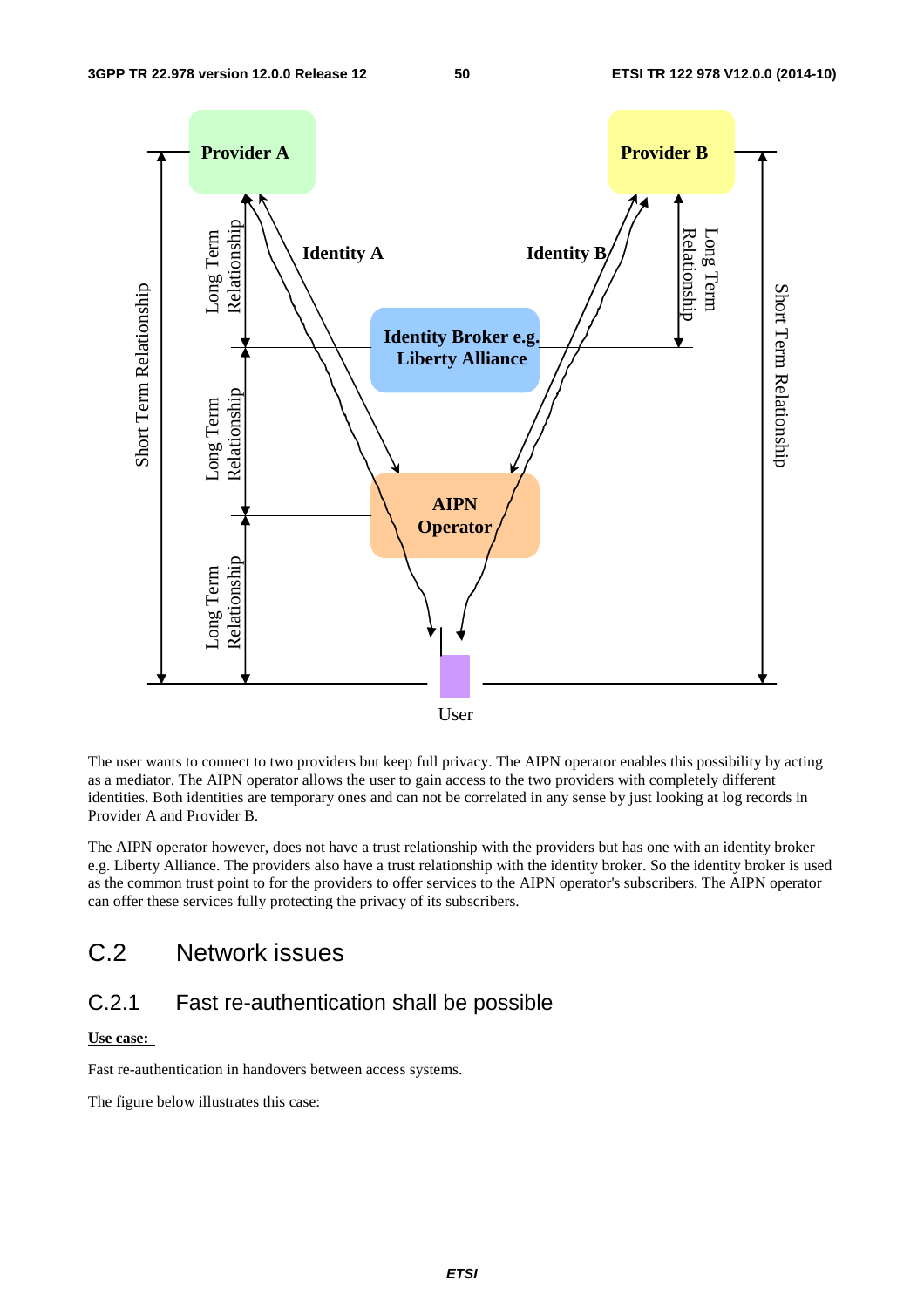

The user is initially connected to Access System-A and has a session with several media established. He moves towards Access System-B, which may be under a different administrative domain than Access System-A. In this case there are mechanisms for fast authentication to continue communication across Access System-A and Access System-B.

Note: In this case the user"s terminal needs to support each of the access systems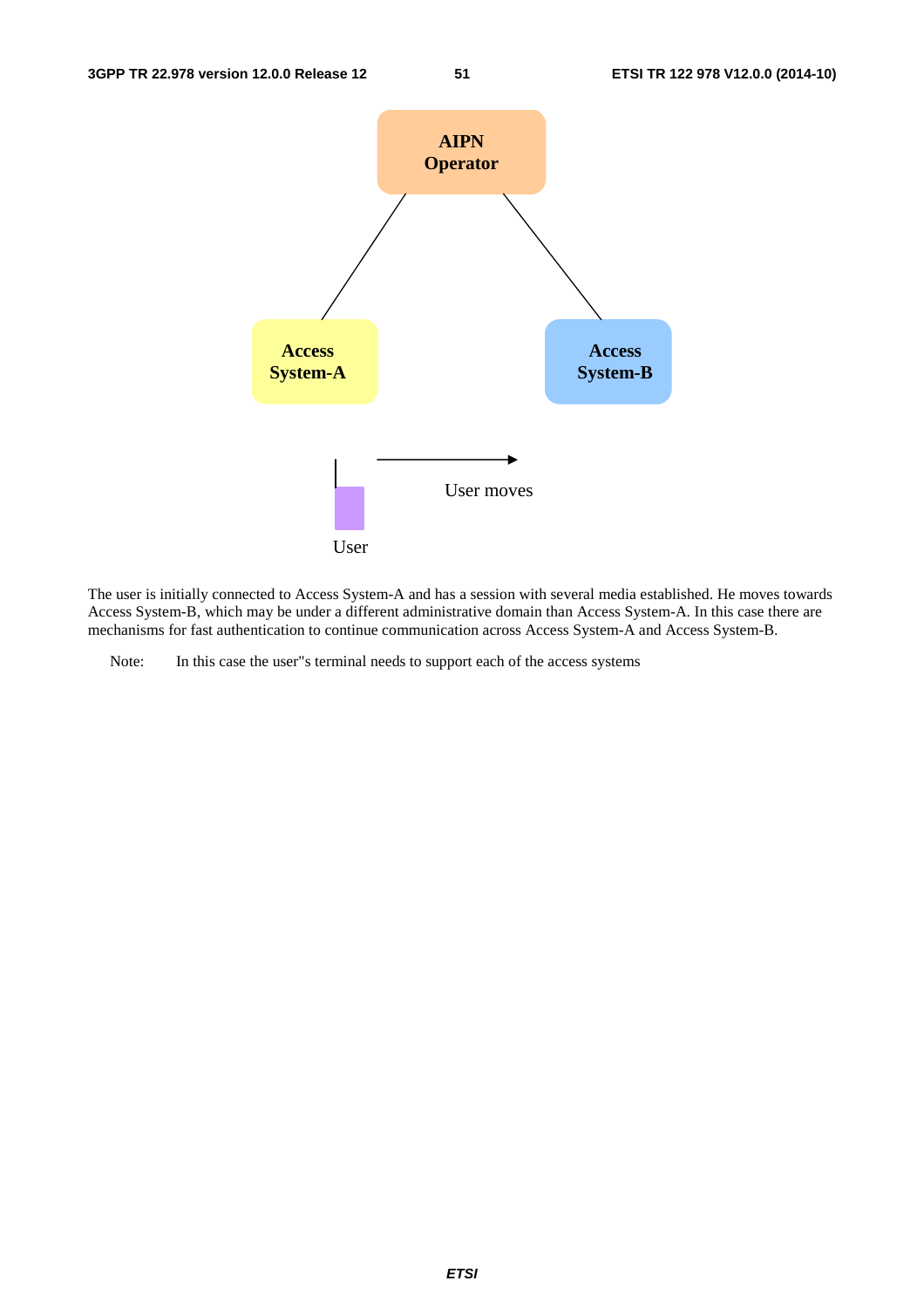## Annex D: Security Issues

These issues are very high level and many aspects need to be investigated further to be able to specify them more clearly. This could e.g., include:

- Investigating how and where to realize policy enforcement functionality to get the most general, efficient and secure solution to protect the end-users and the AIPN operators' networks.
- Reviewing architectural and protocol features to get a better understanding of how to protect the network against attacks such as denial-of-service.
- Investigate how to develop a homogenous SSO concept taking privacy and anonymity requirements into account.
- Investigating the need for end-to-end security solutions.

In summary, the challenges will be in understanding the new risks to identify any new or lacking security requirements, and of course finally ensuring that the right mechanisms are in place.

To mitigate the problems and protect users and systems and to deter from attacks different types of policy enforcement functions are needed to build trusted domains. Policy enforcement should cover

- Available network services. General purpose IP access may be restricted or tunneled securely through the network.
- Traffic/content inspection in the AIPN to stop download of malware and intrusive content.
- Spam control
- Blocking of non-trusted services and service providers
- Traffic separation
- Traffic origin (e.g. prohibit source IP address spoofing).

There will be a need for policy enforcement controlled by end-users and by AIPN operators and a need to investigate how and where to realize policy enforcement functionality to get the most general, efficient and secure solution.

End-user policy enforcement will become a very important function, which AIPNs will have to provide. One particularly important area is to control distribution of location information. However, presence information in general could be just as sensitive.

For protection against denial-of-service attacks, architectural and protocol features have to be reviewed**.** 

## D.1 Trust domains

Often, the only means to deter attackers and mitigate threats are to build logging and detection systems to make the risk of getting caught sufficiently high. Thus, it will be critical to define trust domains, means to establish trust, authenticate and authorize users and systems, and put requirements on trusted hardware (especially end-user equipment). A key issue is if monolithic mobile phones can become the trusted devices in which AIPN operators can enforce different policies.

A specific issue is how to design the trust model when ad-hoc extensions of access systems are offered by ordinary enduser equipment. Should all such traffic just be tunneled through the ad-hoc extension or should there be some policy enforcement performed. There is also the question of who is responsible for the traffic from the Ad-hoc Network. Either the originating device of the traffic or the relaying device (or both) has to be responsible. Since they belong to different end-users, maybe having different AIPN operators, this may pose a problem.

Another issue is how to enforce policies in multi-access system environments. One threat scenario is that a user connects his device to two different domains with different 'trust levels'.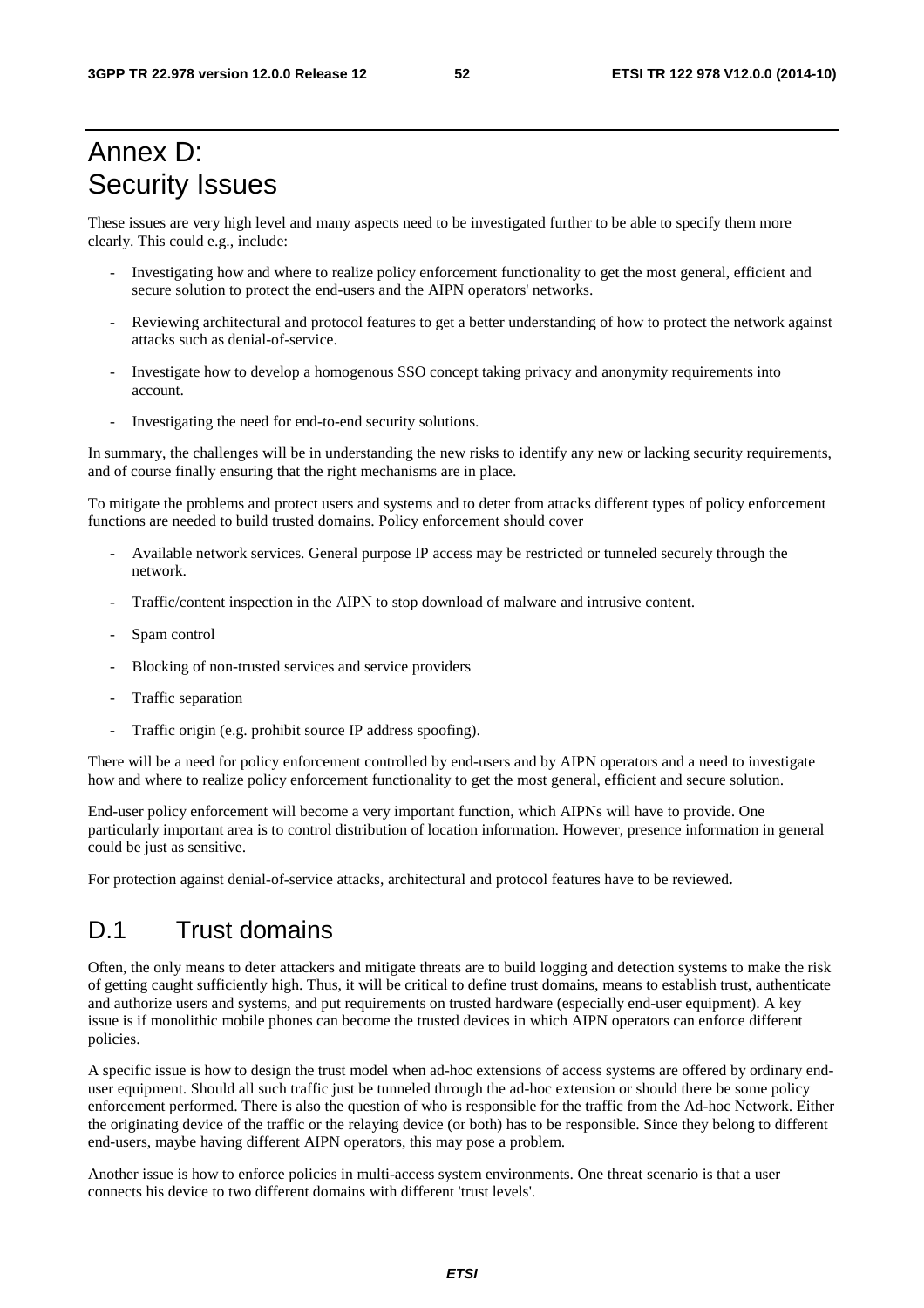## D.2 Trust establishment

There is a need for different trust establishment mechanisms e.g. for end-users towards AIPN operators, end-users towards service providers, between end-user and between service providers. These mechanisms may be identical but could also be based on different principles if that would make them more efficient.

The natural choice for authentication of end-users towards AIPN operators is of course (X)SIM based. However, public key based systems may have advantages for other situations. The DRM solutions also show the need for secure authentication of trusted hardware.

A basic end-user requirement is that security mechanisms should be automatic and invisible to the end-user. User authentication and authorization should be able to be performed with a minimum of user interaction. At the same time, legitimate requirements on user privacy and even anonymity should be able to be catered for. Current work in SA3 (GAA/GBA) and Liberty show that there is a need for simple and uniform trust establishment mechanisms for service provisioning at different levels.

To increase user convenience, make systems less complex, simplify application development a common, standardized, homogenous SSO system taking privacy and anonymity requirements into account is needed. Today, we are moving towards a situation in which we have a set of diverse user authentication and authorization mechanisms tailored for different services.

## D.3 Network heterogeneity and traffic protection

Specific issues that need to be reviewed are

- Location of the network point of trust. Network point of trust means the first network point at which user payload traffic is available in plaintext format. Simultaneous multi-access should be taken into account.
- Should user authentication and key agreement be performed on layer 3 (IP-layer) to enhance 'portability'.
- Layer 2 protection is needed to protect system signaling and protect against Denial of service attacks. How to establish keys?
- How to handle the situation that in the future user payload traffic and end-user equipment control signaling traffic may have different endpoints in the AIPN
- New means to derive and distribute keys based on an initial user authentication.

## D.4 End-to-end protection

With the introduction of IP based conversational multi-media over an AIPN, many users could feel a need for better end-to-end protection of their communication. A natural first step would be to introduce end-to-end integrity protection to guarantee the authenticity of data. Confidentiality of data may also be required (e.g. government agencies). Thus, the AIPN should be designed to allow efficient end-to-end protection of multimedia sessions. Here it might be beneficial to deploy (new) generic protocols for key management and data protection to limit signaling and computational load in the terminals. Lawful intercept requirements have also to be considered.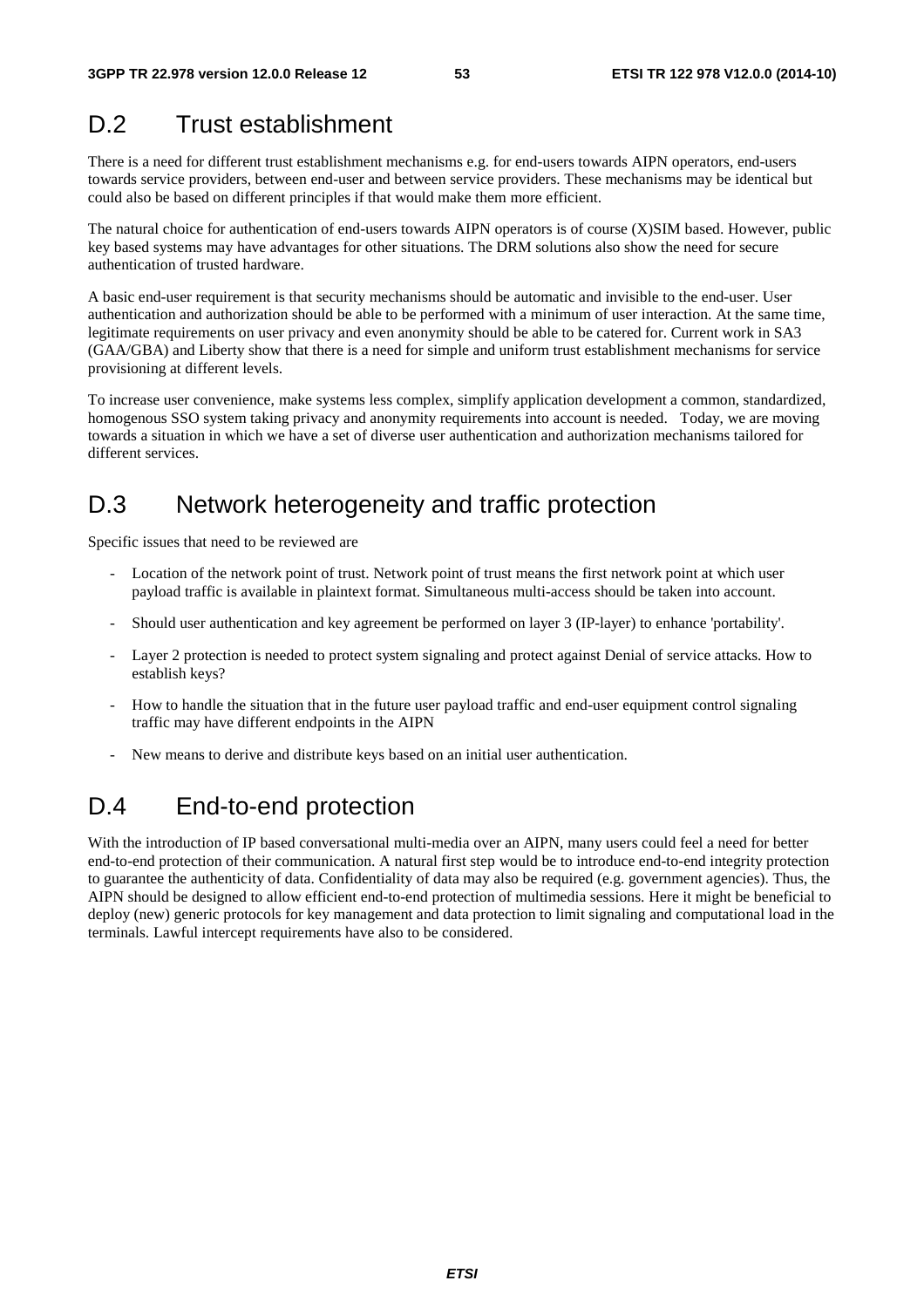## Annex E: Use cases for Personal Network (PN), Personal Area Network (PAN), Ad-hoc Network and Moving Network Support

The following use cases are intended to provide some examples of how the AIPN is impacted by major categories of user networks. This should not be considered an exhaustive list of possible use cases. Detailed consideration of the networking of user terminals is for further study.

E.1 Personal Network (PN)

## E.1.1 Use case 1: PN with the terminal away from the user

The AIPN provides a connection between the user"s personal terminal and a terminal connected to the PC in his home such that the user is provided with a virtual secure Personal Network. Through this secure link, a user is able to synchronise his 3GPP terminal with data contained on his PC at home or monitor his heating or burgular alarm system while away from his home. Additional devices would enable connection to the user"s car or holiday home.



Use case 1: PN with the terminal away from the user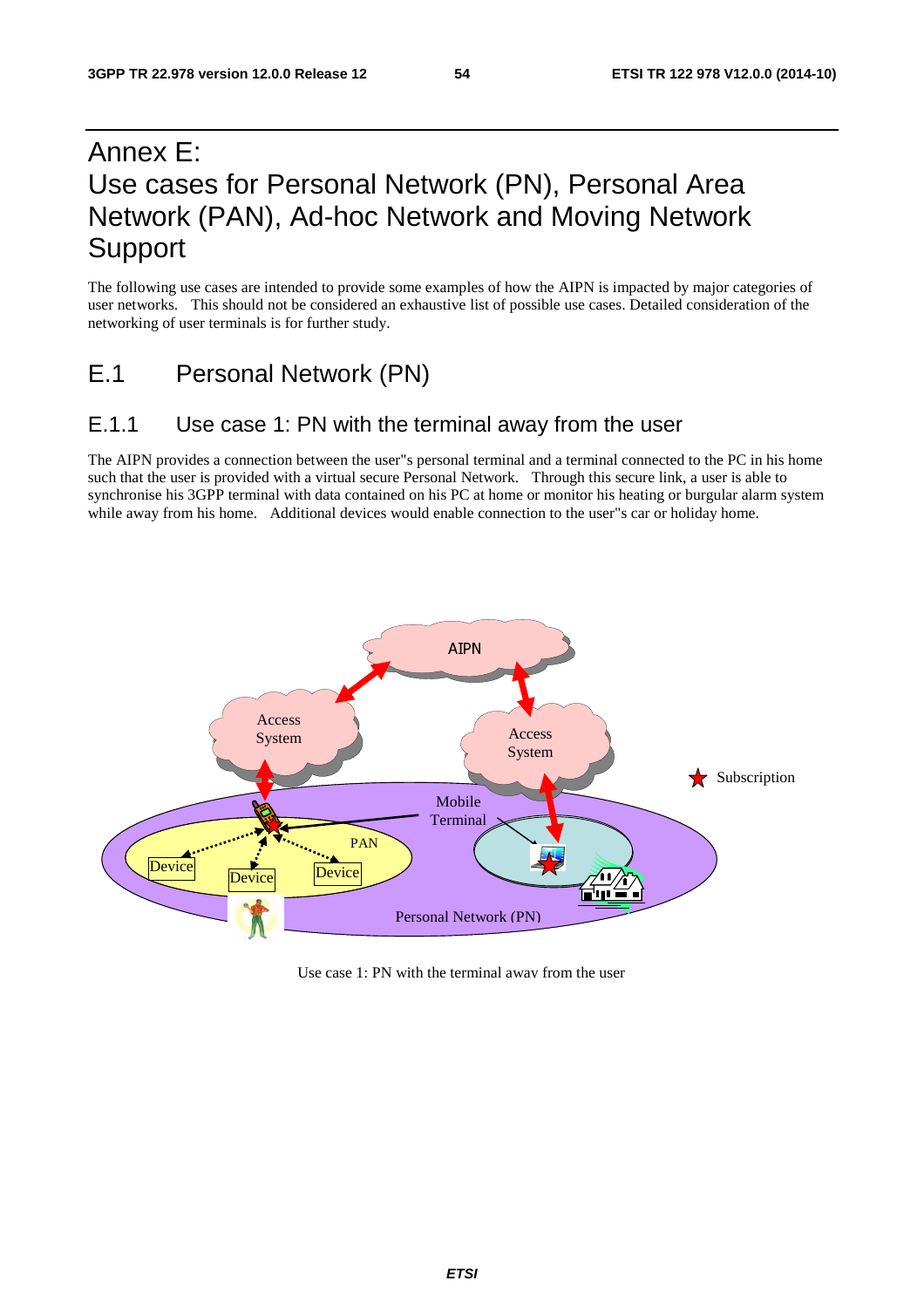## E.2 Personal Area Network (PAN)



## E.2.1 Use case 2: Multiple devices held by the same user

A user will carry a plurality of devices (PDA, music player, laptop, camera, headset, etc.) as well as mobile terminals with him/her. Each of them has a demand to access services provided by the AIPN or to communicate with another entity through the AIPN, but they might lack a USIM and/or a means to directly access to the AIPN.

A mobile terminal, containing a USIM, with short-range wireless connectivity (e.g. IEEE 802.15) can connect to other devices with wireless access when they are close to each other to form a small network called a *Personal Area Network (PAN),* which is controlled by the user of the mobile terminal.

A calling party may request a call indicating the particular terminal/device within the PAN subject to service attributes and terminal/device capability.

## E.2.1.1 Use case 2a: Subscription data within one device only

When only one device (mobile terminal 1) holds a USIM and another device (mobile terminal 2) does not hold a USIM but has a means to access the AIPN, mobile terminal 2 will be authorized to access the AIPN using the USIM in mobile terminal 1. The data transfer channel (i.e. transport and session) can be established and maintained through the access means of mobile terminal 2 as long as mobile terminal 2 can access the USIM through the PAN. If the mobile containing the USIM is removed from the PAN all service sessions, other than those on the mobile containing the USIM, will be terminated immediately.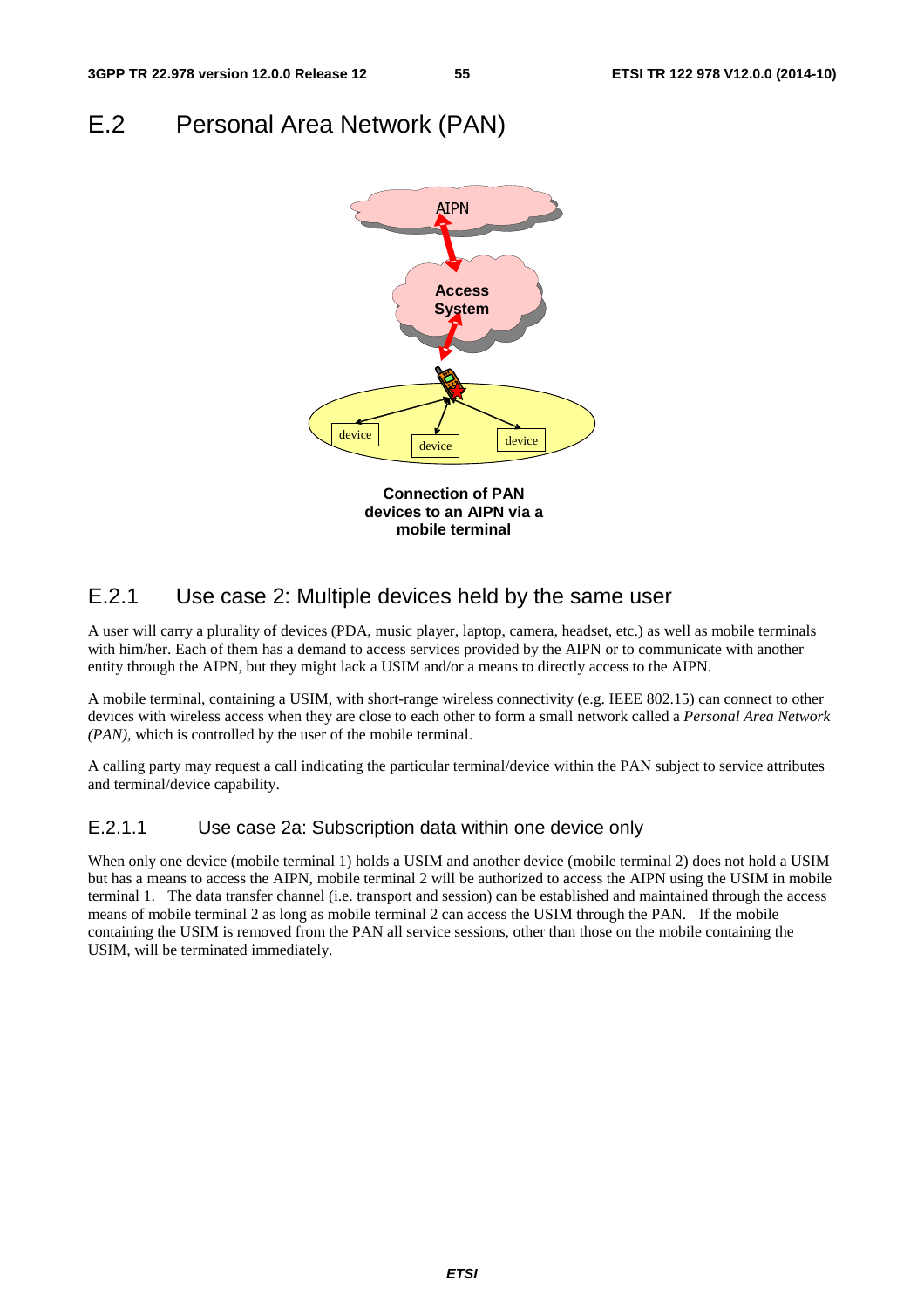

Use Case 2a: Subscription data within one device only

### E.2.1.2 Use case 2b: Relationship between Personal Network and Personal Area **Network**

Devices close to the user are connected using internal PAN means and share a USIM authority for the devices so connected. A device containing an independent USIM may be removed from the PAN yet still remains connected to the user"s Personal Network through the AIPN.



Use case 2: Relationship between PAN and PN

A user has a PAN consisting of a number of devices, including a personal device, mobile terminal A, and a device that remains in the user"s vehicle, mobile terminal B. Mobile terminal A and mobile terminal B each contain a USIM. While close to the user, and connected using the internal PAN means, communication between mobile terminal A and B (e.g. synchronisation of a database) is achieved directly via the PAN. When the user leaves his vehicle, the PAN connection is lost and mobile terminal B continues to connect to the Personal Area Network (e.g. to continue the synchronisation process) through the users Personal Network by connecting through the AIPN using the USIM contained in Terminal B.

## E.2.3 Impact on an AIPN:

For reliable billing information in all the PAN use cases it is essential that the appropriate USIM is correctly associated with every request for services from the AIPN. Possible causes of double counting, attributing a service request to the wrong user, or other causes of incorrect billing, must be eliminated.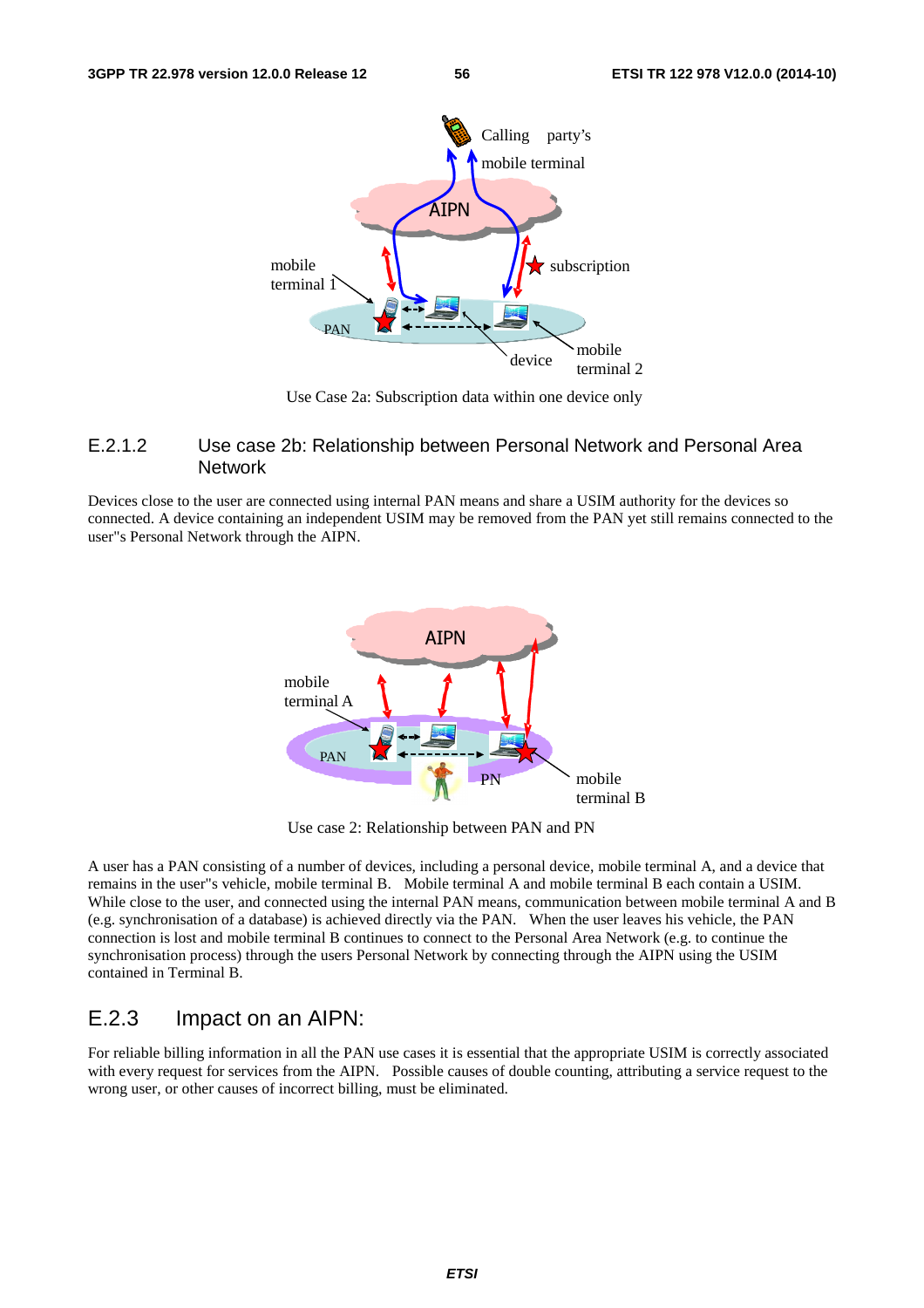## E.3 Ad-hoc Network

## E.3.1 Use Case 1: Formation of an Ad-hoc Network

In this use case, a number of users interconnect their terminal devices to form an Ad-hoc Network. These terminal devices may be capable of connecting to different access systems. The Ad-hoc Network enables its members to access the AIPN through any of the terminal devices that are able to connect to a suitable access system. Each member of the Ad-hoc Network uses their own USIM to obtain whatever services they are individually entitled to use.

## E.3.2 Use Case 2: Movement of an Ad-hoc Network

The Ad-hoc Network may change the terminal device used to forward the consolidated traffic to the AIPN as required. Reasons for change could be;

- 1) Movement of the connected terminal device within the Ad-hoc Network causing it to loose service while another terminal device gains service (not necessarily using the same access system).
- 2) It may be financially advantageous to the group of users for their consolidated traffic to be routed through one particular access system depending on their location or time of day. The users of the Ad-hoc Network may cause their Ad-hoc Network to change access system simply to maintain their fiscal advantage rather than for reasons of access system coverage etc…

## E.3.3 Use case 3: Multiple users within the home



It is possible for a home network to have multiple users. For example, a family may consist of a group of users who share the various devices on a home network through the mechanisms described in Use Case  $1 \& 2$ . From an AIPN perspective they should be seen as independent users, each with capabilities as defined in the use cases above. The AIPN need not be aware that they share the same home network.

Note: The demands of this use case on the individual terminal devices is considered beyond the scope of this document.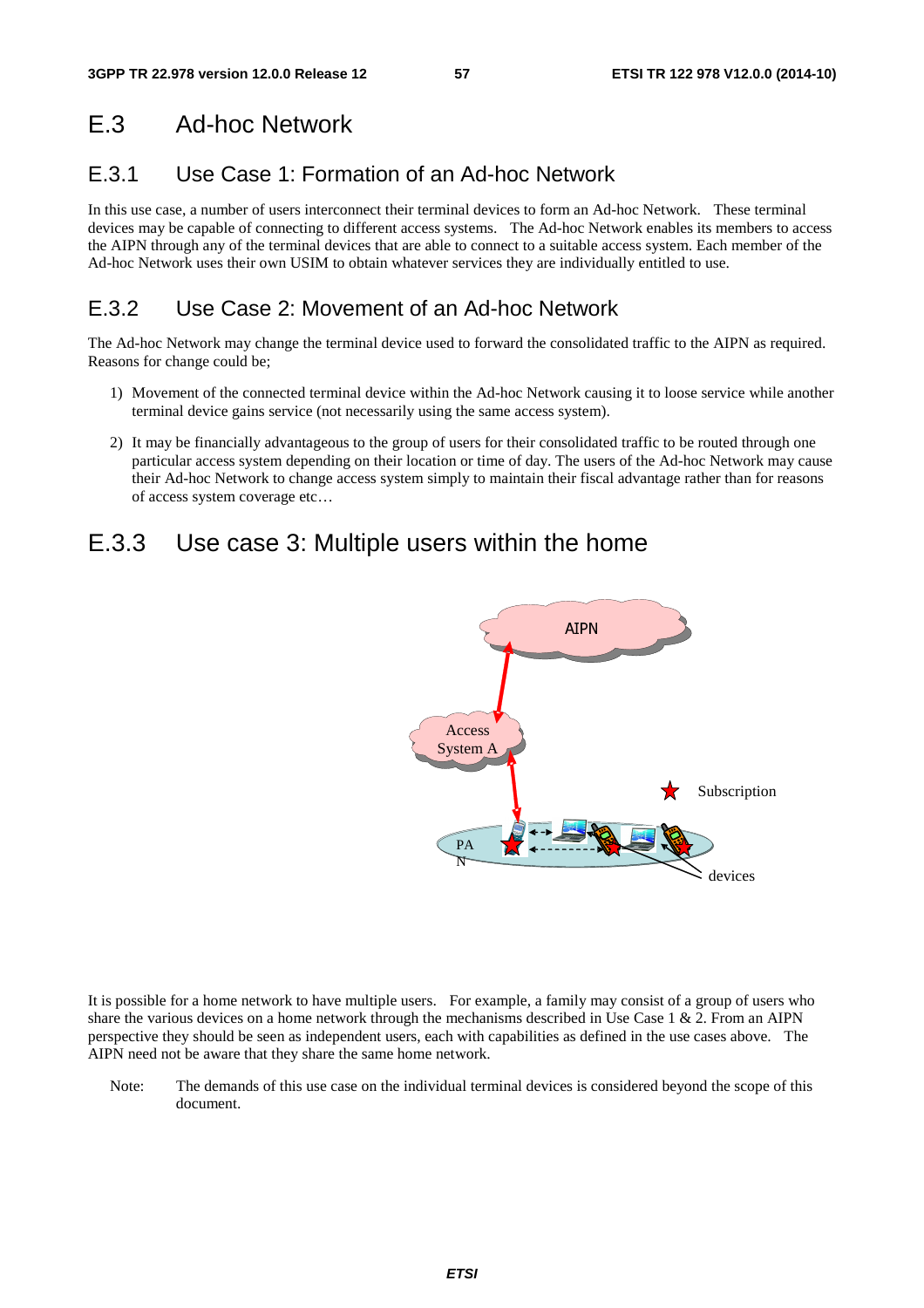## E.3..4 Impact to an AIPN

The AIPN will see consolidated traffic from a group of separate users arriving through an access system. The access system bearing the consolidated traffic may change at any time with no warning to the AIPN. Elements of the consolidated traffic could originate from a PAN.



## E.4 Moving Network

A Moving Network provides access to AIPN for a group of users that move together (e.g. as part of a vehicular network). The devices (terminals) of a Moving Network are connected to a well-defined system (gateway) through which the user devices (terminals) in the Moving Network gain access to the AIPN.

Note: This is a key difference to Ad-hoc Networks, where access to the AIPN can be gained through any device (terminal) that has access.

## E.4.1 Use case 1: Moving Base Station

A moving base station (e.g. a pico cell) is responsible to provide radio access to user terminals in a Moving Network. The moving base station is part of an access system and is owned by the AIPN operator providing the access network. As the access system fully accommodates the Moving Network, it dominates the wireless technology that can be used to connect the user terminal to the AIPN.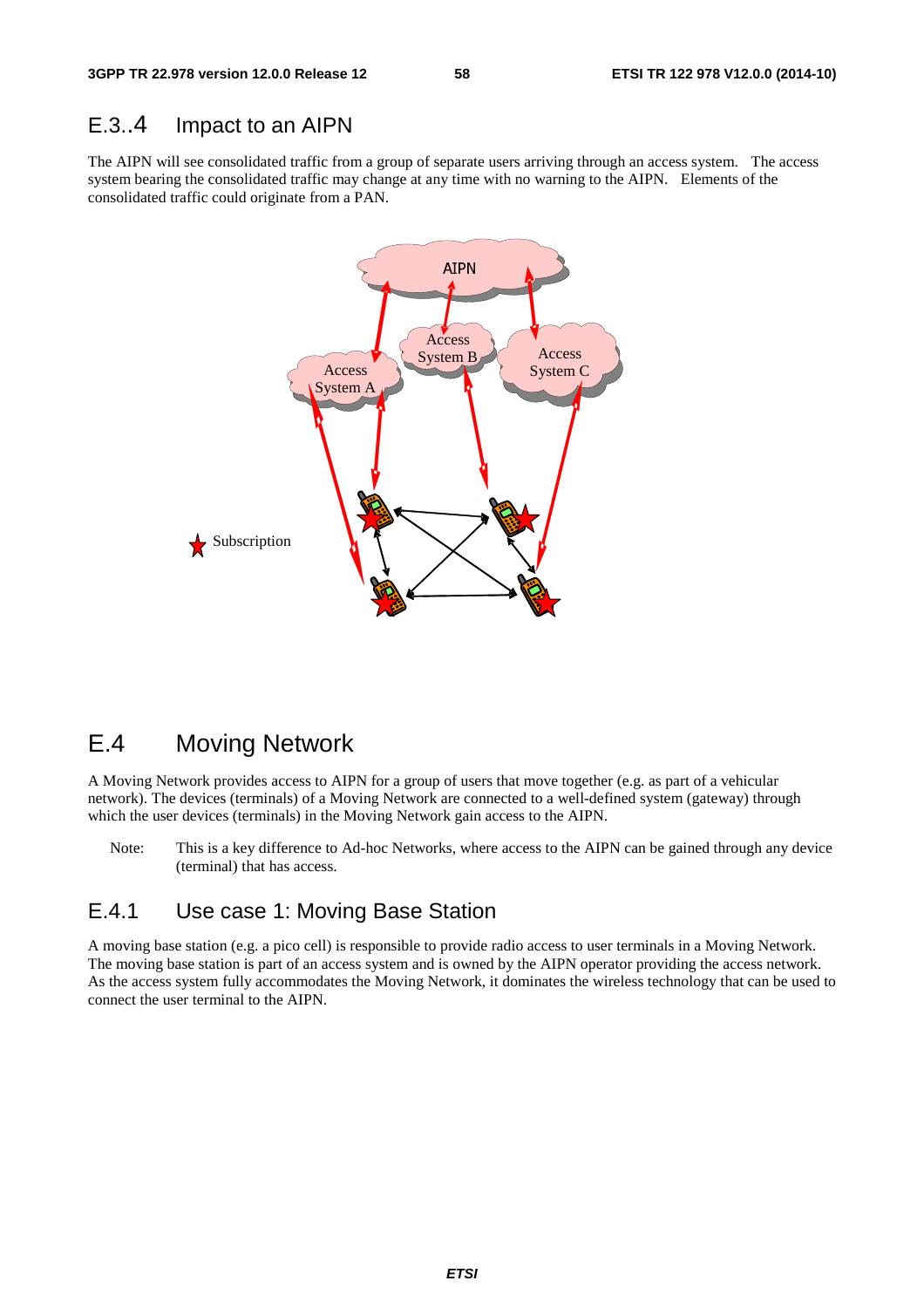

In this use case, mobility for the Moving Network is provided by the access system only.

Note: The AIPN may not see any impact resulting from a handoff of a Moving Network in this use case. The particular impacts of this use case upon the AIPN are for further study.

Advantages of this approach:

- Low or potentially zero impact on the AIPN as mobility is completely handled by the access system (which accommodates the Moving Network)

## E.4.2 Use case 2: Wireless Access Router

A wireless access router (e.g. a WLAN router), owned by a 3rd party network provider (e.g. the train company), is equipped with a means to connect to an AIPN. This connection can be established via any access system that is supported by the wireless access router and for which the wireless access router has a subscription. The wireless access router consolidates traffic from users of the Moving Network towards the AIPN. A variety of wireless or wired access technologies can be used to connect user terminals to the wireless access router.



In this use case, mobility management is split between the AIPN and the access systems. While the AIPN takes care of the handover when the Moving Network changes the access system, the access system provides mobility for handoffs between different cells of the access system.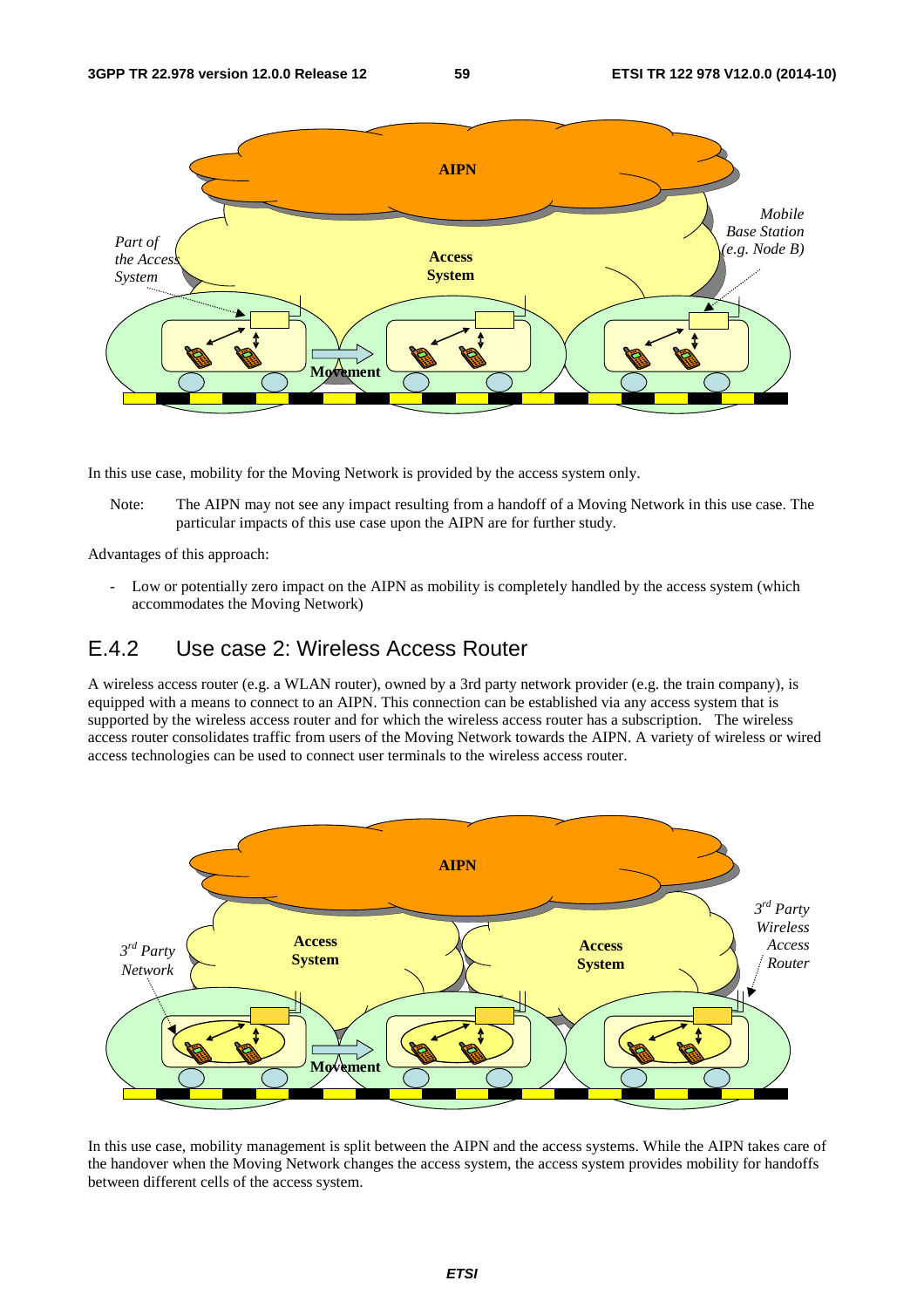Advantages of this approach:

- The Moving Network is not tied to a single access system; i.e. this approach provides more flexibilty, as it allows the Moving Network to choose the best (e.g. most reliable, fastest, cheapest) access system at any time.
- It enables  $3<sup>rd</sup>$  parties to offer access to an AIPN.

## E.4.3 Use Case 3: Mobile Router

A mobile router, which travels together with a Moving Network, is equipped with some wireless technology that connects itself with the rest of the AIPN. In contrast to the above use cases, the mobile router is considered a component of the AIPN itself. The purpose of the mobile router is to provide the user terminals access to the AIPN. As such it serves as gateway between the Moving Network and the AIPN. A variety of wireless or wired access technologies can be used to connect the user terminals to the mobile router.



In contrast to the above use cases, here mobility of the mobile router is handled solely by the AIPN. The access system does not require any mobility functions.

Advantages of this approach:

- It allows simplification of the access system (i.e. single cell access network)
- Only a single mobility management component is required (i.e. mobility is only handled by the AIPN not the access system)
- The access system does not require support for Moving Networks

## E.4.4 Impact to an AIPN

The access system for the consolidated traffic may change with time (e.g. as the train moves) in a manner that can reasonably be anticipated by the AIPN. Elements of the consolidated traffic from a Moving Network may originate from PANs or Ad-hoc Networks covered by the Moving Network.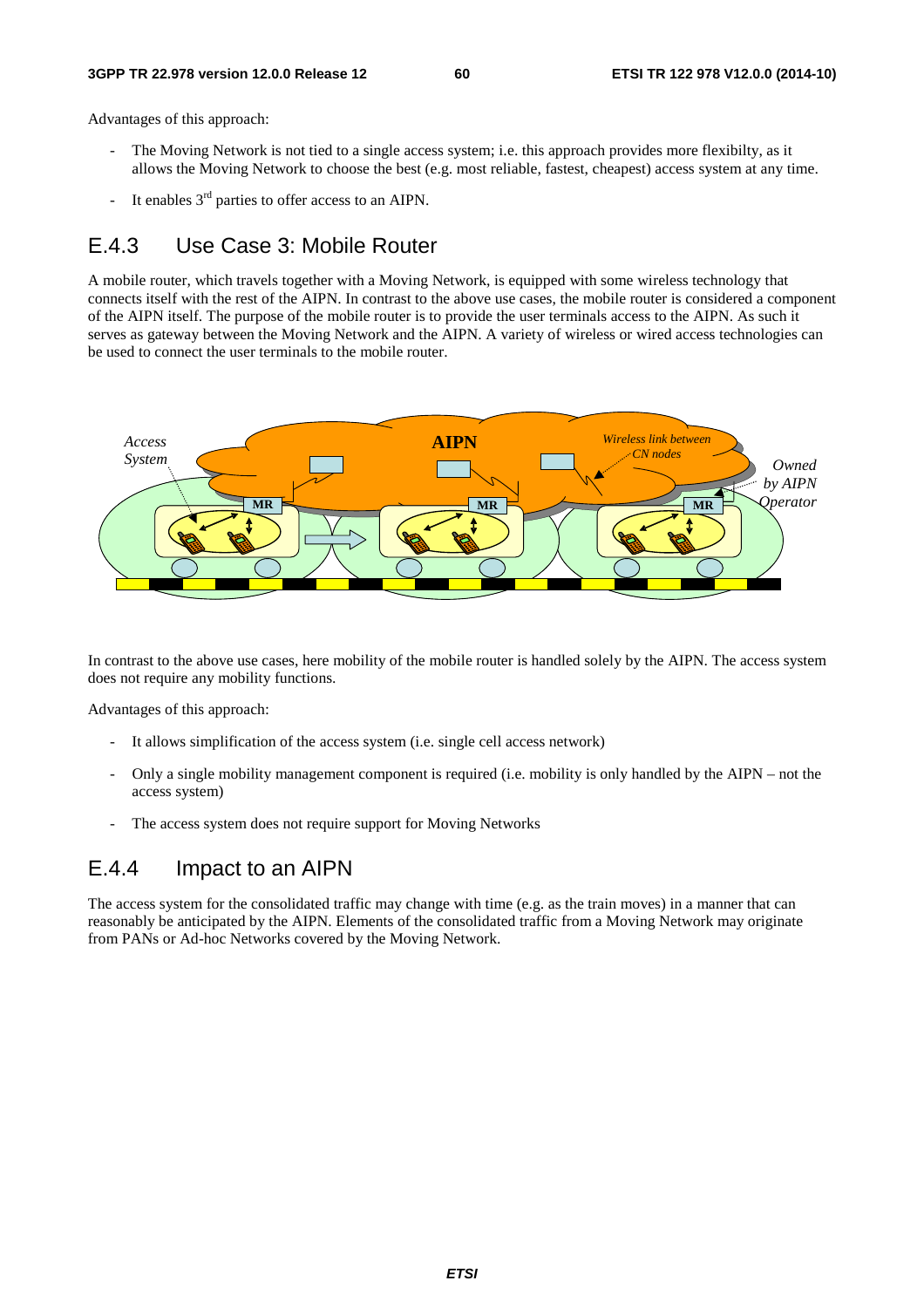## Annex F (Informative): Use Cases for Session Mobility

## F.1 Use Case 1: Redirection of a video stream to the terminal away from the user

A user has a PAN in close proximity and another terminal in his/her home some distance away. A user can use any of their devices (terminals). In this use case the AIPN manages multiple devices (terminals) in different locations as belonging to the same user, and can redirect a session to another terminal. Then, for example, when the user receives a video streaming session but does not have enough storage resource in her terminal, the user is able to redirect the session to the terminal in his/her home and store the video stream in her PC.



Use case: Redirection to a terminal some distance away from the user

## F.2 Use case 2: Seamless mobility of sessions between terminals

This use case is illustrated in the figure below.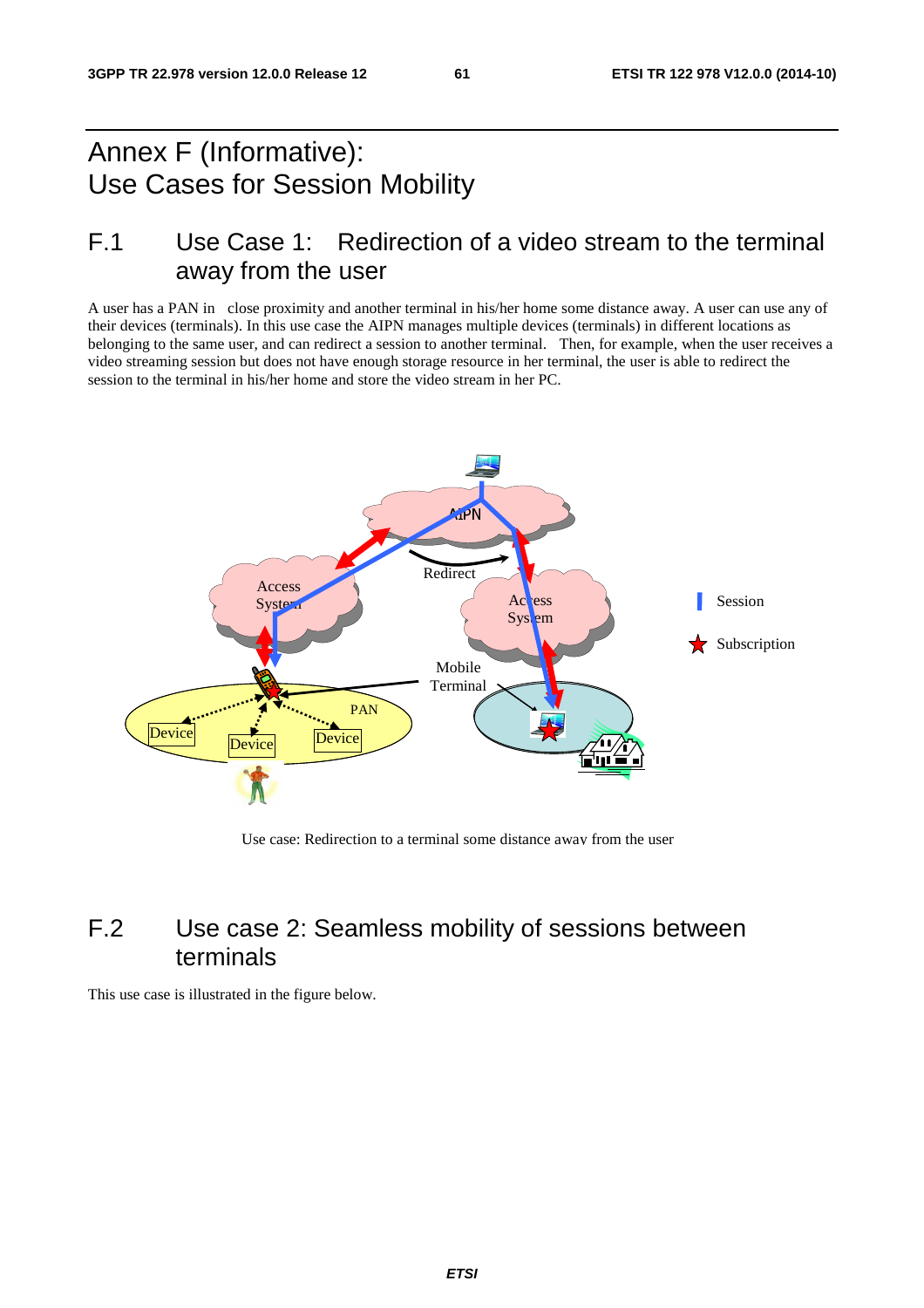

Alice and Bob are having a multimedia session with audio and video components using two high-end multimedia terminals in their offices. Alice needs to leave the office to take the car to visit a customer. She requests a session transfer. AIPN then transfers the session to her mobile phone.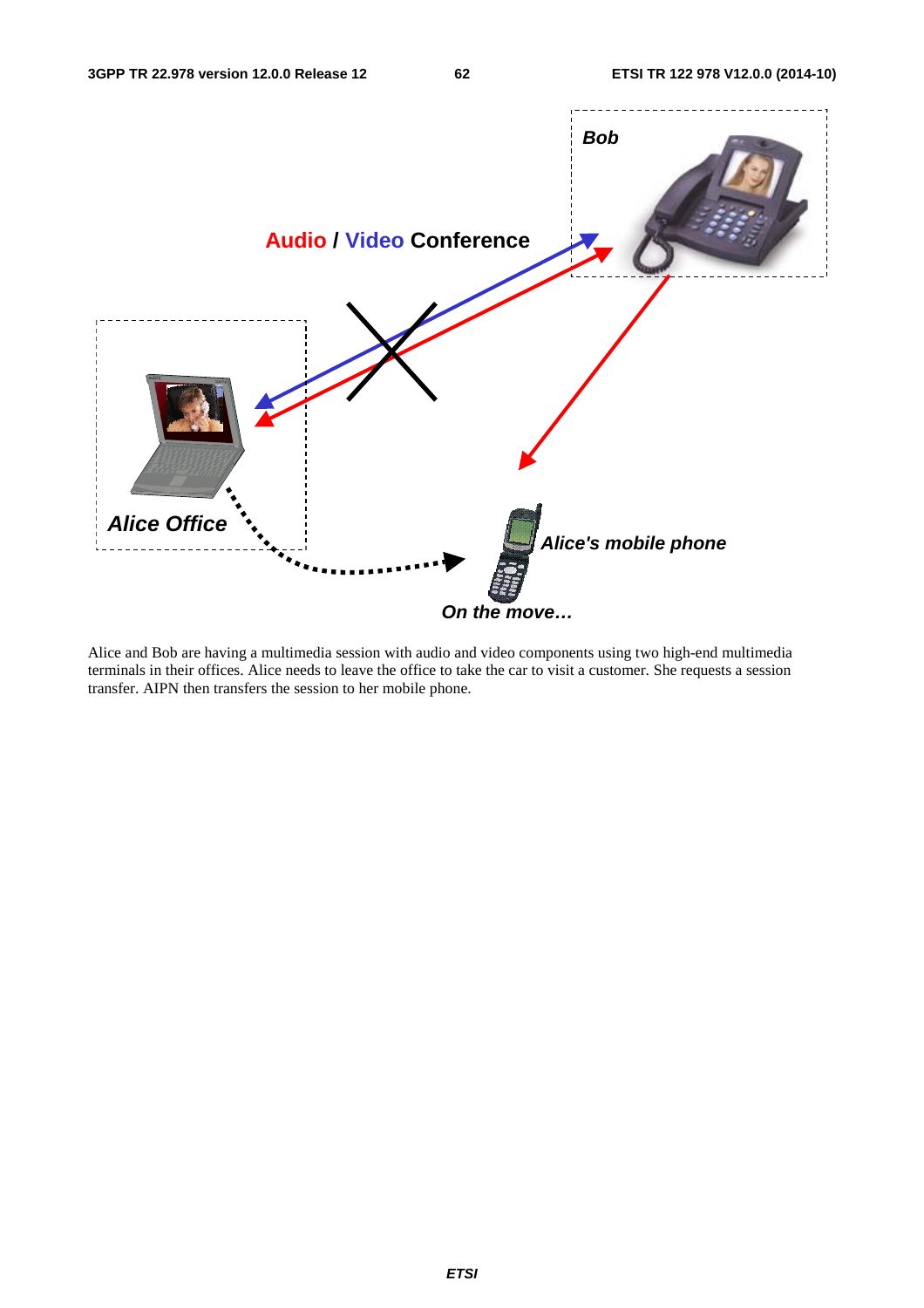## Annex G: Change history

 $\mathbf{r}$ 

| <b>Change history</b> |                |                         |             |           |            |            |                |                                                                                                                                             |       |               |              |
|-----------------------|----------------|-------------------------|-------------|-----------|------------|------------|----------------|---------------------------------------------------------------------------------------------------------------------------------------------|-------|---------------|--------------|
| <b>TSG SA#</b>        | <b>SA Doc.</b> | <b>SA1 Doc</b>          | <b>Spec</b> | <b>CR</b> | <b>Rev</b> | <b>Rel</b> |                | <b>Cat Subject/Comment</b>                                                                                                                  | Old   | <b>New</b>    | WI           |
| 10/6/04               |                |                         | 22.978      |           |            |            |                | Initial TR skeleton provided to<br>SA1 mailing list by rapporteur for<br>comment.                                                           |       | 0.0.0         | <b>AIPFS</b> |
| 18/6/04               |                |                         | 22.978      |           |            |            |                | Version updated based on<br>comments received on the SA1<br>mailing list.                                                                   | 0.0.0 | 0.1.0         | <b>AIPFS</b> |
| 30/6/04               |                |                         | 22.978      |           |            |            |                | Version updated to include text<br>proposed within contributions to<br>AIPN SWG held during SA1#25.                                         | 0.1.0 | 0.2.0         | <b>AIPFS</b> |
| 1/7/04                |                |                         | 22.978      |           |            |            |                | Version updated based on end-<br>to-end review of version 0.2.0<br>created in the AIPN SWG held<br>during SA1#25.                           | 0.2.0 | 0.3.0         | <b>AIPFS</b> |
| 2/8/04                |                |                         | 22.978      |           |            |            |                | Editorial updates proposed by<br>the rapporteur and discussed on<br>the SA1 mailing list.                                                   | 0.3.0 | 0.4.0         | <b>AIPFS</b> |
| 28/8/04               |                |                         | 22.978      |           |            |            |                | Output of AIPN SWG in Vienna<br>August 2004                                                                                                 | 0.4.0 | 0.5.0         | <b>AIPFS</b> |
| 14/10/04              |                |                         | 22.978      |           |            |            |                | Output of AIPN SWG during<br>SA1#26, October 2004                                                                                           | 0.5.0 | 0.6.0         | <b>AIPFS</b> |
| 3/11/04               |                |                         | 22.978      |           |            |            |                | Raised to version 1.0.0 for<br>presentation to SA #26                                                                                       | 0.6.0 | 1.0.0         | <b>AIPFS</b> |
| 13/1/05               |                |                         | 22.978      |           |            |            |                | Updated based on the<br>discussion of the AIPN email<br>discussion (November 2004) at<br>the AIPN SWG, London, 13th -<br>14th January 2004. | 1.0.0 | 1.1.0         | <b>AIPFS</b> |
| 14/1/05               |                |                         | 22.978      |           |            |            |                | Output of AIPN SWG, London,<br>13th -14th January 2004.                                                                                     | 1.1.0 | 1.2.0         | <b>AIPFS</b> |
| 19/1/05               |                |                         | 22.978      |           |            |            |                | Output of AIPN SWG during<br>SA1#27, January 2005                                                                                           | 1.2.0 | 1.3.0         | <b>AIPFS</b> |
| 20/1/05               |                | S1-05213                | 22.978      |           |            |            |                | Upgraded to version 2.0.0 for<br>approval at SA #27                                                                                         | 1.3.0 | 2.0.0         | <b>AIPFS</b> |
| $SP-27$               | SP-050069      | S1-05213                | 22.978      |           |            |            |                | Approved at SA #27                                                                                                                          | 2.0.0 | 7.0.0         | <b>AIPFS</b> |
| $S P - 28$            | SP-050223      | S1-050496               | 22.978      | 001       |            | Rel-7      | F              | Corrections to TR 22.978                                                                                                                    | 7.0.0 | 7.1.0         | <b>AIPFS</b> |
| <b>SP-28</b>          | SP-050223      | S1-050497               | 22.978      | 002       |            | Rel-7      | $\overline{F}$ | Improvements to Key Aspects of<br>an AIPN                                                                                                   | 7.0.0 | 7.1.0         | <b>AIPFS</b> |
| $S P - 28$            | SP-050223      | S1-050498               | 22.978      | 003       |            | Rel-7      | F              | Improvement of TR 22.978<br>Annexes                                                                                                         | 7.0.0 | 7.1.0         | <b>AIPFS</b> |
| <b>SP-28</b>          | SP-050223      | S1-050499               | 22.978      | 004       |            | Rel-7      | F              | Alignment and improvement of<br>recommended requirements and<br>conclusions of TR 22.978                                                    | 7.0.0 | 7.1.0         | <b>AIPFS</b> |
| <b>SP-28</b>          | SP-050223      | S1-050502               | 22.978      | 005       |            | Rel-7      | F              | Content-based Charging<br>between Operators                                                                                                 | 7.0.0 | 7.1.0         | <b>AIPFS</b> |
| $SP-28$               | SP-050223      | S1-050503               | 22.978      | 006       |            | Rel-7      | $\mathsf{C}$   | Modification of AIPN session<br>adaptation                                                                                                  | 7.0.0 | 7.1.0         | <b>AIPN</b>  |
| <b>SP-28</b>          | SP-050223      | S1-050529               | 22.978      | 007       |            | Rel-7      | С              | Multiple Public Addresses for<br>Single User                                                                                                | 7.0.0 | 7.1.0         | <b>AIPFS</b> |
| $SP-28$               | SP-050223      | S1-050538               | 22.978      | 008       |            | $ReI-7$    | F              | Enabling integrated services in<br><b>AIPN</b>                                                                                              | 7.0.0 | 7.1.0         | <b>AIPFS</b> |
| SP-28                 | SP-050223      | $\overline{S1}$ -050539 | 22.978      | 009       | ÷,         | Rel-7      | B              | Introduce Group Communication<br>Services to AIPN                                                                                           | 7.0.0 | 7.1.0         | <b>AIPFS</b> |
| SP-42                 |                |                         |             |           |            | Rel-8      |                | Updated from Rel-7 to Rel-8                                                                                                                 | 7.0.0 | 8.0.0         |              |
| SP-46                 |                |                         |             |           |            |            |                | Updated to Rel-9 by MCC                                                                                                                     | 8.0.0 | 9.0.0         |              |
| 2011-03               |                |                         |             |           |            |            |                | Update to Rel-10 version (MCC)                                                                                                              | 9.0.0 | 10.0.0        |              |
| 2012-09               |                |                         |             |           |            |            |                | Updated to Rel-11 by MCC                                                                                                                    |       | 10.0.0 11.0.0 |              |
| 2014-10               |                |                         |             |           |            |            |                | Updated to Rel-12 by MCC                                                                                                                    |       | 11.0.0 12.0.0 |              |